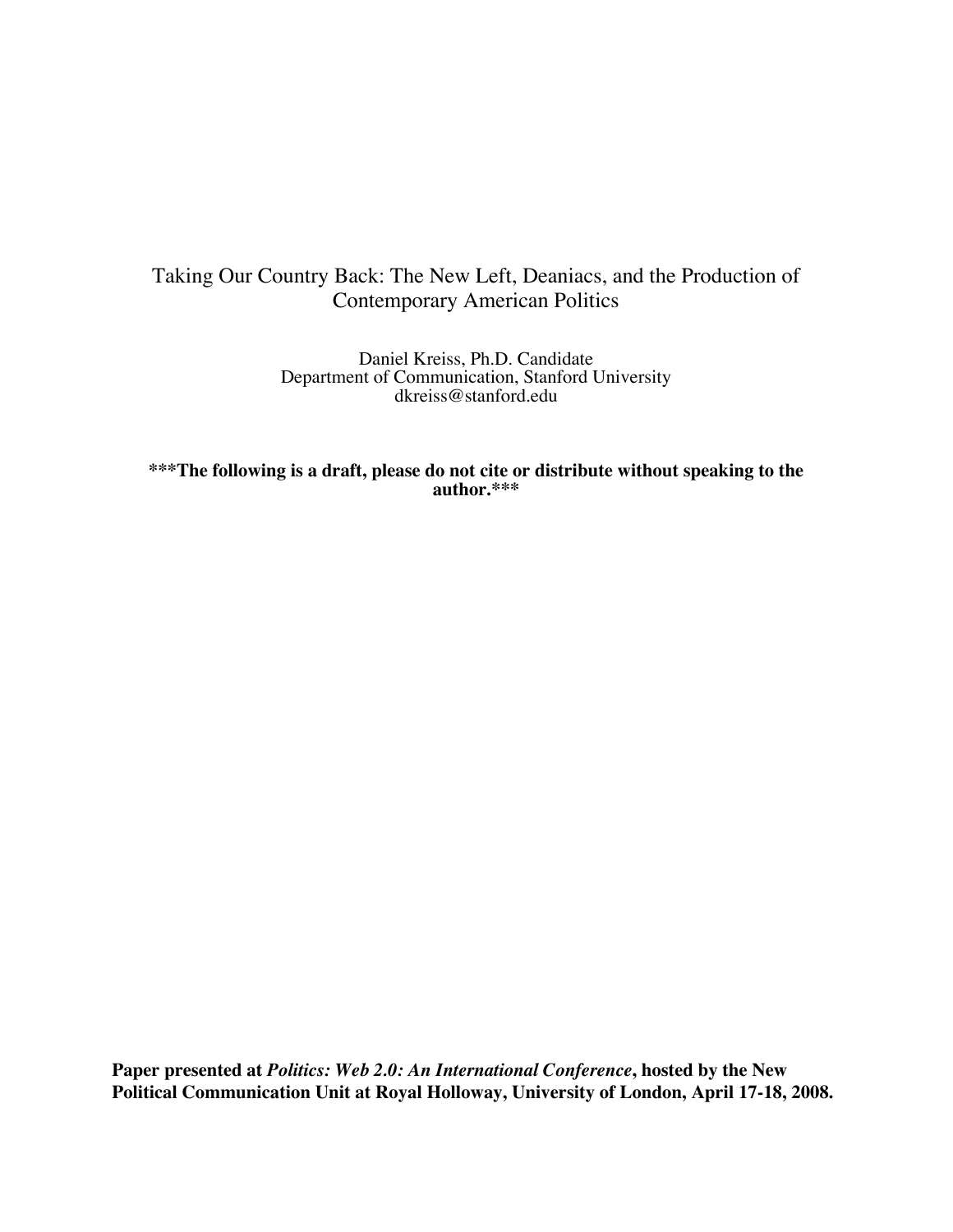#### **Abstract**

This paper examines the evolution of ideas about participatory democracy and expressive politics and their articulation alongside new media with an eye towards revealing the historical antecedents of the 2003-2004 Howard Dean campaign. Through a comprehensive survey of documents produced by social movements, media artists, computer hobbyists, and the Dean campaign this paper presents the uptake of participatory theory and performative politics through networked tools and demonstrates how 1960s social and technical movements shaped the cultural meaning and practices of the Dean campaign. As the Internet and computing technology more generally became a repository for hopes of a renewal of democracy, the campaign was able to bring together a network of actors whose professional careers were located in the fields of politics and technology, and who in turn spawned a number of influential consulting firms and conferences which served as the mechanisms of diffusion for a particular form of electoral politics across the political field.

## **Introduction**

Outside of a \$500-a-plate fundraiser in 1968 in San Francisco for Democratic presidential candidate Robert Kennedy, Jerry Rubin and a group of self-described "freaks" greeted the entering guests with shouts of "Have a free bologna sandwich! Why pay \$500 for bologna inside when you can get free bologna right here?" (Rubin 1970, 138). Nearly forty years later in July 2003 in the midst of a closely contested Democratic presidential primary Howard Dean's campaign staff posted a picture of Dean eating a turkey sandwich on the DeanForAmerica Website to coincide with a \$2,000-a-plate fundraiser hosted by Dick Cheney. The response from citizens across the country making small donations was enormous. Dean's event out-raised Cheney's by nearly \$200,000, bringing in \$508,000, and the episode took its place in popular lore as a harbinger of the many changes to come as the Internet began to revolutionize politics.

These two episodes frame a period in American history during which participatory and expressive forms of democratic practice came to the forefront of politics through a deep engagement with communications media. In 1970, Rubin (108) celebrated the idea that "you can't be a revolutionary today without a television set -- it's as important as the gun!" For the Yippies and other stylistic social movement groups of the era including the Black Panther Party, television served as a theatre of the revolution, a medium with the power to make the heroes that could instantaneously penetrate into the homes and therefore the psyches of individuals across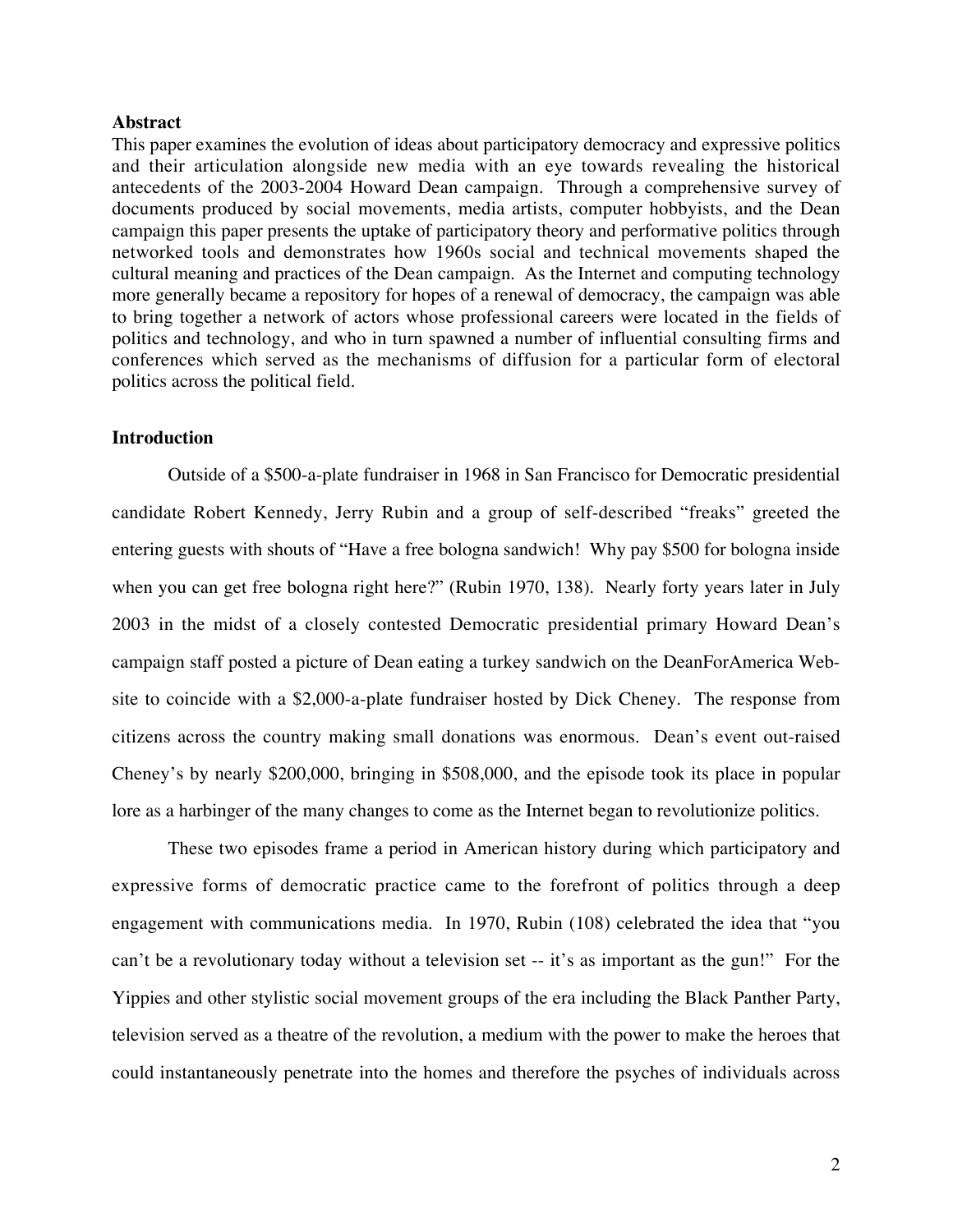America. Symbolic and expressive political actions orchestrated by Rubin and Abbie Hoffman including the famous, and failed, attempt to levitate the Pentagon in 1967 were performed for broadcast television journalists as part of a strategy to, as Hoffman's biographer described it, "detonate brain cells and create a revolution in consciousness" (Raskin 1996, 108). Yet, these performances were derided by other organizations of the New Left as celebrity stunts, revealing how oppositional political movements were fractured by cultural, ideological, and tactical differences. For example, the leaders of the Students for a Democratic Society (SDS) vehemently argued that Yippie-style politics detracted from efforts to win greater citizen participation in economic, political, and social institutions, ends that were pursued through more established tactics of disciplined political protest and organization building.

This paper demonstrates that these two broad approaches to politics, symbolized in the participatory democratic theory of the SDS and the expressive performances of the Yippies, came together through the Web-based political practices of the Dean campaign. Through the appropriation of Silicon Valley rhetoric casting technology as an inherently revolutionary force in social and economic life and the uptake of new tools, the Dean campaign's principle figures re-framed a set of commercial practices as the model for a new kind of participatory and expressive politics. In part through the cultural work of Joe Trippi, Dean's campaign manager, a number of individuals with professional backgrounds in the technology field joined the campaign and used their professional skills to build a set of Internet-based, social networking applications designed to foster greater participation in electoral politics. Echoing the political practice of the SDS and Yippies more than forty years earlier, Trippi and these technologists posited the Internet as both a participatory tool of democracy and a stage for the authentic expression of self, practices of what I call "creative citizenship," an expressive and aesthetic form of political engagement. After the Democratic primary the relationship between the Dean campaign and Silicon Valley was brought full circle. Just as Trippi borrowed the rhetoric, tools and practices of the technology industry and the language of popular forms of social networking theory to situate an insurgent candidacy, the luminaries interpreting and creating the next generation of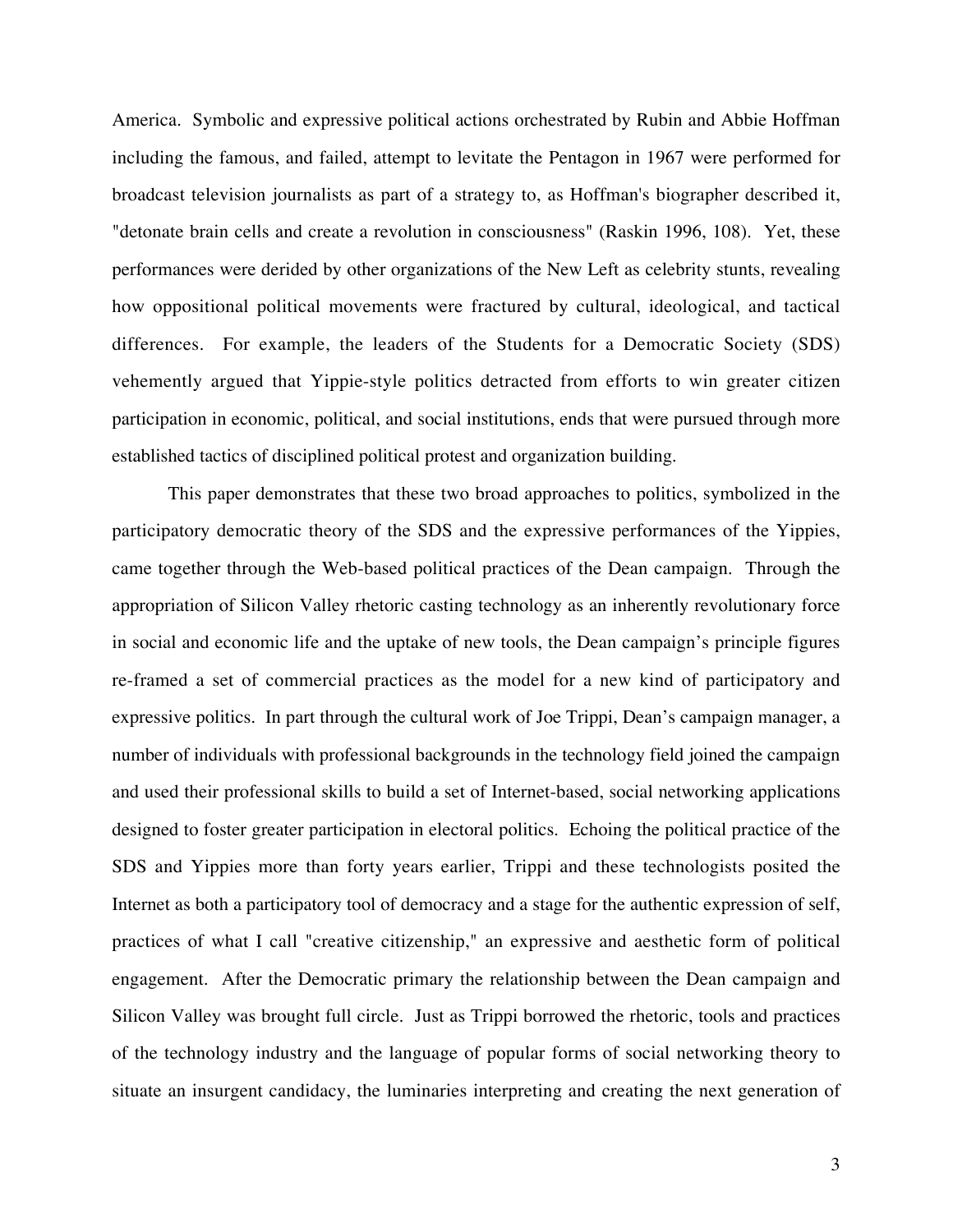Web 2.0 companies pointed to the Dean campaign as a powerful legitimation of their social vision, technology, and business plans.

While the general consensus among political scientists and theorists of "commons-based peer production" (Benkler 2006; Benkler and Nissenbaum 2006) is to view networked technologies primarily as tools that lend themselves instrumentally to the accomplishment of specific tasks, I suggest here that we read technologies culturally as they are adopted as a way of orienting individuals, movements, and organizations toward the values they materially instantiate. Extending the work on "computerization movements" by Iacono and Kling (2001), I explore the discursive context within which the Dean campaign was embedded, the meanings articulated alongside technology in Silicon Valley and ported into the political field by Trippi and others, and how the local context of the Dean campaign in turn shaped a then-emergent discourse of Web 2.0. Historically situated technological frames (Bijker 1997) shaped both the uptake of specific tools in the Dean campaign and the organizational practices crafted around them, in addition to mobilizing individuals with specific biographies into the campaign. At the same time, as Iacono and Kling (2001) note, local practices are not always in accordance with these frames. As recent scholarship makes apparent, innovations in social networking theory and technology pioneered in the political field by the campaign (Wiese and Gronbeck 2005) structured citizen participation in some very traditional ways, primarily serving the ends of fundraising and mobilization (Stromer-Galley and Baker 2006; Haas 2006).

For Trippi and other members of the Dean campaign the Internet held the promise of renewing American democracy in its unique ability to realize citizen participation and, in the process, unlock the latent creativity of alienated individuals. It was, as the ubiquitous campaign slogan went, enabling citizens to "take their country back." This paper explores this vision of the Internet, American democracy, and political practice through an interpretative analysis of primary documents and secondary sources relating to the campaign and its antecedents among the various social movements of the 1960s. To analyze the public framing and practices of the Dean campaign I rely on a number of open-ended interviews with key participants along with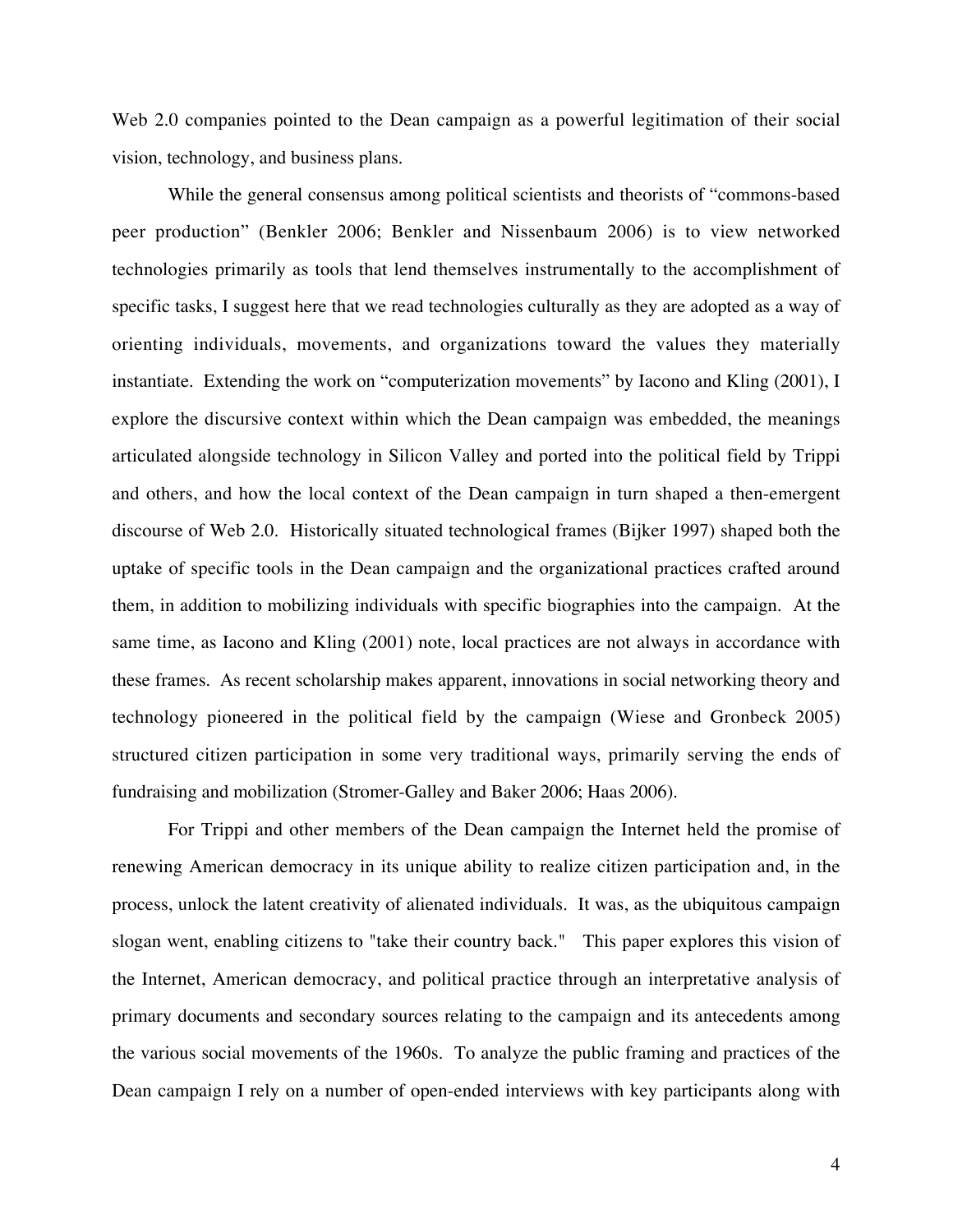primary documents, including campaign manager Joe Trippi's (2004) influential autobiographical account of the primary *The Revolution Will Not be Televised,* Streeter and Teachout's (2007) edited collection of first-hand accounts of the campaign by members and volunteers, more than 600 blog posts and public documents including official campaign Webpages, Federal Elections Commission filings, professional press articles, and the proceedings of conferences relating to technology and democracy that were spawned in the wake of the Dean campaign. I also consider primary archival documents along with the secondary literature on 1960s social movements and groups conducting early experiments with communications technology in democratic practice.

#### **Silicon Vermont and the Open Source Campaign**

In a break with the rhetoric of the political field, in 2003 Joe Trippi began publicly framing (Benford and Snow 2000) the Dean campaign as an "open source" and "decentralized" effort (Cone 2003) that was leveraging the power of new communications technologies to revitalize American democracy. In a now-famous blog post from May 17, 2003, Trippi (2003) explicitly compared the Dean effort with Linux, the collaboratively-built operating platform, and criticized previous political campaigns and those of Dean's opponents for being predicated on a "top-down military structure." Trippi's claim, if not always the practice, was that the Dean campaign embraced the networked technologies that enabled citizens to "self-organize"; for the campaign "the important thing is to provide the tools and some of the direction…and get the hell out of the way when a big wave is building on its own" (Ibid.). In adopting the mythic language of prominent technologists found on the pages of digital lifestyle magazines such as *Wired* during the dot.com boom that heralded the new social and economic forms coming into being through networked technologies (Mosco 2004) along with these culturally-valued material tools, Trippi (2004, 82) created a vision of a revolutionary new form of mediated, participatory politics that was premised on the model of Internet start-up companies including "Amazon.com, eBay, and all the online travel agencies." In turn, the decentralized communication made possible by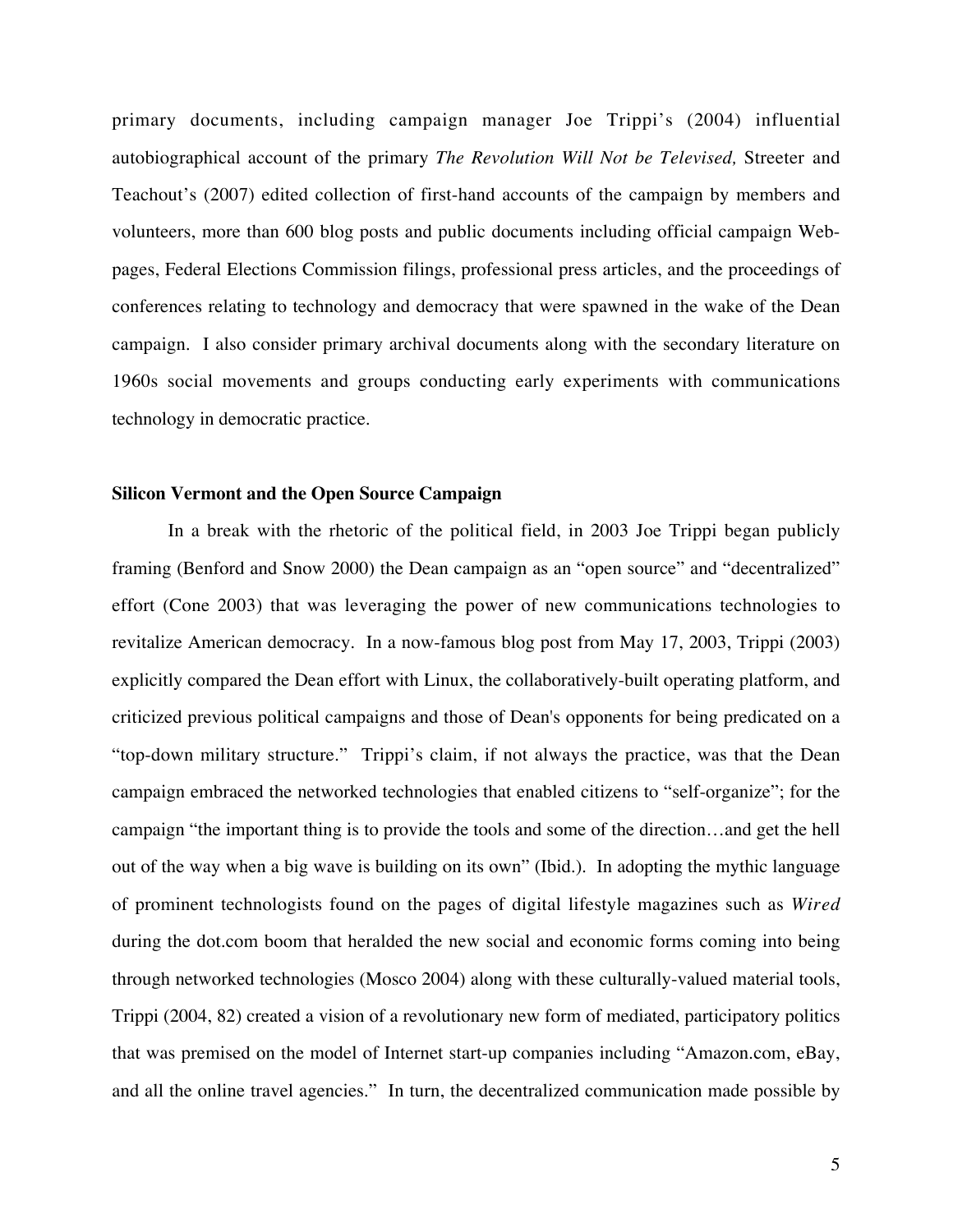the Internet empowered individuals to act as creative agents in democracy, pursuing expressive and novel forms of engagement, in contrast to the alienating broadcast model (Trippi 2004, 40) of communication and organization in American politics.

Trippi's framing of the campaign in the rhetoric of Silicon Valley technologists adapted to the political realm and its uptake of networked tools marks the historical moment within which the campaign occurred. In generating an effective frame for the Dean campaign Trippi served as what organizational theorists refer to as a "cultural entrepreneur" (Lounsbury and Glynn 2001; Johnson 2007), an individual who performs the cultural work necessary to create and legitimate new ventures within a distinct discursive context. Through the use of metaphors including the "open source" campaign, a term used to denote collaborative, technical labor, Trippi drew from a discourse rooted in Silicon Valley that not only had wide cultural purchase, but was associated with a host of revolutionary countercultural claims of new world-making through communications technology (Turner 2006). In adapting it to politics through hundreds of press interviews and writings on the *Dean For America* blog and Web-site and the deployment of the technology itself, Trippi (2004, 209-210) situated his insurgent candidate as standing at the forefront of a technological revolution that would reshape the democratic process, support a new kind of political campaign, and enable individuals to become citizens again through the participation that the Internet inherently affords.

These technological frames shaped understandings of the campaign for journalists and, by extension, potential volunteers and voters. Journalists widely adopted Trippi's language of the "decentralized" and "open source" campaign organization in their articles, in turn disseminating this frame to a wider audience, including the readerships of *Fast Company* (Tischler 2003) and *Wired* (Wolf 2004), the business and technology magazines of Silicon Valley, and technology-oriented blogs including *Slashdot.com*. The perceived cultural affinity between the Dean campaign and the Valley, both rhetorically and through a shared set of technologies, in turn facilitated a number of information technology professionals joining the campaign as both staff and volunteers. As Streeter and Teachout (2007, 28) note "part of what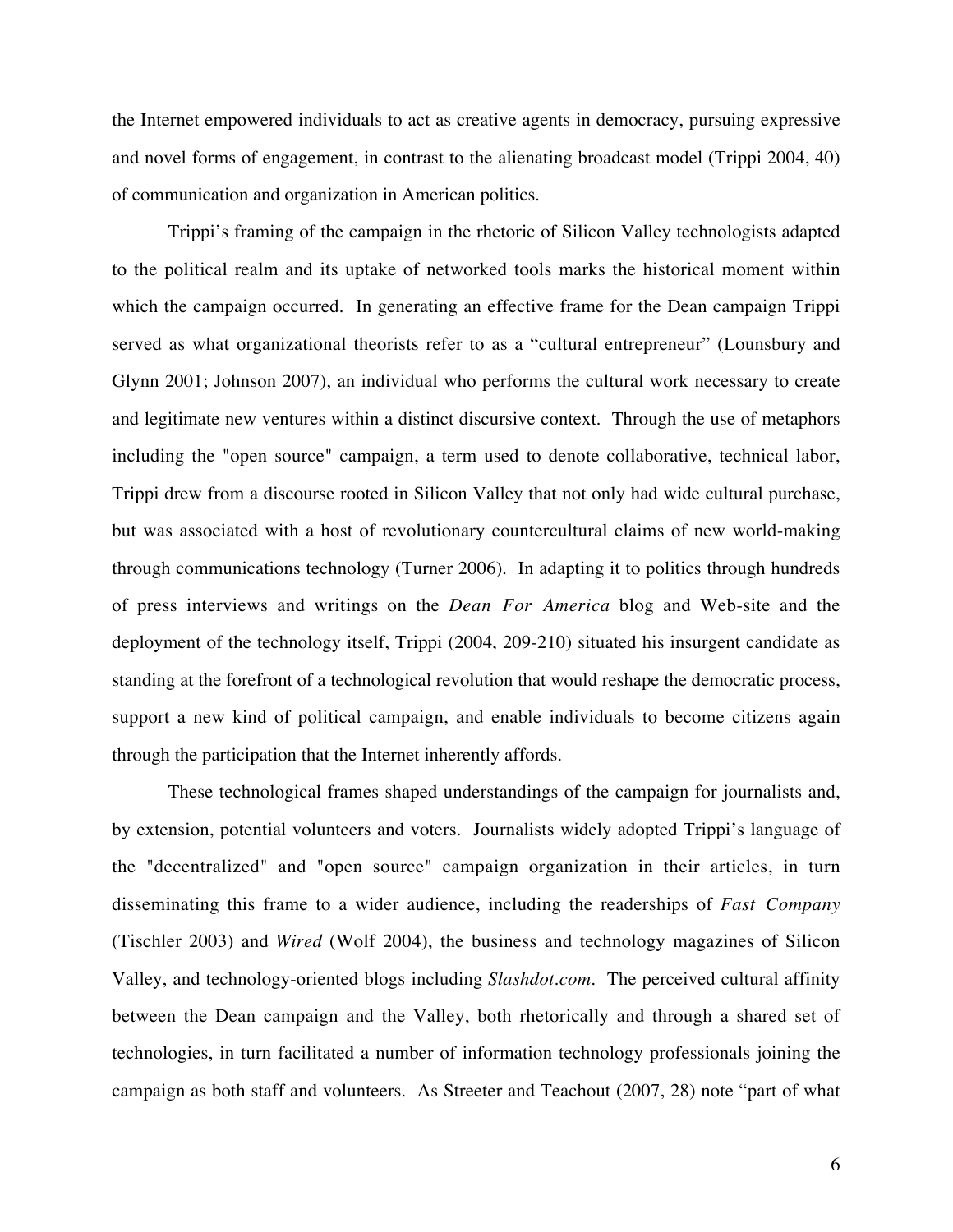made the campaign what it was, what attracted a slew of young Internet enthusiasts and created an iconoclastic sense of openness, an enthusiasm for experimentation, and a new sense of hope, was the way it became associated with the *vision* of new technology and a widespread fascination with the future." At the same time a set of conditions existed that supported crossovers between these then-distinct organizational fields (DiMaggio and Powell 1983). While the riches of the dot.com boom afforded the movement of individuals into the political field, for example MoveOn.org was founded in 1998 by Wes Boyd and Joan Blades after they made their fortunes in the technology industry and were inspired by Robert Putnam's *Bowling Alone* (2000) to invent a new form of Internet-enabled civic association, an advertising and investment slowdown in the post-crash era left a number of writers and technologists out of work and searching for new professional opportunities (O'Reilly 2005; Allen 2008), including those in the political domain (Franke-Ruta 2003).

Trippi and these "young Internet enthusiasts" (Streeter and Teachout 2007, 28) along with the seasoned Silicon Valley entrepreneurs and IT workers who joined the campaign brought with them both a set of cultural understandings of networked technologies and strategies for implementing them in practice that were drawn from their personal and professional backgrounds. A number of scholars argue that involvement in social movements as well as innovations in rhetoric, organizational practice, and tactics can be a function of what Jasper (1997, 54) calls "biography," or "the processes by which certain elements of a broader culture are selected for use in an individual's mental and emotional arsenal" and which are shaped through an individual's experience in myriad social and cultural contexts. For example, Gusfield (1981, 324) theorizes the role of "carry-overs" between movements, where individuals bring knowledge, meanings, and practices from their prior experiences into new settings, and in analyses of formal social movement organizations a number of scholars document how professionals routinize their functions along the lines of what they encounter and create in other managerial contexts (Staggenborg 1988; Taylor 1989; *for a review see* Clemens and Minkoff 2004).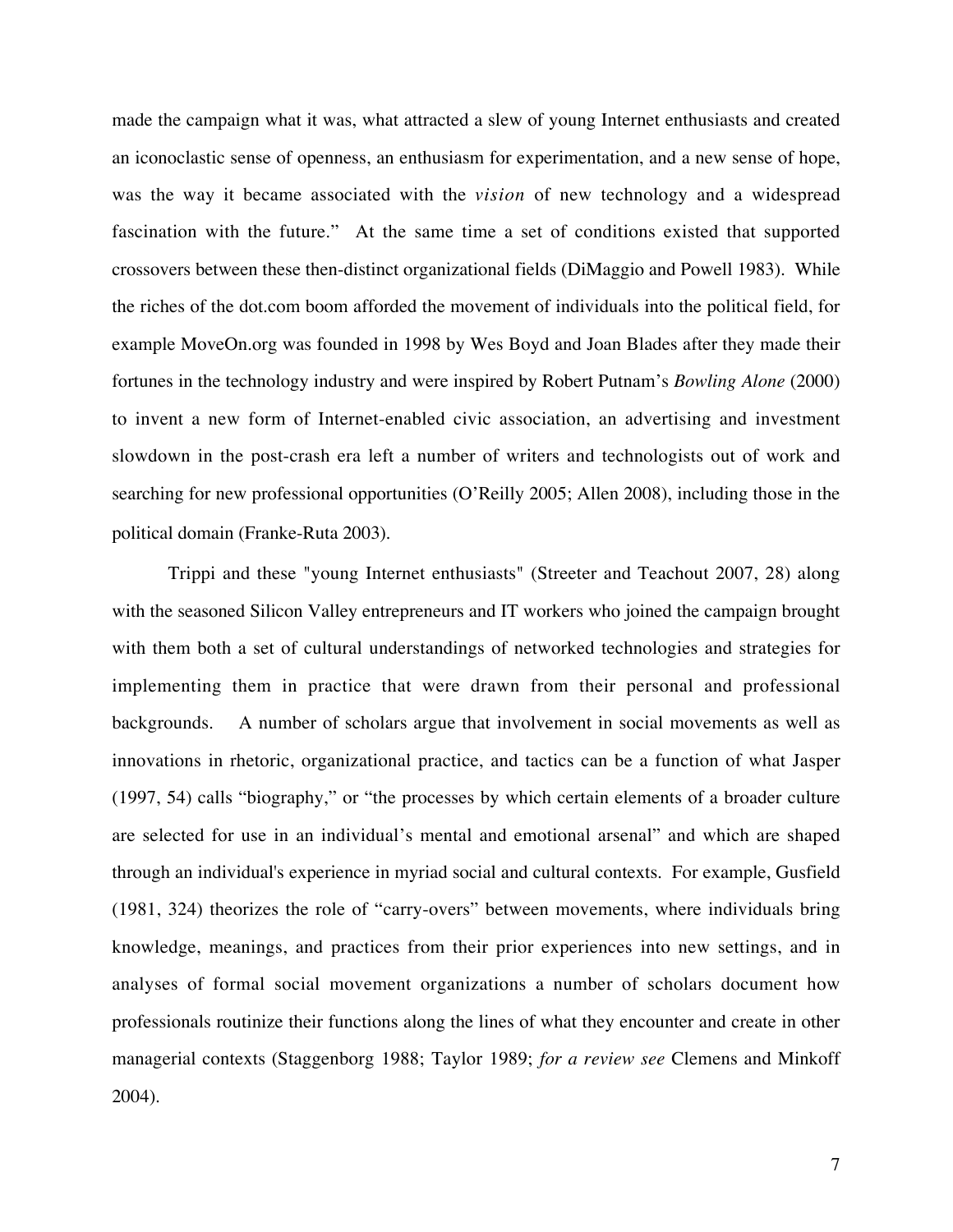As Dean's campaign manager with a lengthy resume in both professional political consulting and technology start-ups, Trippi himself was the most prominent member of a bridging group that crossed fields. As Trippi (2004) recounts in many press articles and *The Revolution Will Not be Televised*, he attended San Jose State University in the 1970s where he began to get involved in politics and had his first experience with ARPANET, sparking an enduring fascination with technology. After two decades of professional political consulting, often for outsider Democratic Party candidates, during the 1990s Trippi (2004, 54) consulted for what he referred to as "a few brash young companies" including Wave Systems, Smartpaper Networks, and Progeny Linux Systems. He describes at length how his understanding of the Internet's potential application to the democratic process was shaped by this work experience, which taught him how individuals are empowered through networked commerce that was inherently, given the nature of the technology, reestablishing community bonds while distributing power away from hierarchical institutions. While Trippi straddled both of these fields, a number of individuals with technology expertise entered the political field for the first time through the Dean campaign and carried with them a shared set of cultural understandings of networked technologies in addition to their professional knowledge. For example, Bobby Clark (2007, 77), a former technology entrepreneur working on start-ups in Colorado and California, served as the first web strategist for the campaign and recruited his former colleague, Dave Kochbeck, to serve as the campaign's first IT director. In Clark's (2007, 77) words Kochbeck, who would later go on to become the Head of Technology for Friendster and Senior Vice President of Interactive Technology for Live Nation, essentially "served as our campaign's chief technology officer (CTO), as he had for our San Francisco start-up.…A CTO also becomes a bridge between the technology and business operations for the organization, translating business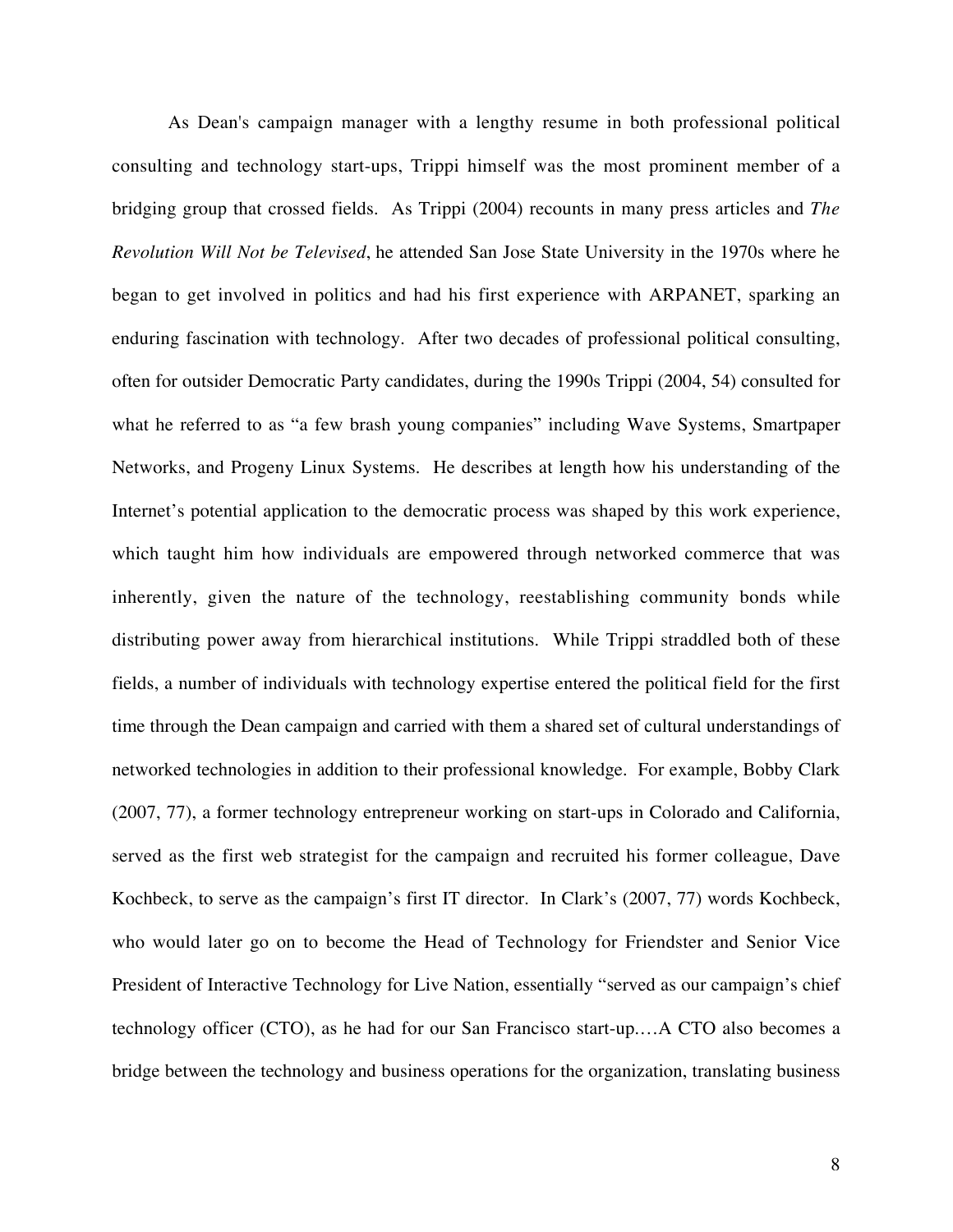needs to the IT department, and explaining the IT implications of decisions to other managers" (Clark 2007, 77).

Under Trippi's guidance, these technology industry professionals deployed the material tools that were culturally valued through the frames articulated around networked technologies by entrepreneurs, journalists, and popular network theorists including Rheingold (2002) and Weinberger (2002). The uptake of these tools in turn shaped the organizational form and practices that instantiated, or at least gave the appearance of being consistent with, these frames. To that end these professionals brought their knowledge of the industry and technology to bear on the political process, driving what political scientists Wiese and Gronbeck (2005, 220) describe as the six developments in on-line campaigning that emerged during the course of the 2004 electoral cycle: the application of network software and theory to Internet politics; the expansion of political databases for campaign communications; the widespread facilitation of what Foot and Schneider (2002, 222) call "coproduction"; the increased use of Web video and advertising; the institutionalization of campaign Web-sites as a genre of communication; and, the emergence of a political blogosphere and its interactions with the campaigns. Dean's IT staff and volunteers with technical backgrounds developed a suite of new applications for the campaign including DeanLink, a social networking supporter Web-site modeled after Friendster (Teachout 2007, 69), and Generation Dean, a virtual community for young supporters (Michel 2007, 155). These were not only innovations in the political field, but were both inspired by and stood alongside the early commercial social networking Web-sites that began to achieve significant visibility during this period with the success of companies including LiveJournal and Friendster, the forerunners of what would be popularly characterized as Web 2.0 by late 2004. The most widely used commercial tool in the initial stages of the campaign however was MeetUp.com, which the campaign utilized to enable volunteers to network amongst themselves for mobilization and fundraising purposes. Meetup.com would eventually be supplemented by Deanspace, an open source toolkit based on Drupal for supporters to set up their own Web-sites and plan events co-developed by volunteers Zack Rosen, Josh Koening, and Aldon Hynes (2007,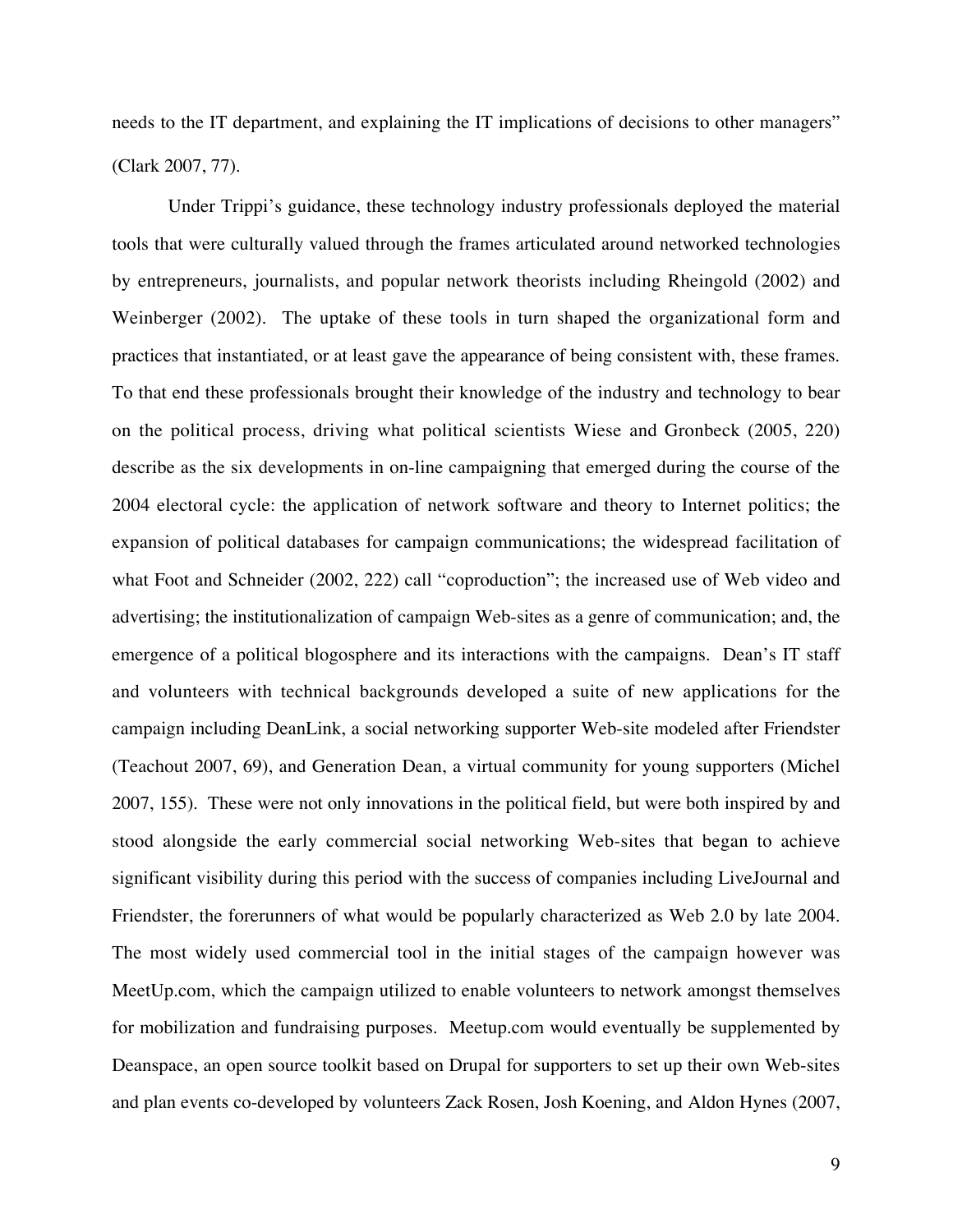86-99), the latter of which was a professional systems analyst who was drawn to the campaign by Dean's authenticity and subsequently joined Ned Lamont's campaign for Senate in 2006. The development and adoption of these in-house and commercial technologies with their attendant set of cultural understandings mark their first deployment in the political field.

The Dean campaign also leveraged the burgeoning political blogosphere that emerged during the late 1990s but only came to widespread public attention during the 2003-2004 electoral cycle, culminating in both major parties offering press passes to bloggers for their nominating conventions. The Dean campaign organization informally and formally collaborated with the political blogosphere through practices such as hyperlinking and "agenda-setting" (McCombs et al. 1995) through the campaign blog and Web-site (Gross 2007, 107). Trippi also hired bloggers as staff and consultants, including Matt Gross of MyDD.com as the campaign's founding blogger. In addition, in January 2003 Trippi hired Jerome Armstrong, also of MyDD.com, and Markos Moulitsas of DailyKos.com as consultants for the campaign; Armstrong and Moulitsas began a business partnership, since ended, in 2002 and both continue to be among the most prominent progressive bloggers today. Taken as a whole, collaboration with the political blogosphere and the utilization of social networking applications are an example of the "coproduction" (Foot and Schneider 2002, 229) of the campaign, or the processes by which disparate actors, "including citizens, candidates, journalists, advocacy and civic groups, and for-profit Internet entrepreneurs," collaboratively produce political communication.

These technological applications were not just tools, they were also deployed rhetorically by campaign advisors and staff to reinforce Trippi's framing of the campaign and served as metaphors for new forms of participatory and creative political practice. The network theory that was articulated alongside these technologies provided a language for the campaign's selfunderstanding and shaped its practice while situating and legitimating innovations in organizational form for the press and public in the context of the larger social and economic changes being wrought by the widespread adoption of networked communications technology. Theorist, columnist, marketing consultant, and Senior Internet Advisor for the campaign David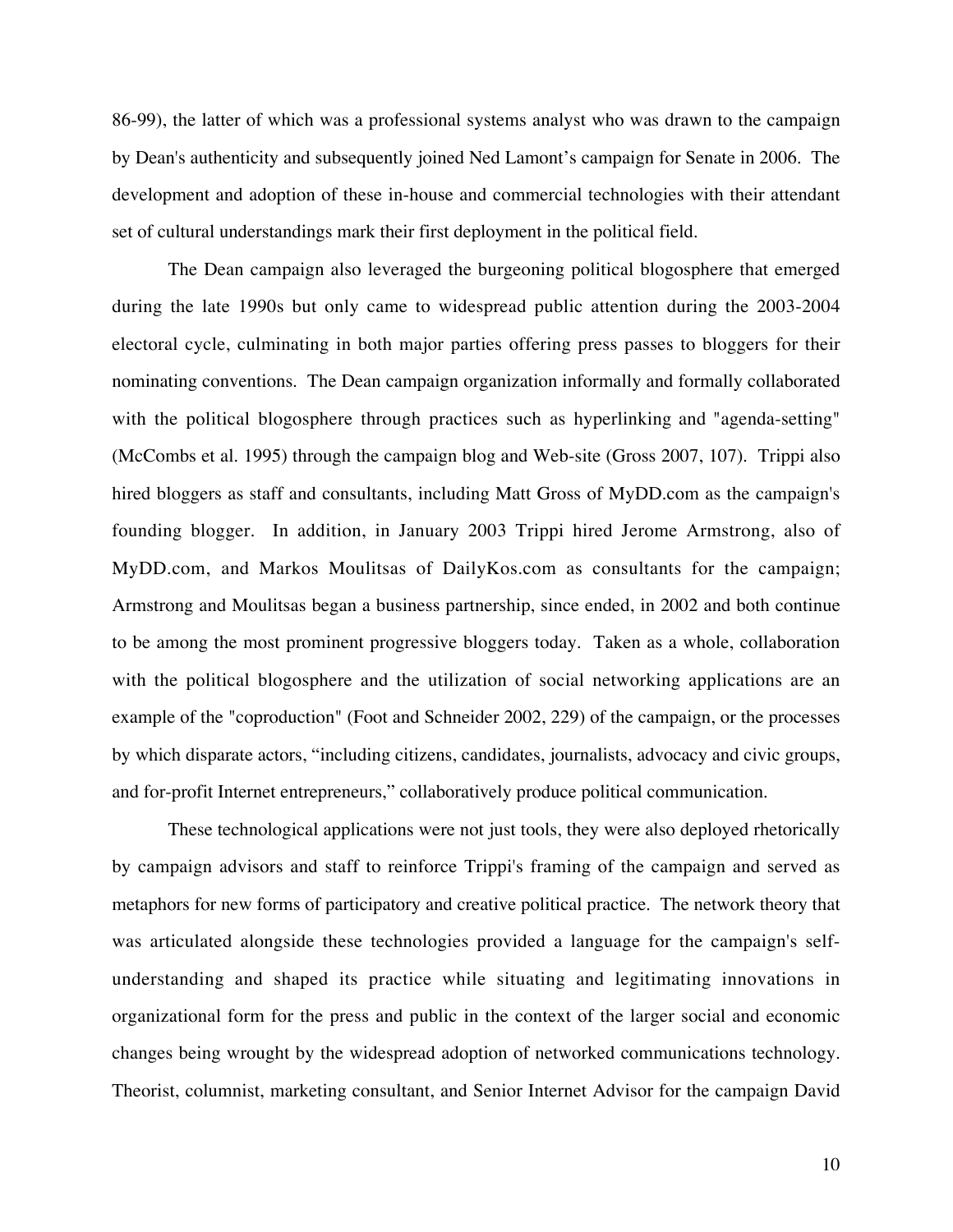Weinberger (2002), whose *Small Pieces Loosely Joined* was required reading for the Internet staff (Teachout 2007, 62), along with Howard Rheingold and Lawrence Lessig were oft-quoted sources in articles relating to the campaign. These individuals cited these technologies in the context of network theory to explain Dean's early successes in fundraising and on-line visibility while making larger claims for the transformative effects the Internet was having on democratic practice. For example, Rheingold described the campaign's use of Meetup.com in an article in *The Weekly Standard* as "a perfect example of a smart mob" (Skinner 2004) while in a piece in *Wired* Lessig (2003) argued that in contrast to broadcast media the campaign's use of the political blogosphere "allows for a million ideas to form, in the froth of engagement that is the stuff of blogs."

The campaign's technology advisors were, and remain, among the most prominent individuals interpreting the social, economic, and political effects of networked technologies, often with a strong technologically deterministic cast. Weinberger, Rheingold, and Lessig were all members of Dean's "Net Advisory Net" (NAN), which was created by Trippi in September 2003 to serve as "a modular, virtual, board of policy advisors tasked with formulating Dean's Internet policy" (Froomkin 2003).<sup>i</sup> Their involvement with the Dean campaign is a striking example of the host of technologists, IT professionals, and new media forecasters that Trippi was able to draw into the institutionalized political field through his framing of the campaign, deployment of technologies, and professional connections. Other NAN members included Joichi Ito, prominent blogger, entrepreneur, and the founder and CEO of Neoteny, a venture capital firm; Richard Rowe, the CEO of Rowe Communications and Director of the Internet and Information Services Department of Dean for America; David Reed, formulator of "Reed's Law," adjunct faculty member at MIT Media Laboratory and fellow at Hewlett-Packard Laboratories; Bob Lucky, a technological forecaster and engineer who began his career at Bell Labs; and Hal Abelson, founding director of the Free Software Foundation, consultant to Hewlett-Packard Laboratories and co-head of the MIT Council on Educational Technology. While the NAN's work was abbreviated by the collapse of the Dean campaign in early 2004, the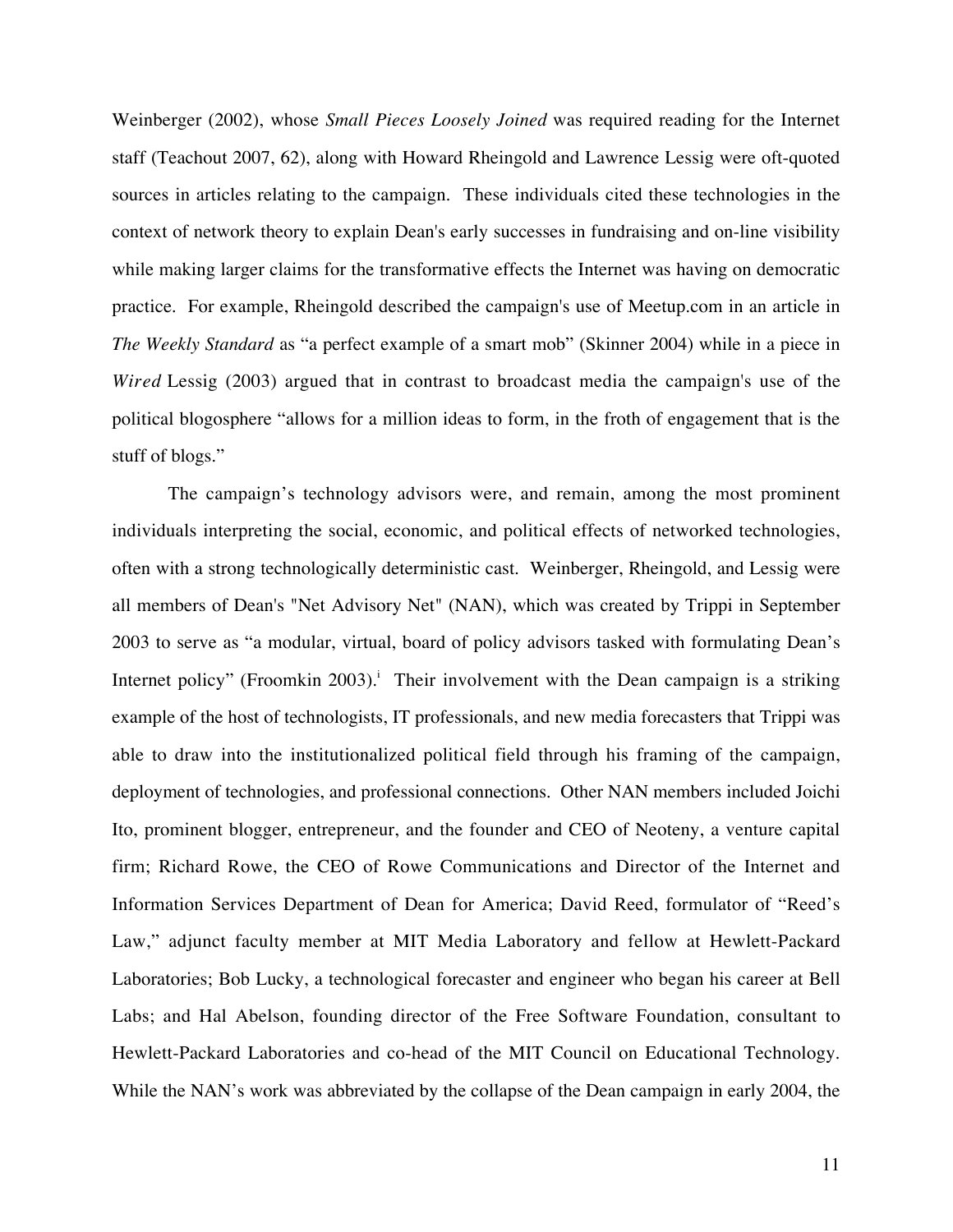policy arguments advanced by this group reflect a libertarian approach to networked communications technologies where "the Internet's value as a marketplace of innovation and a public square for ideas" (Lessig 2004) was best ensured through the absence of governmental regulation except to ensure equal 'end-to-end' network equality, "network neutrality" in the parlance of current policy debates. The fact that many of these individuals had financial stakes in companies that would be subject to Dean administration regulations should he have become president was never addressed given that this policy approach was legitimated by a discourse that scholars (Turner 2006; Barbrook 1998; Barbrook and Cameron 1998) note entangles commercial computing, deregulation, and social change.

Despite the frames articulated around these new technologies and many of the claims made for the campaign with respect to an emergent new form of participatory politics, a view echoed by contemporary network theorists (Jenkins 2006, Benkler 2006, Jett 2006), in many respects the Dean campaign extended organizational and technological practices already institutionalized in the field of politics. In this sense, individuals may deploy particular frames rhetorically "despite the material reality of divergent practices" (Iacono and Kling 2001)*.* For example, as much as members of the NAN heralded the openness of the Internet as a space for participatory communication in its official policy statements (Howard Dean for America 2003) this group was not democratic, representative of a broad range of interests, open to members of the larger community of Dean supporters, or transparent in its deliberations. Instead, the NAN functioned much as a traditional body of campaign advisors, just as recent scholarship has pointed to the limits of interactivity in the Dean campaign (Stromer-Galley and Baker 2006) and the fact that citizens had few opportunities to contribute to the substantive policy or allocative decisions of the campaign (Haas 2006). Outside of an on-line vote that the campaign hosted in November 2003 about whether to participate in the public financing system, there are no other examples of the candidate reconsidering or taking a new public position on a matter of policy as a result of citizen input. In a largely complementary article in *Wired*, Gary Wolf (2004) noted this explicitly: "But since none of the grassroots groups are officially tied to the campaign, there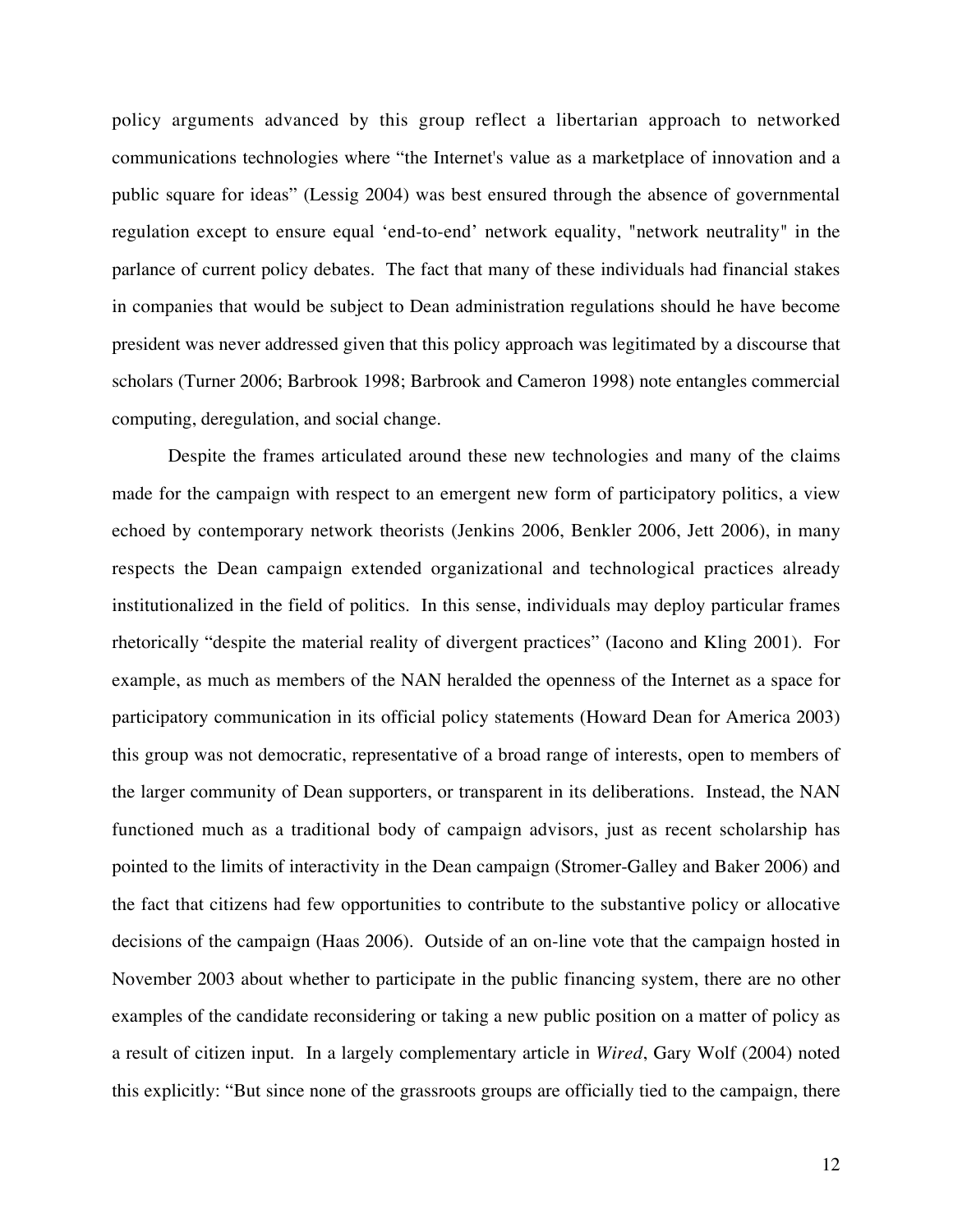is no guarantee of influence over policy. Dean is free to ignore the political wishes of any of these groups, and he often does. In many conversations with Dean supporters, I find them arguing against his positions on guns, on the death penalty, on trade."

A formal, hierarchical organization was responsible for advising the candidate, managing the activities of the campaign, and complying with Federal Election Commission regulations, many of the staffers for which were campaign or social movement professionals who move across social movement organizations (McCarthy and Zald 1973, 1976; Staggenborg 1988) or between campaigns as consultants (Johnson 2007; Howard 2006; Farrell et al. 2001; Thurber and Nelson 2000; Mancini 1999; Sabato 1981; Nimmo 1970). The professional biographies of the managerial consultants who sat at the top of the Dean organizational hierarchy in operations outside of its Internet division and the consulting companies they hired to facilitate campaign functions make clear the organizational complexity of the campaign and its reliance on many individuals, organizations, and tactics from the political field. Larry Biddle, the deputy finance director of the Dean campaign, received his start in political fundraising through a training offered by EMILY's List, a non-profit progressive women's organization, and worked on two Senate campaigns before joining Dean. Biddle (2007, 170) lists the political consulting and other companies that were hired by the campaign, including Direct Line Politics to coordinate its direct mail operations, the Share Group as a telemarketing firm, and, before developing DeanSpace, Convio's TeamRaiser (Clark 2007, 78-79), a constituent relations management platform that provided one central database for on-line donations, Web-hosting, and e-mail that was also used by the Kerry campaign. Biddle and Bobby Clark also cite the importance of MoveOn.org. Zach Exley, the Organizing Director of MoveOn.org, was at Howard Dean headquarters for two weeks to advise the campaign on organizing strategy at Trippi's request. As a corrective to long prevalent assumptions of emergent collective action on-line, recent scholarship has revealed MoveOn.org to be an example of "organizational hybridity" that combines the "mobilization strategies typically associated with parties, interest groups and new social movements" (Chadwick 2005, 14). Thus, its structure as a "family of organizations"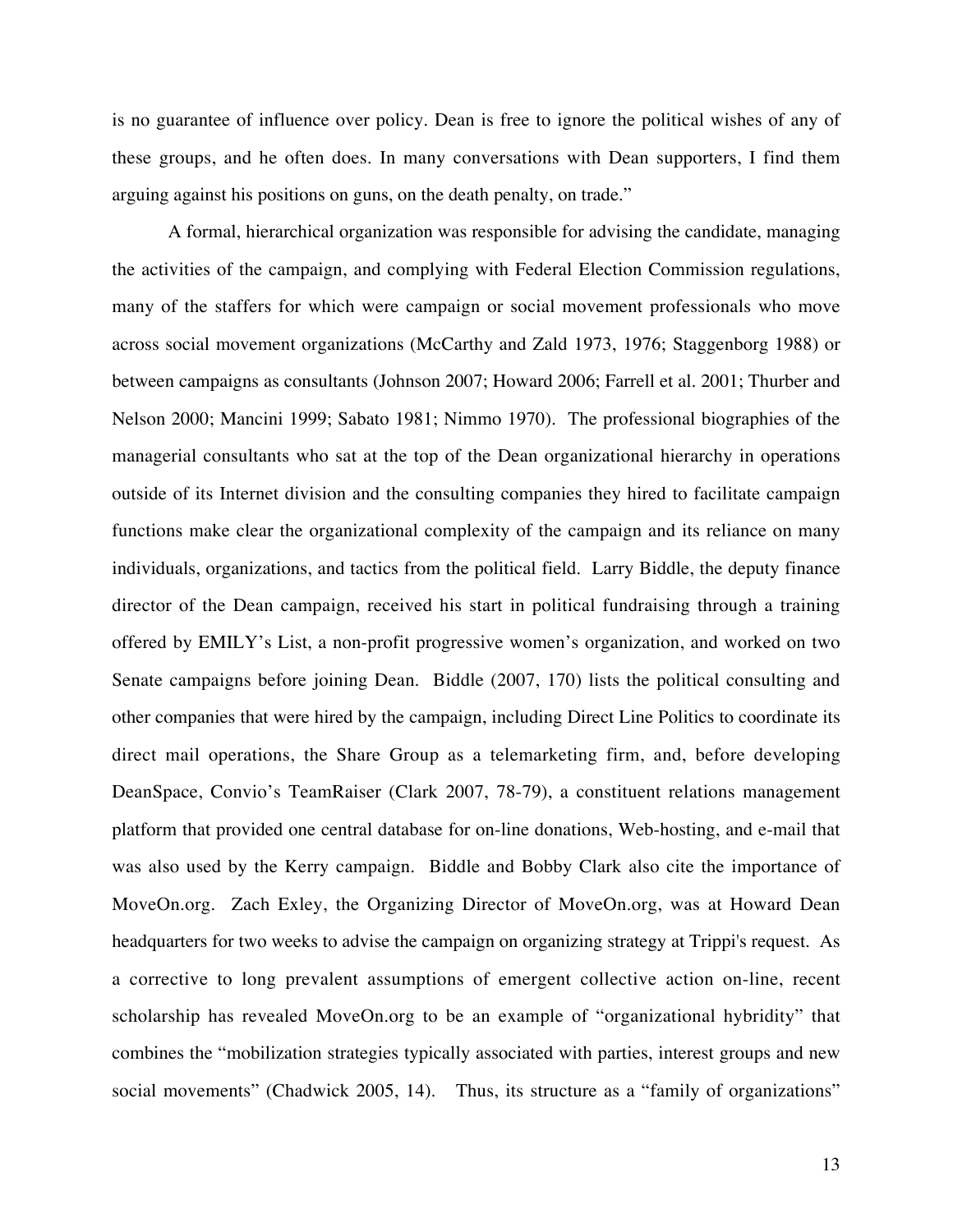(MoveOn) that includes both a federal 501c(4) organization and a political action committee, relies on board of directors and a full-time professional staff, and contracts with a network of consultants to facilitate its operations.

As first-hand accounts suggest, the management of the campaign was fraught with tensions, in part centering on conflicts between Trippi and the Internet division he stewarded and the professional political consultants and long-time advisers who were part of the governor's inner circle. As campaign manager, Trippi contended over strategy and resources with a number of other senior campaign staff.<sup>ii</sup> While Trippi only hints at these conflicts in *The Revolution Will Not Be Televised*, and thus they have received scant attention in academic and more popular accounts of the campaign, Zephyr Teachout (2007, 65-67), who served as Dean's Director of Online Organizing, suggests that he utilized the Internet division of the campaign in order to leverage more power within the formal organization. As the Internet was a highly visible means through which the campaign conducted its fundraising and voter mobilization, these numbers offered a clear set of metrics, in many respects the most important, through which to ground claims for organizational power. At the same time this was an effective tactic internally given that on-line support raised Dean's external profile considerably as journalists emphasized a radically new tool in the "money primary" (Adkins and Dowdle 2002), a media strategy that Trippi and others deliberately pursued. Indeed, honed through years of experience running campaigns Trippi demonstrated a keen understanding of political journalism, staging highly symbolic Internet fundraising and mobilization actions that both attracted media coverage (*see* Armstrong 2007, 50) and supported his framing of the campaign.

All of which translates into a strikingly different, and more complex, model of organization than Trippi's autobiography and statements to the press suggest and that some theorists have posited, where the campaign was a place for emergent collaboration following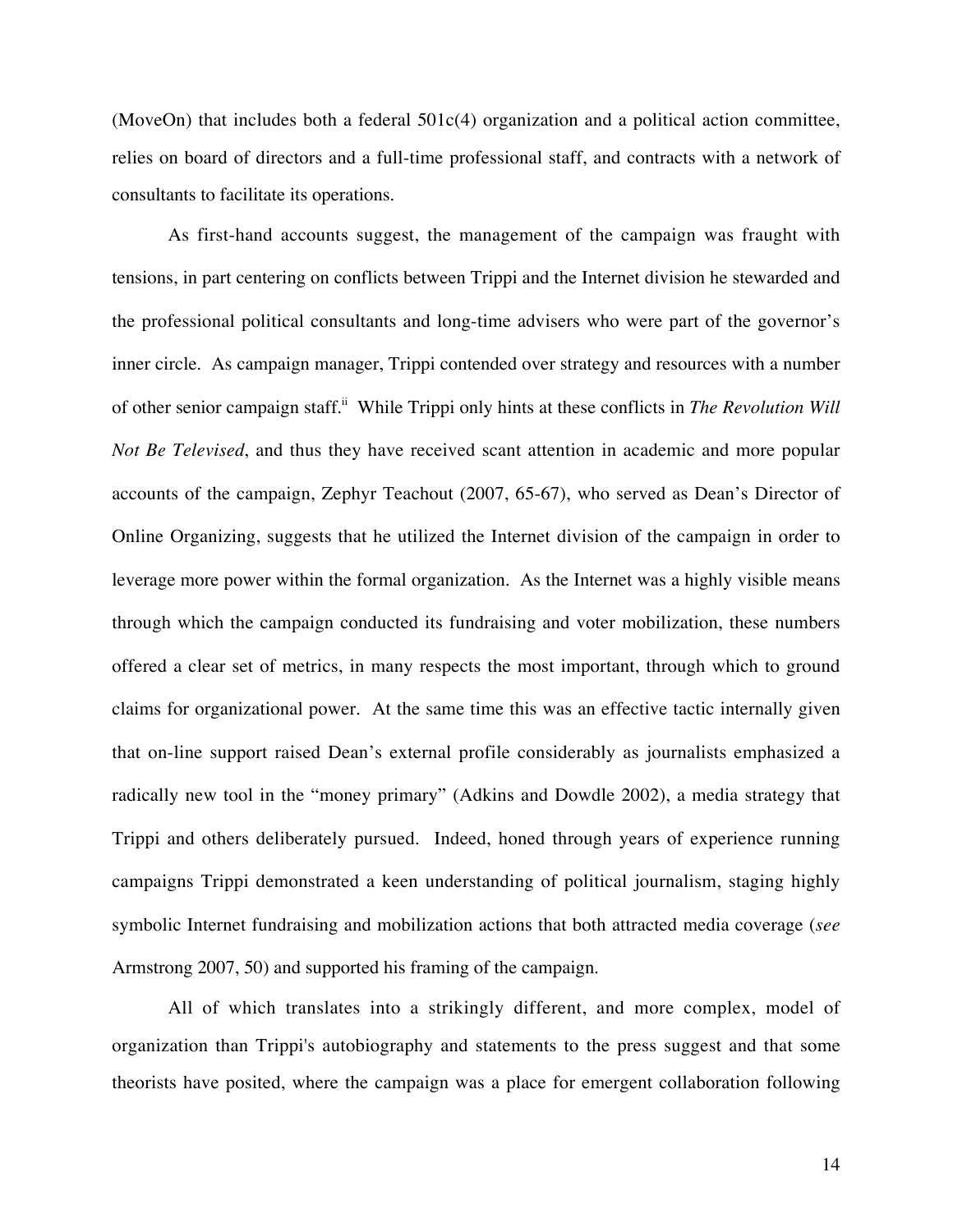Ito's (Trippi 2004, 210) maxim that conveners of on-line communities need to realize that "you're not a leader, you're a place. You're like a park or a garden. If it's comfortable and cool, people are attracted." That the professionalized practices of a formal organizational hierarchy underlay, channeled, and coordinated citizen participation in select domains is evident, even as the campaign was innovative, inspiring, and participatory in many other respects. These same tensions have long been at the core of participatory and expressive political practices, as macrodiscourses articulated alongside technologies become embedded in fields and organizations and individuals orient themselves towards technological frames in strikingly disparate local contexts.

# **The New Left to the Deaniacs, participatory and expressive politics in the information age**

For Trippi and many of his associates on the Dean campaign the Internet offered the promise of restoring the participatory ideal of democracy through the affordances that replaced the "broadcast model" of one-way communication with, as the NAN's *Statement of Internet Principles* held, "conversation" (Howard Dean for America 2003). Premised on a radical freeing of communication and information, the decentralization of the Dean campaign was simultaneously a metaphor for and symptomatic of the larger shifts in power away from bureaucratic, hierarchical institutions that technological enthusiasts and popular network theorists argued were taking place across society as participatory media allowed individuals to commune, and consume, directly with one another. Re-framing Silicon Valley commercial practices as the model for a new form of politics through the utilization of new tools, Trippi and the prominent figures of the NAN argued that the Internet was empowering individuals through novel opportunities to participate in democracy and, in the process, enabling them to become citizens that as creative agents were not simply recipients of information. In an article published in *Fast Company* (Tischler 2003), "Trippi's TIPS For Building a Better Campaign – or Company," Trippi argued that the campaign manager or business leader needed to: "Encourage ways for ideas to bubble up from the field. Understand that the more brainpower that is applied to a problem, the better the solution. Unleash the power of the people to be creative." This creativity related to new forms of instrumental politics along with aesthetic and cultural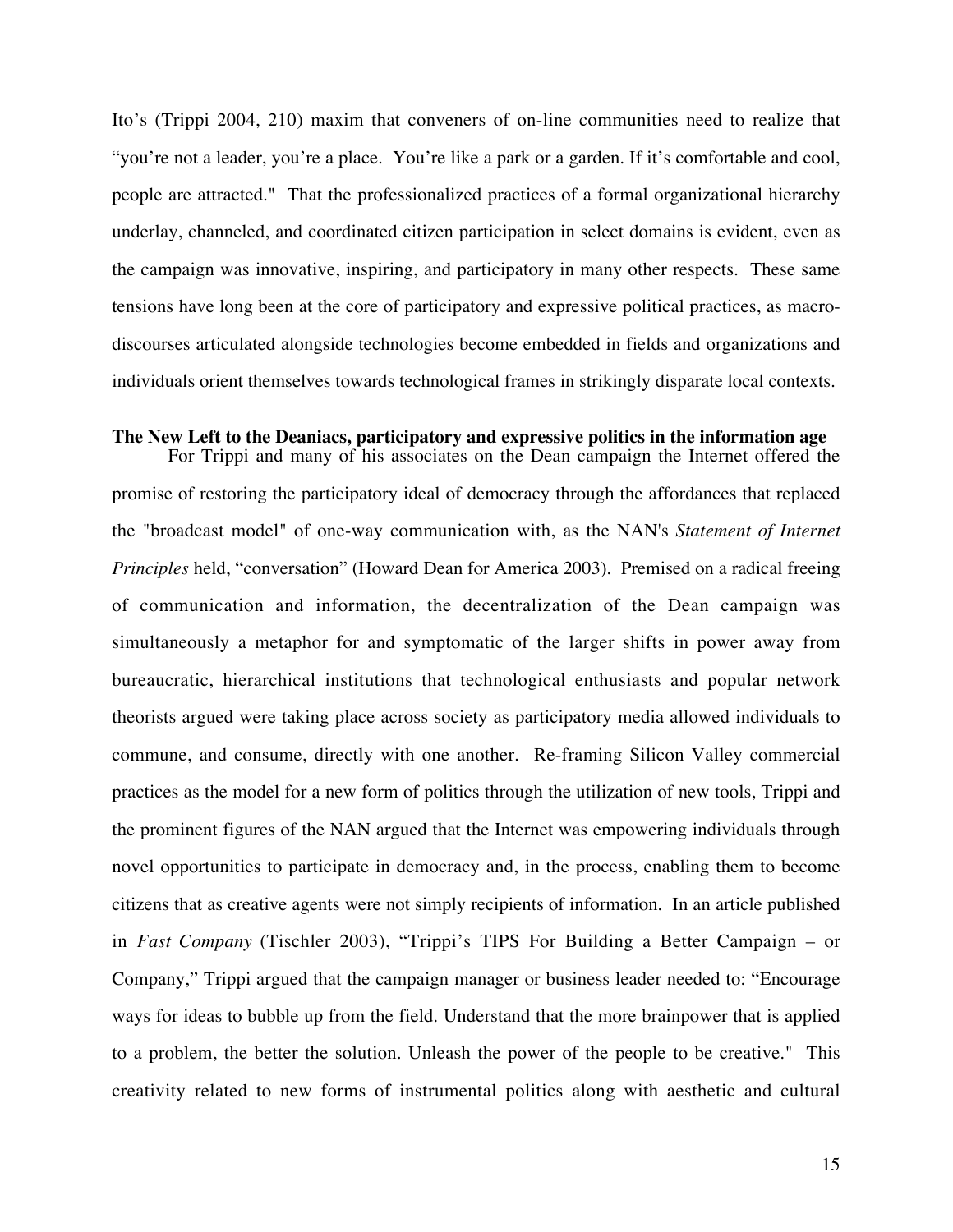expression, novel citizenship practices that scholars have seen the potential for (Coleman 2007), located in (Foot and Schneider 2002), and advocated for (Jenkins 2006), the political web.

While some scholars situate the Dean campaign as part of a natural evolution in Internetbased political campaigning (Wiese and Gronbeck 2005), this twin focus on participatory and expressive politics had its origins in two distinct orientations toward political practice that came to the fore among the various social movements of the 1960s. Forty years prior to the Dean campaign Tom Hayden and the SDS along with the Yippies crafted their respective political practices in response to the perceived psychological alienation in modern society, and each group to varying degrees posited communication and media as central to the process of overcoming what the Port Huron Statement described as "the partial and fragmentary bonds of function that bind men only as worker to worker, employer to employee, teacher to student, American to Russian" (Miller 1987, 332).These organizations are representative of the broader political and cultural movements of the 1960s, many of which had ties to the Civil Rights Movement (McAdam 1988), and as such are cases that mark shifting contemporary practices of politics.

Despite a common critique of modern society and shared emphasis on communication, the SDS and Yippies pursued radically different tactics of oppositional politics, which marked larger cultural distinctions between them. The Port Huron Statement of the SDS and the theory of "participatory democracy" it elaborated called for refashioning American political, social, and economic institutions and, in accordance with communicative theories in the tradition of Dewey, providing citizens with "the media for their common participation" (Miller 1987, 333) in democracy.<sup>iii</sup> SDS pursued these aims through a "repertoire" (Tilly 1978; Tarrow 1998; Auyero 2004) of collective action that included building a political organization that sought to realize the ideals of democratic participation and relying on protest tactics common among the oppositional political movements of the era, especially those of the Student Nonviolent Coordinating Committee and other organizations of the Civil Rights Movement (McAdam 1988). In contrast, hailing from a different cultural and intellectual lineage the Yippies were among the most visible adopters of expressive and performative political tactics directed toward the ends of overcoming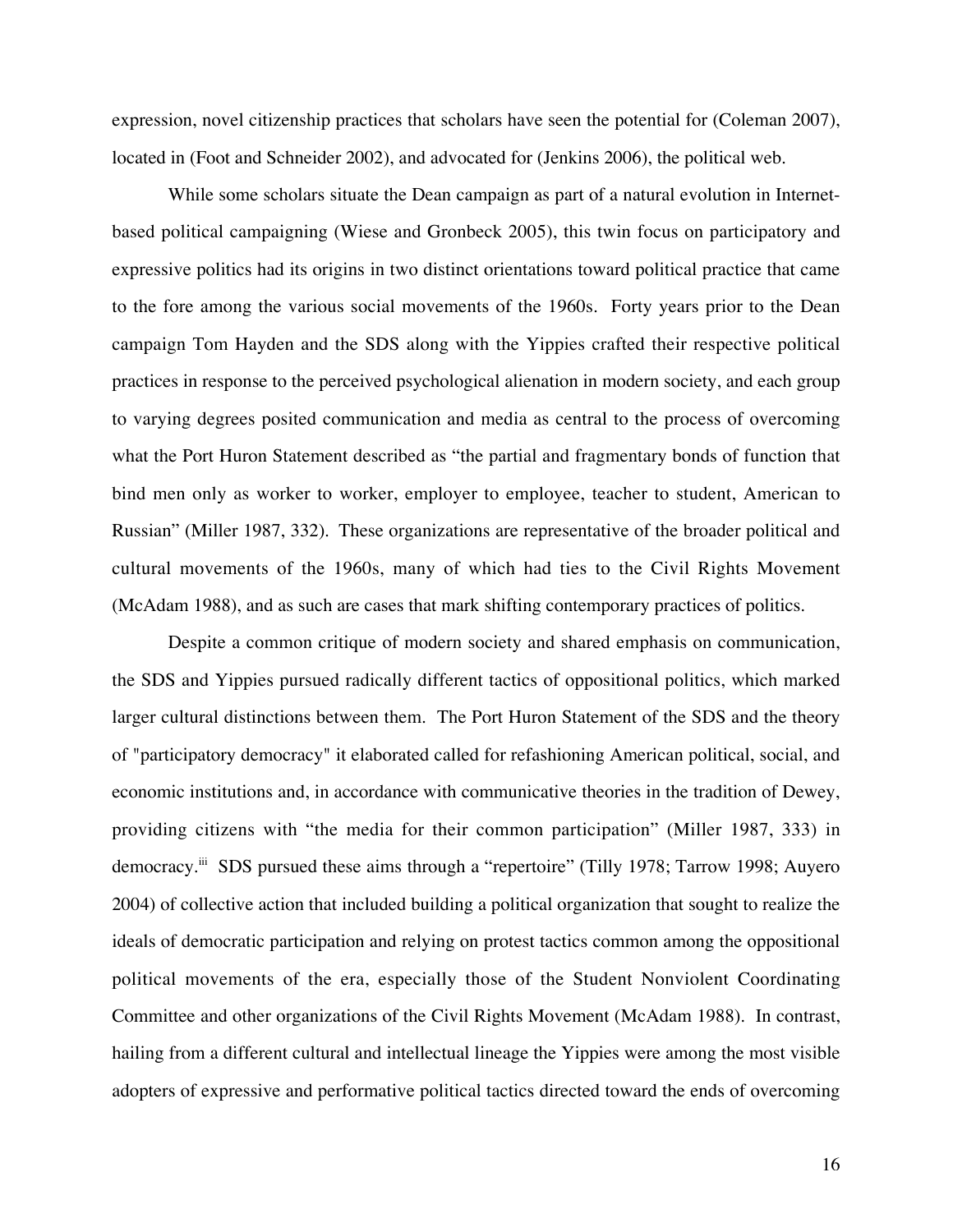individual alienation, entering into new forms of fellowship, and in the process changing the consciousness of individuals living in what the Yippies widely referred to as "Amerikan" society. As Rubin (1970, 56) described it: "The Be-in: a new medium of human relations...We could see one another, touch one another and realize that *we* were not *alone*. All of our rebellion was reaffirmed. It was a new consciousness." For the Yippies the television offered a performative stage to express the self, engage in a creative form of politics, and in the process change the consciousness of psyches across the nation. The 1968 Democratic National Convention provides the charged moment when adherents of these two divergent approaches to political practice met and clashed, in the process leaving a lasting split among the actors involved.

The Port Huron Statement of 1962 set forth a political theory of "participatory democracy" in response to the perceived psychological alienation engendered by a technocratic, mass society.<sup>iv</sup> As prominent theorists note (Pateman 1970; Mansbridge 1999), there is a long tradition of participatory democratic theories stemming from Rousseau (1968), Mill (2004) and de Toqueville (2003), and scholars have located similar ideas in the early American leftist groups that influenced the student movements of the 1960s (Flacks 1967; Westby 1976; Isserman 1987). Yet, the intellectual origins of its early 1960s New Left version makes clear a distinctive focus on the psyche. The specific phrase "participatory democracy" was first used by Michigan philosopher Arnold Kaufman (1960, 272) in an essay where he argued that "its main justifying function is and always has been, not the extent to which it protects or stabilizes a community, but the contribution it can make to the development of human powers of thought, feeling and action." Kaufman (ibid.) explicitly critiques representative democracy's concern for "human rights and social order," in the process drawing a contrast with rights-based political movements and philosophy. While at Michigan Kaufman taught Tom Hayden, SDS president from 1962- 1963, and he served as a "free-floating guru" (Miller 1987, 111) at the Port Huron conference.

In addition to the work of Kaufman, SDS members were steeped in 1950s critiques of "mass" and "technocentric" society set forth by social theorists C. Wright Mills and Erich Fromm among others (Miller 1987, 93-94) along with the communicative and educational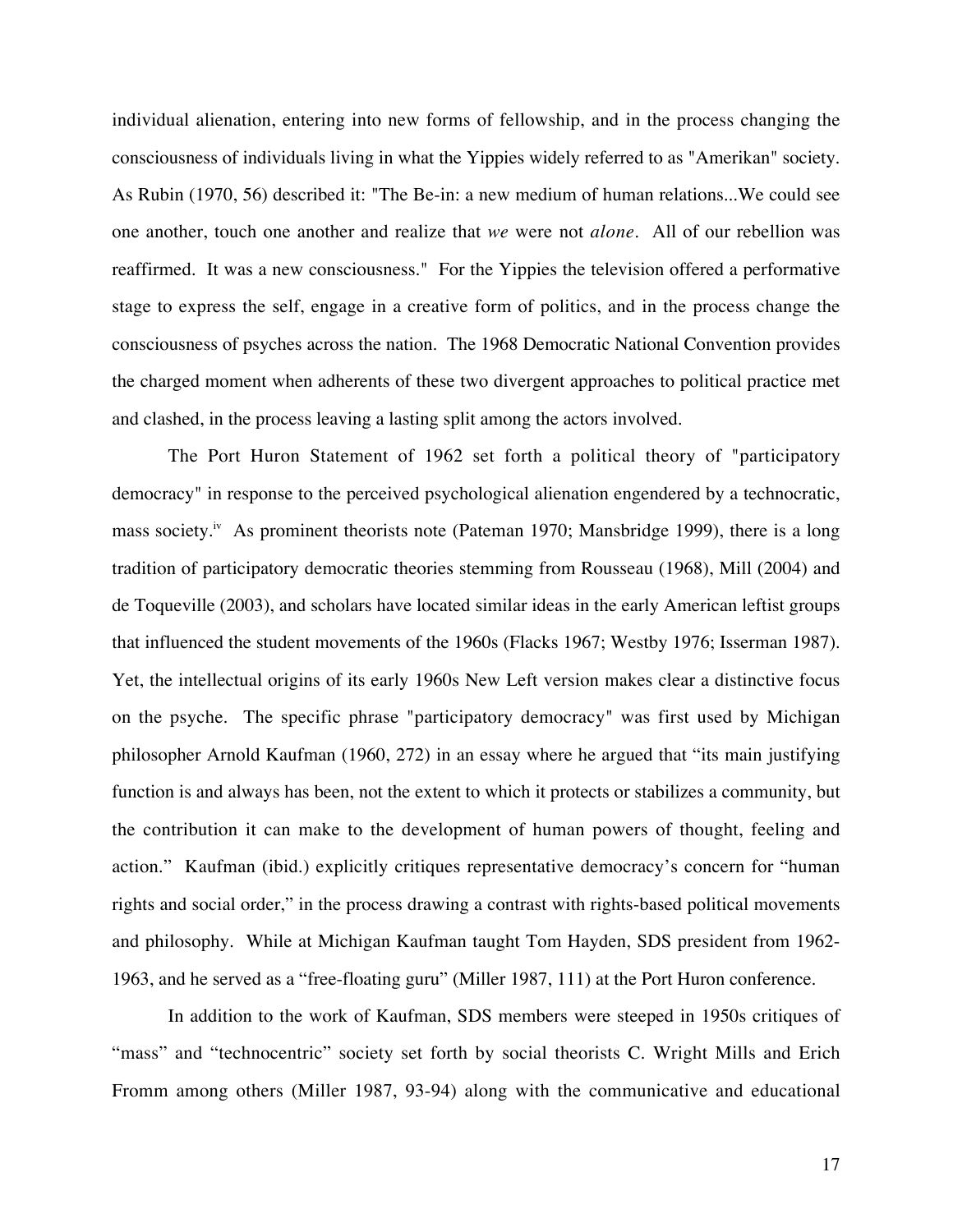theories of pragmatist John Dewey. SDS's predecessor organization, the Student League for Industrial Democracy (SLID), was known as the "John Dewey Discussion Club" at Columbia and Yale (Sale 1973, 15) and Hayden encountered *The Public and its Problems* (1927) through the SDS recommended reading list (Miller 1987, 78). During the 1940s Dewey served as president of the parent organization of SLID, the League for Industrial Democracy, a research and pamphlet organization that was loosely associated with American socialism (Johnpoll and Yerburgh, 1980, 1371). In *The Public and Its Problems* and other writings, Dewey (1927; 1916) argued that the complexity of modern life and technology alienates individuals from their communities and from their own interests as members of the social body, thus the emphasis he placed on communication which he saw as part of an educational proces*s* that leads individuals to consider the interests and experiences of others.

Pulling together these varied intellectual sources, the Port Huron statement, drafted by Hayden, argued that renewed participation in political, economic, and social life would help men realize their "potential for self-cultivation, self-direction, self-understanding, and creativity," in turn enabling new forms of "decentralized" community based on "personal links between man and man" (Miller 1987, 332). This democratic ideal was entwined with thinking about technology and communications media. The activists who met in 1962 at Port Huron believed that "supertechnology" in the hands of bureaucratic elites was dehumanizing men and fragmenting communities as it created "mass" society, "monster cities," and "mass labor" (Port Huron Statement 1962). The way forward for the SDS was through citizen engagement in political, social, and economic affairs using "the media for their common participation" and "by experiments in decentralization, based on the vision of man as master of his machines and his society"; a society that should be "broken into smaller communities…arranged according to community decision" (ibid).<sup>v</sup> It was a vision that called for a humanized form of technology that would enable men to understand machines and integrate them into the conditions necessary for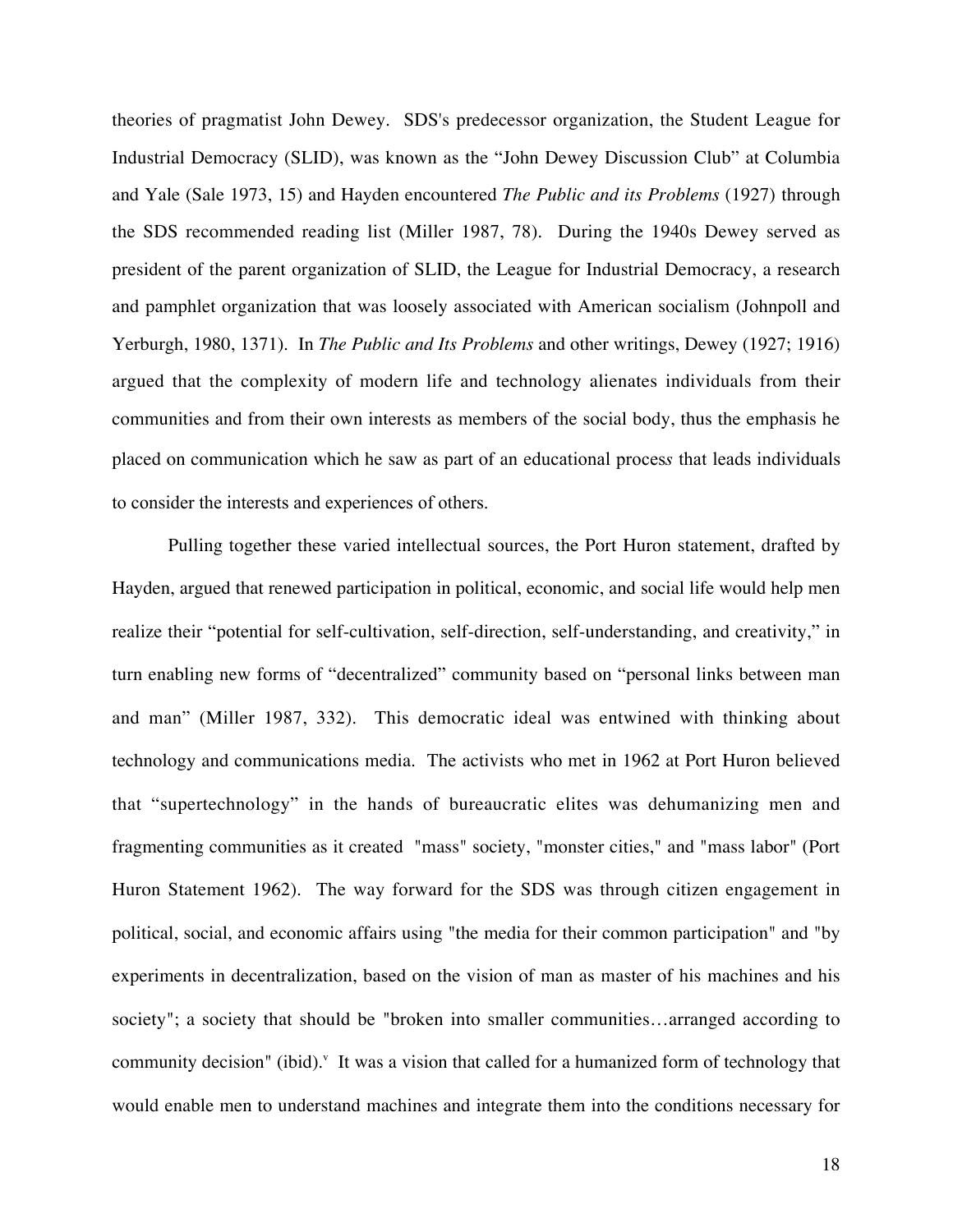the development of the community and the whole person: "technology, which could be a blessing to society, becomes more and more a sinister threat to humanistic and rational enterprise" (ibid).

These calls for greater participation in democracy and society by the highly visible SDS activists were influential for a generation of oppositional social movements and political theorists, leading Mansbridge (1999, 312-313) to argue that the Port Huron Statement "served as the philosophical inspiration for the entire New Left in the United States." During this time period on through to the Dean campaign the concept of "participatory democracy" became what Snow and Benford (1988; McAdam 1994*)* refer to as a "master protest frame," a shared ideational and strategic language that was appropriated by various oppositional movement organizations in differing political contexts and time periods. While a movement repertoire that included participatory forms of organization in accordance with an underlying theory of democracy did not originate with the SDS, as McAdam (1988) notes it was common among organizations of the Civil Rights Movement, SDS activists helped diffuse this frame and its associated practices across the political field. As Gitlin (1987, 422) notes, during the 1960s and after the collapse of the student movement figures associated with SDS spread across the field of oppositional politics joining feminist, anti-war, and environmental organizations along with becoming involved in Democratic party politics. Meanwhile, there is a robust literature on the valuing of "participatory democracy" (Martin 1990) among the collectivist feminist (Rothschild-Whitt 1979; Ferree 1987; Ferree and Hess 1985) and economic cooperative organizations (Rothschild-Whitt 1986) of the 1970s and early 1980s.

At the same time, 'participation' was a malleable and ill-defined concept that was applied towards the end of social stability in a time of domestic insurgency. As Light (2003) demonstrates in the context of late 1960s and early 1970s debates over cable technologies, a parallel discourse of participation with a different intellectual lineage was articulated during this time period by "defense intellectuals" at the urban planning divisions of think tanks including RAND and universities with ties to national security research. Applying the conceptual models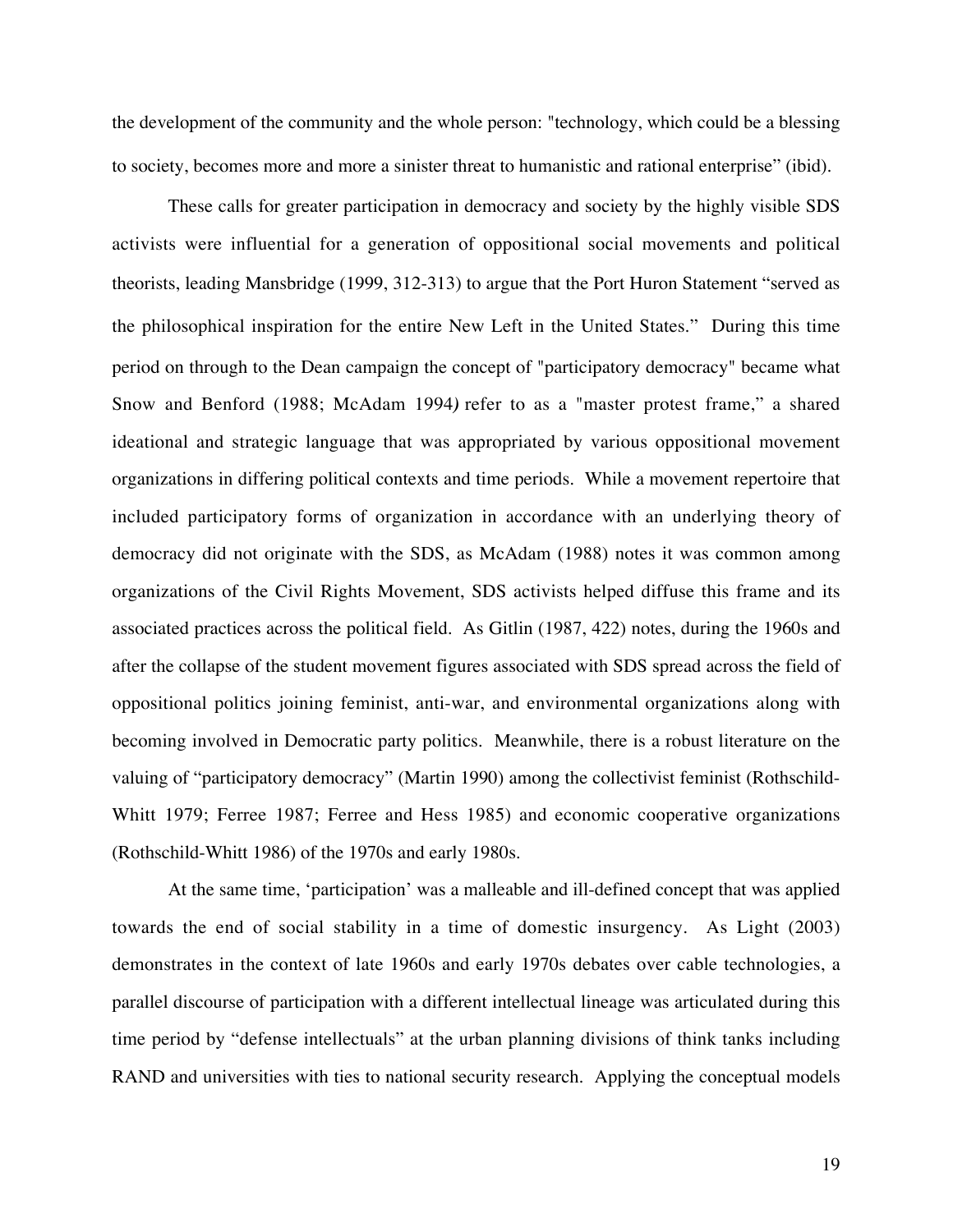of cybernetics and systems theory to problems of domestic unrest given an underlying assessment of psychological alienation among urban residents, intellectuals including the MITbased political theorist and psychologist Ithiel de Sola Pool saw expanded participation through media as a path towards social stability. Cities were conceived as "communications systems" whose functioning was impaired by the "alienation of individuals in mass society," the remedy for which was "to reconsider the consequences of rational, hierarchical, closed-door decision strategies in favor of processes that invited public participation" (Light 2003, 170-172).

Through the efforts of oppositional social movement groups and professional communities of defense intellectuals, participatory democratic narratives were articulated around new communications technologies, elaborating a discourse that structured their meaning across contexts. For example, bolstered by government and foundation funding and supported through a network of conferences, defense intellectuals carried out the prototypical experiments in participatory, communicative democracy using cable and computing technology that served as the foundation for the later theorizing and practice of on-line politics. Amitai Etzioni's 1972 proposal for the MINERVA, a pilot "McLuhanesque" video and telephony "electronic town hall" system that was funded by the National Science Foundation, contrasts this system with broadcast technology's reliance on "unidirectional communication" that increases the "alienation of the citizen from political and social processes" resulting in "the making of decisions that are unresponsive to the real wishes or needs of the people and, as such, widely resisted." Shorn of their historical context, the MINERVA along with other projects such as the QUBE system that were justified through participatory democratic arguments (Estabrooks 1995, 89; Dahlberg 2001) were cited by a later generation of scholars, reformers, and practitioners, forming the basis for early thinking about utilizing the Internet to strengthen democracy. Barber's (1984, 274) influential *Strong Democracy* argued that QUBE could serve as a model for the expanded and non-market use of broadcast and networked cable and computing technologies in the service of democratic ends. Barber's text in turn was important for what Howard (2006, 148-150) characterizes as the "ideologue elites" of the early e-politics community, a group of individuals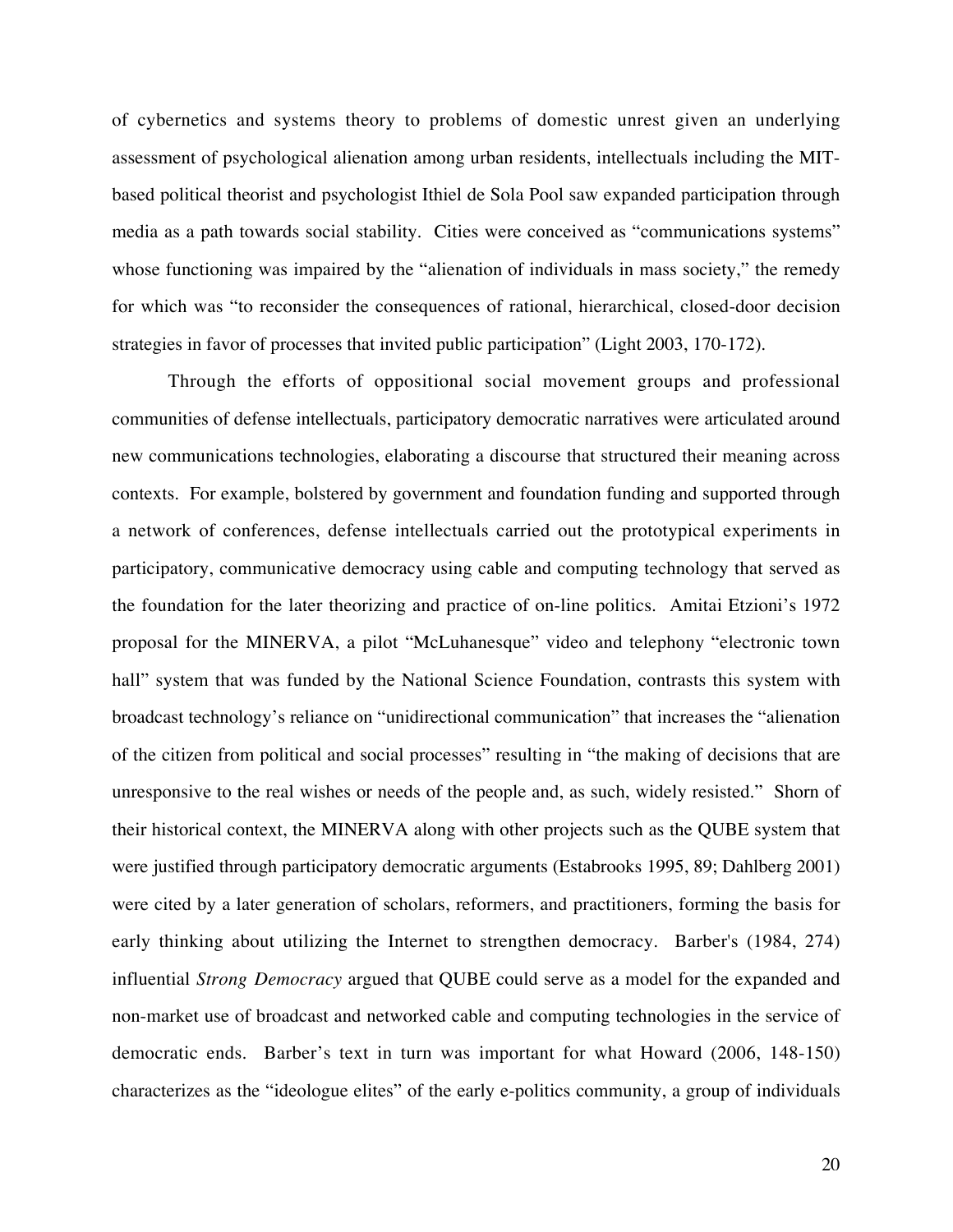that carried "epistemological authority because their statements about the future of democracy are what inspire the imagination of investers (sic), clients, and employees alike."Drawing from Barber and other participatory theorists including Mansbridge (1983), in adopting these culturally-valued tools these professionals imagined their work in terms of ushering in a new communitarian democracy through technologies of communicative participation. That this was a shared text more generally for individuals thinking about the application of information technology to politics is evident in Barber's own recollection of the first time he went to Burlington, Vermont to meet with Dean and Trippi before becoming a foreign policy advisor for the campaign: "*Strong Democracy* was sitting on Trippi's desk and they said that a number of people in the campaign had been aware of that book" (Logos 2004).

This form of participatory politics, marked by a shared set of political and technological frames, was situated alongside and at times intersected with a more expressive, cultural practice of politics geared towards changing consciousness as an expressly political activity. While Turner (2006) identifies the New Communalists, a 1960s social movement that turned to consciousness and small-scale technologies in an effort to create utopian social forms, they were by and large disengaged from expressly political activities in their orientation towards networked computing technologies at sites including the WELL and later *Wired* magazine. In contrast, the Diggers, a 1960s collective and politically-oriented participatory performance group, and the Yippies espoused individual self-expression as a means of changing consciousness, but did so primarily through what can be described as psychological interventions in the realm of institutionalized politics and protest. In short, instead of heading to communes the Yippies ended up at the 1968 Democratic National Convention in Chicago.

The New Communalists and the Diggers, while having some divergent cultural and intellectual lineages, also overlapped at key sites. Unlike the New Communalists, who were influenced by the cybernetic and systems theories of Norbert Weiner and Gregory Bateson (Turner 2006), the Diggers traced their aesthetic and intellectual lineage to the French playwright and dramaturgical theorist Antonin Artaud ([1938] 1970) and Malina and Beck's "The Living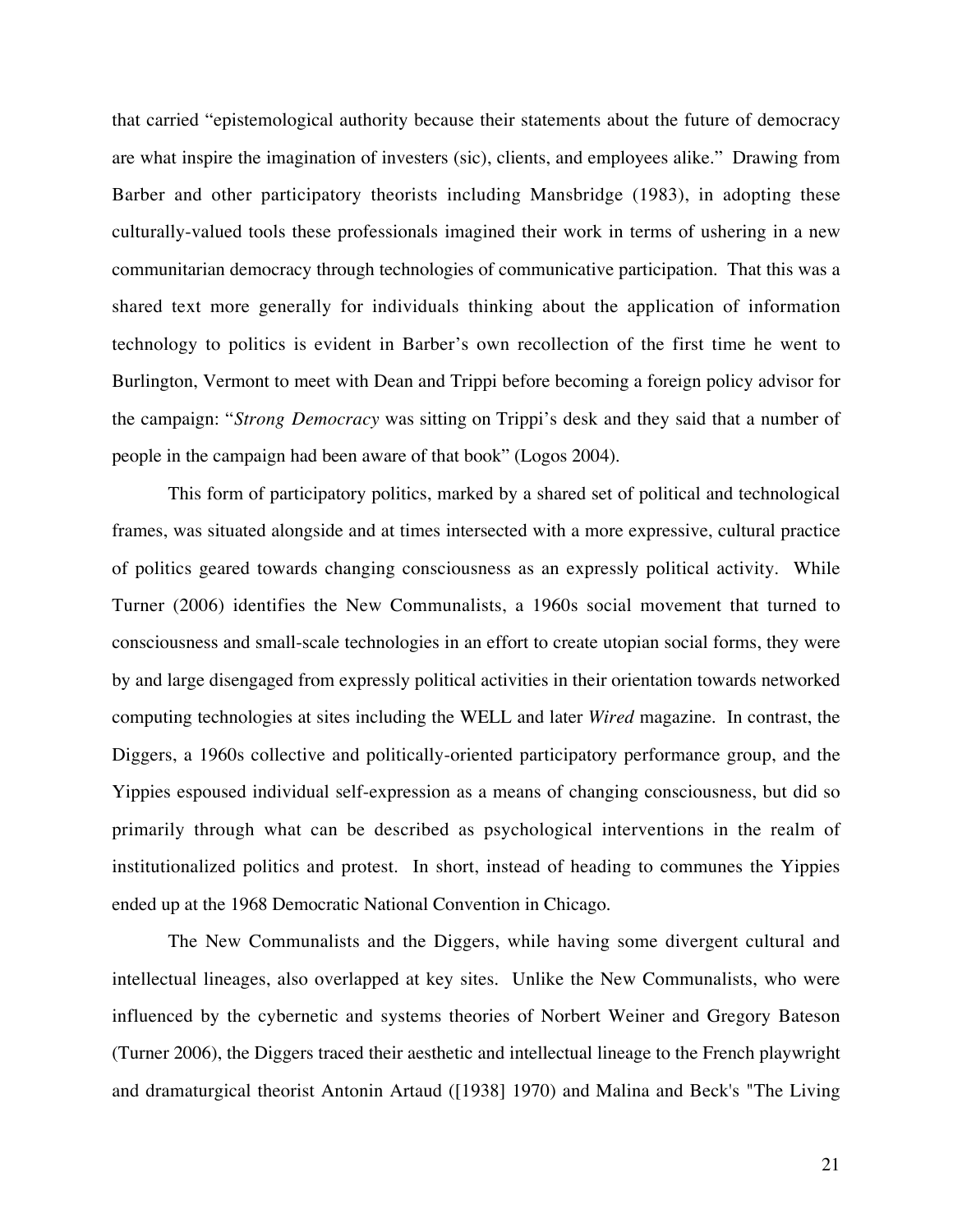Theatre" in New York City (Tytell 1995). Yet, the art formation Fluxus, with its emphasis on process, chance, do-it-yourself materials, and media, was also important for the Diggers. Fluxus artists such as Cage, Maciunas, Higgins, and Nam June Paik constituted what Tuner (2006, 45- 51, 47) describes as the "Cybernetic Art Worlds" of the 1950s and early 1960s where "the making of art had become the building of systems of pattern and randomness, and thus, in Claude Shannon's sense, of information." For example, inspired by and borrowing the language of the Happenings Movement and Fluxus (Sandler 1998), in conjunction with the San Franciscobased Artists Liberation Front, a broad collective organized in opposition to the arts establishment in the city, the Diggers hosted an immersive happening called the "Invisible Circus" at Glide Memorial Church from February 24-26, 1967. At the event, Richard Brautigan created and ran what he referred to as "The John Dillinger Computer Complex," a "populist antimedia media" using mimeograph machines to report on the proceedings of the Invisible Circus (Abbott 2006; Martin 2004, 118).<sup>vi</sup>

The Diggers espoused a hybrid form of practice that stands between the systems and information theory derived "consciousness" work of the New Communalists and the established protest politics of the SDS and other organizations of the New Left. In addition to 1950s and 1960s arts movements, the Diggers were influenced by and often shared members with early 1960s politically radical performance troupes including the *Art Workers Coalition*, *Bread & Puppet* and the San Francisco Mime Troupe, whose members started the Diggers (Martin 2004, 12). As such, the Diggers emphasized highly symbolic, performative actions to change the consciousness of their audiences and effect revolutionary political change, including the establishment of communal living, free stores, and personal liberation. At the same time, these practices differed from the tactics of other oppositional organizations. As Martin (2004, 88) argues, the Diggers motto of "do your thing" and "public, participatory events" marked a stark contrast with the New Left even though it was articulated within a broad framework of radical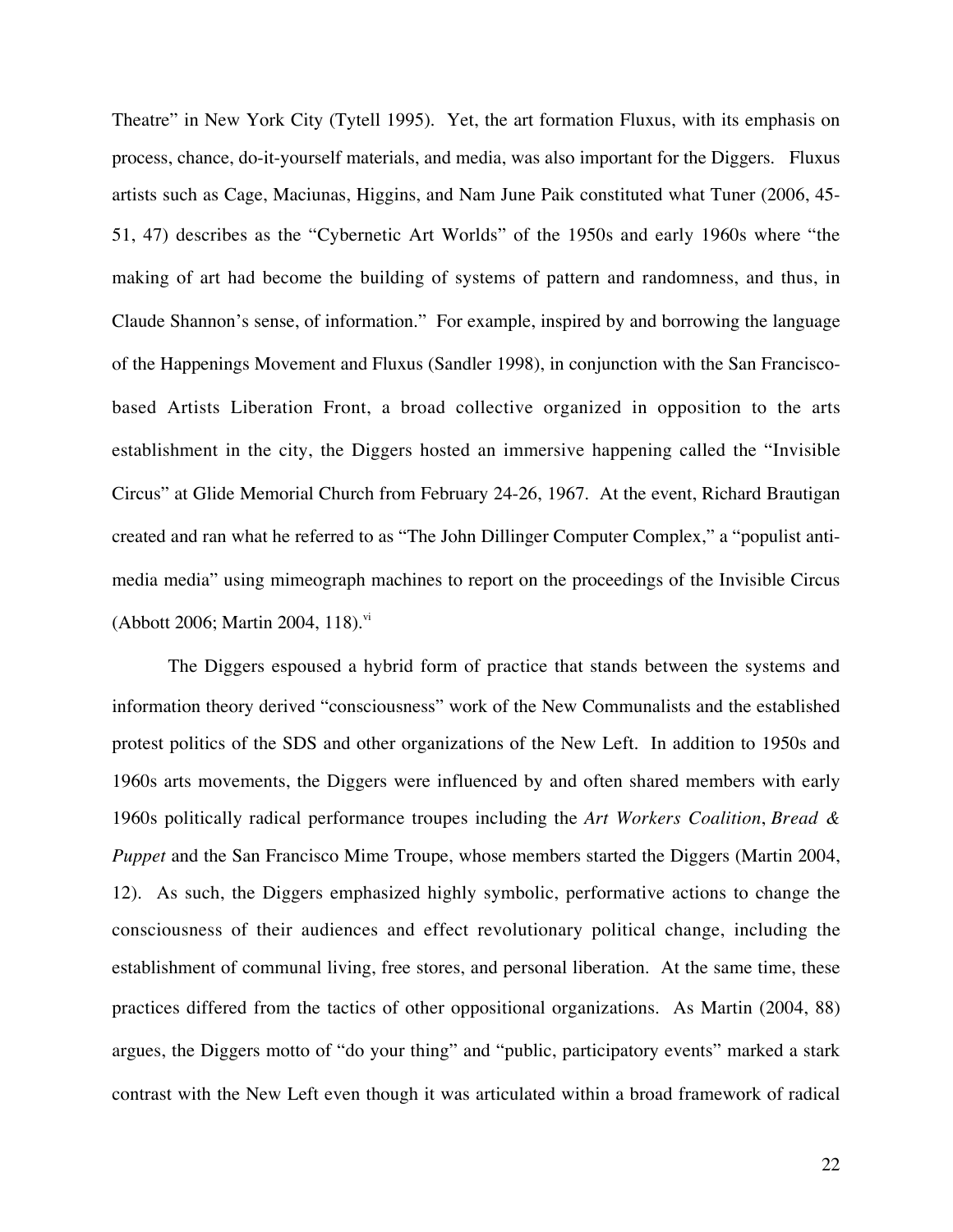politics: "Whereas the New Left formulated ideological platforms and made demands in the style of an orthodox political organization, the Diggers repudiated the notion of demands, opting for often playfully theatrical community-based innovations that attempted to provide a framework for the utopian life they imagined." Yet, far from turning from the political, the Diggers engaged in a process of "politicizing the counterculture" not only through performance, but community service for the young hippies streaming into Haight-Ashbury in 1967, before they left for rural communes (Martin 2004, 122-124).

Abbie Hoffman borrowed much of the Diggers' repertoire and thus copied the performance group's orientation toward symbolic, performative politics. Looking to the San Francisco Diggers along with television coverage of *Bread and Puppet's* anti-Vietnam war theatre, Hoffman and his circle began referring to themselves as the New York Diggers in 1967 and emulating their expressive politics, including opening a Free Store on the Lower East Side, dropping money on the floor of the New York Stock Exchange, and creating other theatrical, participatory actions as forms of political protest (Doyle 2002, 85-89). Yet, while the Diggers eschewed celebrity, insisting on anonymity in the news media, Hoffman crafted his expressive politics with McLuhan in mind. As his biographer notes, McLuhan's approach to myth, symbol, and "hot" media resonated with Hoffman, leading to actions such as 1968's "Festival of Life," a precursor to the 1968 Chicago Democratic convention, being "made for TV": "There's a kind of symbolic violence that comes from our side…Psychic violence. You know, just the vision of a TV screen with kids running through the streets yelling and screaming" (Hoffman quoted in Raskin 1998, 143). McLuhan's idea of a mediated "participation mystique" (Thrall 2001, 118), a term adapted from 'primitive' anthropology to describe the melding of identity between subject and object, enthralled Hoffman (Raskin 1998, 129). This orientation towards the media was, in part, responsible for a split between the San Francisco Diggers and its counterpart in New York, leading to the formation of the Yippies! in 1967 (Doyle 2002, 88-89).

The 1968 Democratic National Convention in Chicago further reveals the cultural and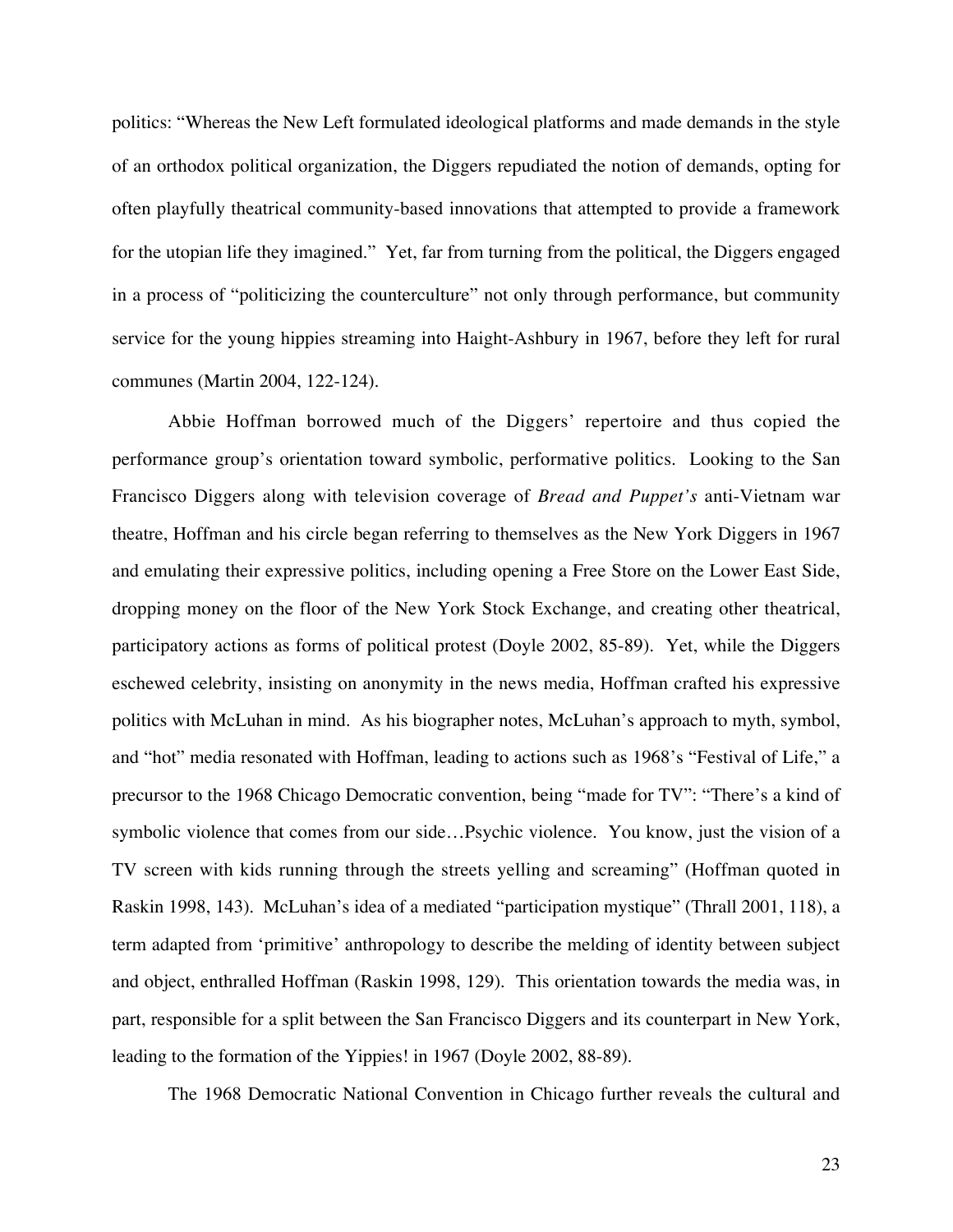tactical gradations among the disparate groups that made up the New Left and clearly distinguishes between two broad orientations toward participatory and expressive politics. In a contemporaneous account of "The Underground Revolution," Feigelson (1970, 172) argues that the practices of guerrilla theater sought to realize participation by making the audience "part of the play." Yet despite a shared orientation towards participatory forms of practice, the performative and consciousness-changing emphasis of the Yippies stood far from the SDS organizational and tactical model, causing conflicts between them, including the 1967 SDS conference in Denton, Michigan that Hoffman and the New York Diggers disrupted through a symbolic protest (Raskin 1998, 143). This was a prelude to the events in Chicago in 1968. In keeping with the idea that self-expression could provoke a change in consciousness and viewing the television was a tool of the revolution in its power to publicize psychological and cultural protest to change the consciousness of viewers, Feigelson (1970, 177) argues that at the 1968 Chicago Democratic Convention the SDS were there "to *talk* to the McCarthy kids," while the Yippies wanted "to *show* them how they lived…." Demonstrating the twin influences of media and performance theory, Chicago was seen by the Yippies as "a case for applying McLuhan and Artaud to politics" (Feigelson 1970, 186). While organizations of the Civil Rights Movement and other oppositional social movement groups began to self-consciously utilize broadcast media as part of their protest tactics during this time period (Torres 2003), the Yippies' tactics were expressly directed towards utilizing the television as a performative stage for psychological liberation (Bodroghkozy 2001; Farber 1988), and they stylistically dressed the part through the psychedelic costumes of the Hippie aesthetic. As Gitlin (1980, 176) remarks, Rubin saw "The revolutionary mass [as] just that: a *mass* to be 'turned on' by media buttons."

While by the mid-1970s the Yippies exited the televisual stage and with them disappeared the most flamboyant aspects of their mediated, expressivist politics, changing consciousness as political practice was also espoused by other oppositional groupings associated with the New Left along with later movements including the Black Panther Party (Kreiss 2008), the cultural organizations of "Black Power" (Van DeBurg 1992), the "second wave" of the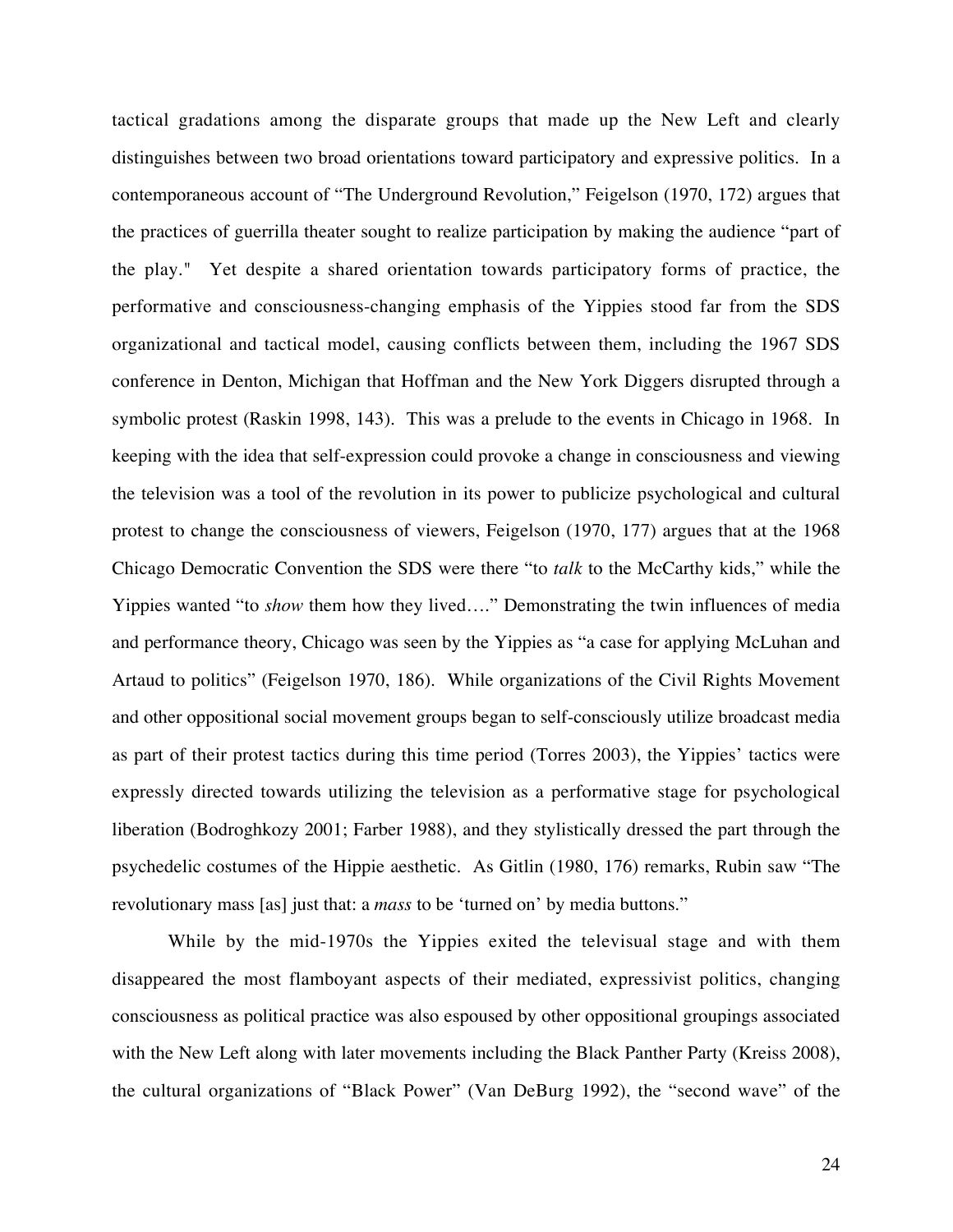women's movement (Mansbridge 2001, 8), gay rights (D'Emilio 1983), and AIDS activism (Gamson 1999). While not a new practice (Denning 1996; 2004), groups like these performed cultural work as a part of their political practice to create and sustain what Mansbridge (2001, 1) refers to as "oppositional consciousness." In essence, psychological liberation through an expressivist politics was directed as performing the cultural and identity work necessary to break institutionalized routines. Yet, unlike the Yippies, this emphasis on consciousness was largely turned inward, sustaining group identity as a precursor to mobilization.

In contrast, similar to the New Communalists (Turner 2006), 1960s and 1970s communities of artists and technologists influenced by cybernetic and systems theory saw the self as part of a larger information system that through new technologies could link with other minds. For example, Paul Ryan (1971; 1975), co-founder of the video collective *Raindance*, anti-war activist, and a student of McLuhan's, described early participatory video projects of the late 1960s as "cybernetic guerilla warfare." In the first issue of *Radical Software*, a periodical that served as the voice of "the alternate television movement," Ryan argued that video equipment "can accelerate perception and understanding, and therefore accelerate action" in a process of "self-cybernation" that would enable individuals to be their own "information composer." Yet, for Ryan and Michael Shamberg, co-founder of *Raindance,* author of *Guerilla Television* (1971, PROCESS NOTES) and later Hollywood film producer, their work with video extended beyond the self, embodying a "post-political solution to cultural problems which are *radical* in their discontinuity with the past." Shamberg (1971, 9, 12) applies his understanding of cybernetics to an analysis of the "information structures" of American democracy, arguing that the contemporary media environment is a failed information system: "lack of feedback is exactly the opposite of democracy as de Tocqueville saw it: decentralized, self-governing units of people who could see that their decisions were being carried out." Taken as a whole, in its concrete engagement with information theory and participatory media *Guerilla Television* reads like a McLuhanesque version of the Port Huron statement, an extended discussion of "the media for their common participation" (Port Huron Statement 1962) with a cybernetic cast.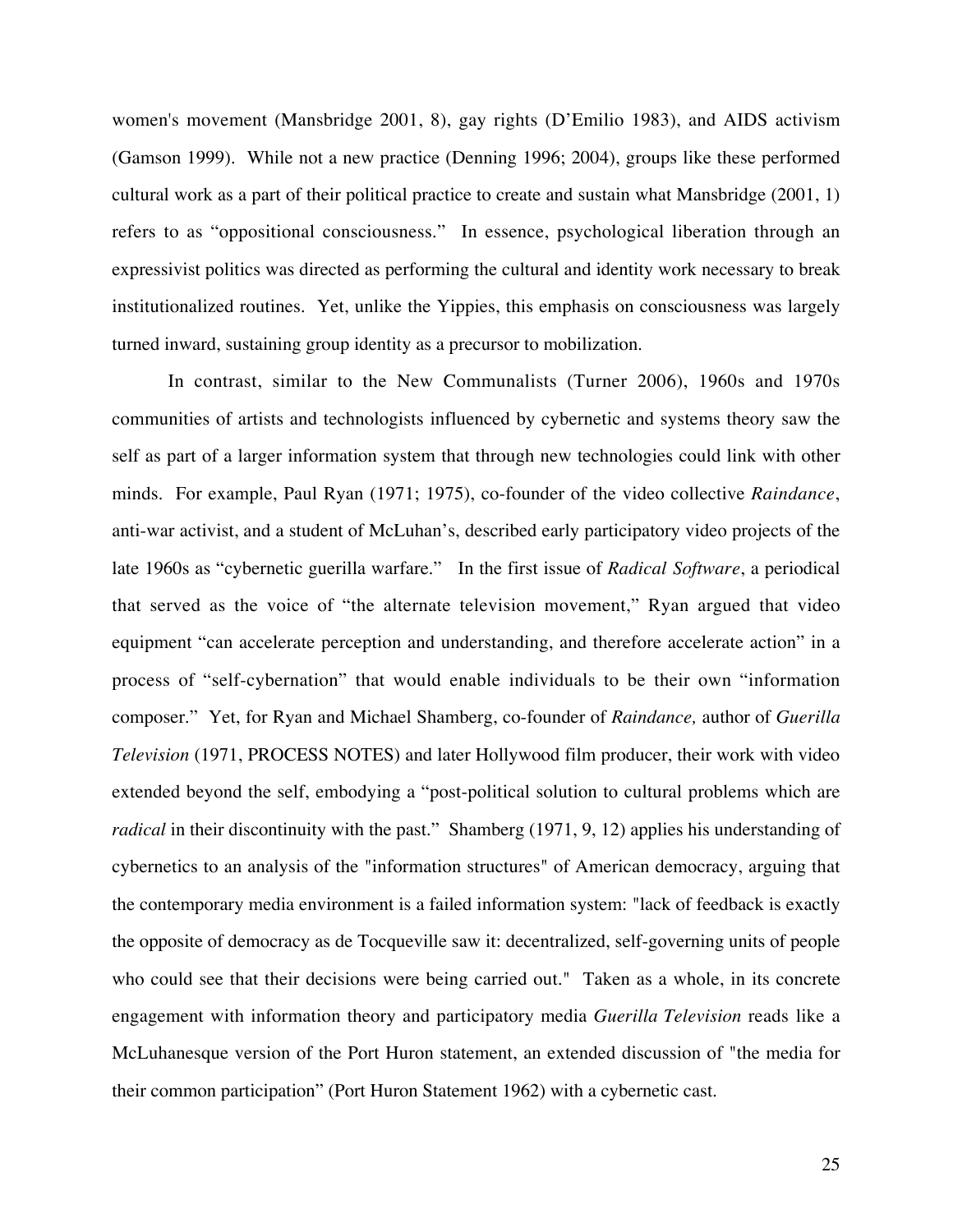Discussions of cybernetics and systems theory are juxtaposed with more conventionally political essays on the need for democratic access to technologies for community participation and empowerment throughout early technological communities of the 1970s. The Community Memory Project (1974), a peer-to-peer public computerized bulletin board system founded by former student activist Lee Felsenstein and piloted in Berkeley from 1972-1974, contains a similar blending of cybernetic understandings of media, an emphasis on consciousness-changing and political participation. Meanwhile, published papers of the *West Coast Computer Faires*, an early and influential series of computer conferences that took place during the late 1970s and early 1980s, called for the decentralization of organizational power to smaller collections of individuals, increased access to information for citizens and thus democratized expertise, and the exploration of the new creative and productive potentialities of computing, particularly in childhood education, as contrasted with one-way, broadcast media. One striking example of the mixed rhetoric at the *Faires* is Carl Townsend's essay "Changing Paradigms and the Computer" from the *Third West Coast Computer Faire* in 1978. Townsend (1978, 35) argued that computing was transforming "industrial reductionism" to allow for "holistic" individuals, "fluid, changing, dynamic, and short-lived" organizational forms, "participating-control of the future" to be "determined by the whole acting as an organism," and the maximization of "individual creativity." Townsend's (ibid.) explicit notion of "participatory democracy" is counter-posed to the "computerized educational tools used to develop behaviorally conditioned responses to existing Industrial Age paradigm."

By the mid-1980s the failure of computing to revitalize democracy was bitterly felt as these promises of a participatory and expressive democracy were overtaken by commercialism in the view of some interpreters. In 1987 David Bunnell (Pfaffenberger 1988), former New Left activist, vice president of marketing for MITS during the introduction of the Altair, computer magazine publishing mogul, and later authority on technology during the dot.com boom called for a return to the Hacker ethic to reclaim the idea of the "participatory PC." Bunnell (1987) writes of discovering in the early 1970s the "kindred spirits" of the People's Computer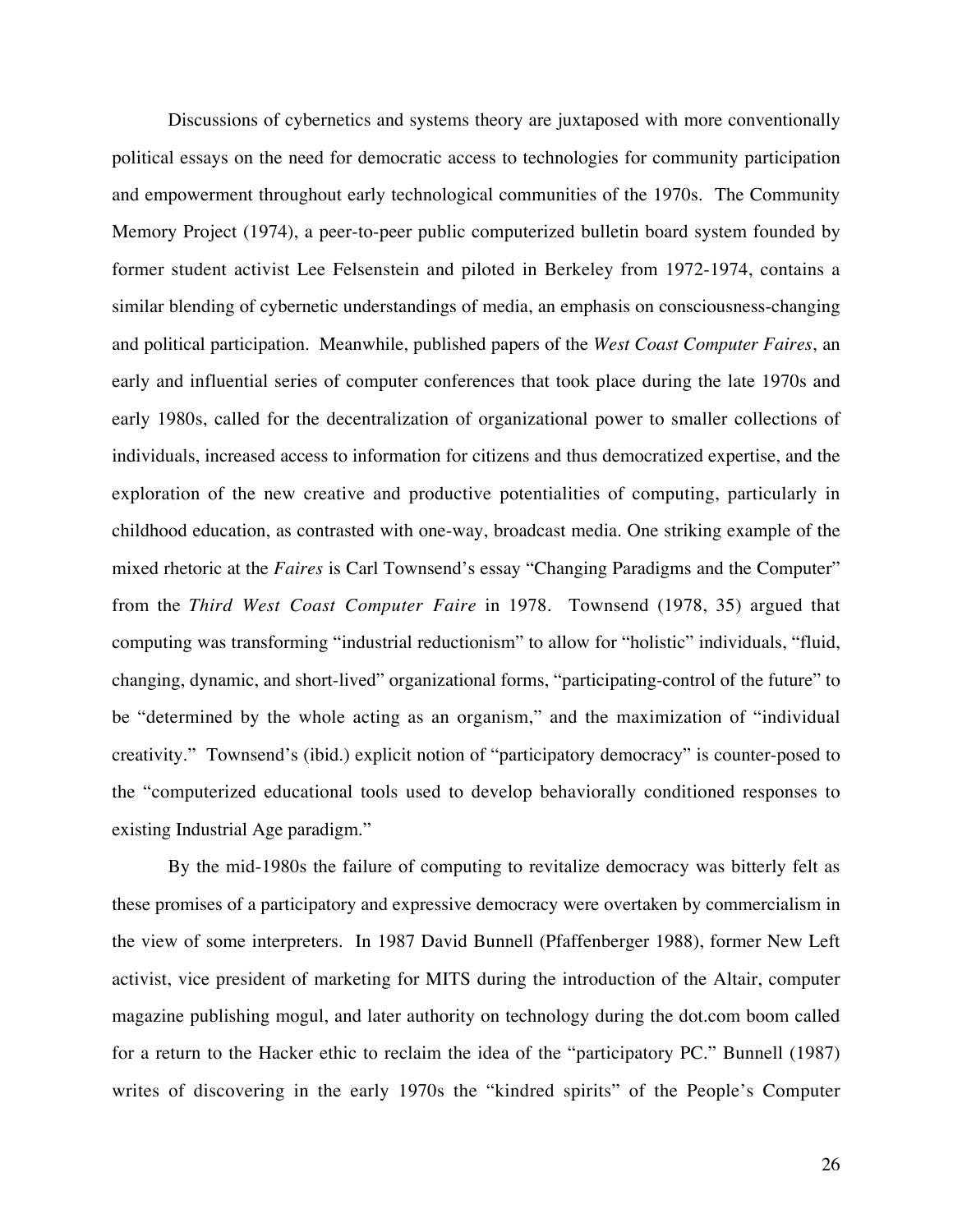Company, Lee Felsenstein, Steve Jobs, Steve Wozniak, Jim Warren, all of whom were linked to the networks involved in the *Whole Earth* catalogs (Turner 2006), and the hackers: "the vision arose among all of us almost simultaneously. The PC was the tool we were looking for that would help make our society more democratic." Bunnell's dreams would later be reborn in the early 1990s with the widespread adoption of the Internet to the political process by the e-politics community (Howard 2006), who, in line with SDS, took their cues from the participatory, communitarian and communicative theorists cited above. Thus, computing was closely associated with political participation through direct democratic mechanisms including electronic town halls and increased linkages between representatives and citizens, the limits of which was noted by a few scholars (Margolis and Resnick 2000). At the same time, the consciousness approach to computing and the associated "playful, self-sufficient, and psychologically whole" networked individuals it would make possible (Turner 2006, 1) faded somewhat from oppositional and institutionalized politics, but it was articulated alongside networked communications technologies in the discourse elaborated by the New Communalist social networks that flowed through sites including the WELL and later, *Wired*.

Trippi's adoption of these networked communications tools and framing of the campaign reflect these two broad orientations towards political practice. Porting these Silicon Valleyderived understandings of networked communications technologies articulated in conjunction with commercial practice into the political field, Trippi posited both a participatory and expressive form of citizenship as the normative model for Web-based, mediated politics. This is not to suggest that these forms of on-line political practice originated with the Dean campaign; elements of expressive and participatory citizenship practices were present since the early days of the World Wide Web (Stolle and Micheletti 2005; Carty 2002; Bennett 2004; Deibert 2000; Ayres 1999). However, the Dean campaign served as an influential site for the gathering of these disparate orientations and their diffusion across the political field in a way that influenced the subsequent framing of mediated politics, legitimated new sets of actors, and guided the development and adaptation of political technologies.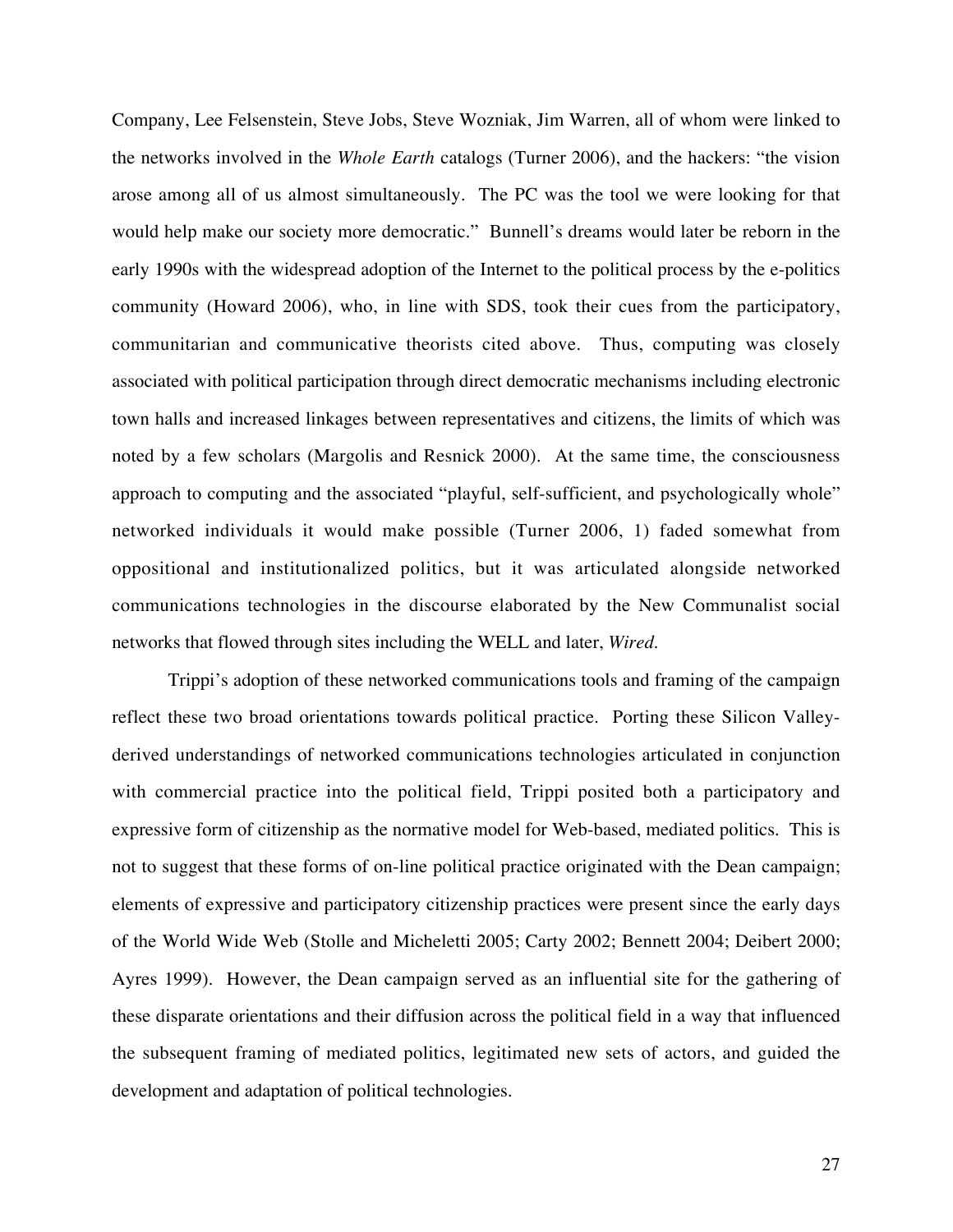### **The Dean Campaign, Web 2.0 and the Political Field**

On Thursday October 7, 2004 at the first O'Reilly Web 2.0 conference, and later in an oped published in the *San Francisco Chronicle*, Mitch Kapor (2004), founder of the Lotus Development Corporation, argued that the Dean campaign and MoveOn.org "represent a first generation of powerful net-based communities in which the collective power of a mass of people makes a difference." Kapor portrayed the campaign as taking the first steps in applying the principles of open-source technical and knowledge labor to the political process. While the campaign ultimately failed to make Dean the Democratic presidential nominee, Kapor argued that "we need to understand more about the conditions under which decentralized coordination and decision-making takes place successfully in order to bring those lessons to the political arena...the success of open source software proves it's possible to undertake large, complex projects without strong centralization. Tom Paine would be writing "Common Sense" on his Linux box today" (ibid.).

Kapor's talk underscores both the extraordinary visibility of the Dean campaign and its cultural fit with the technology industry of Silicon Valley, particularly its accordance with the then-emergent language of what is now widely referred to as "Web 2.0," a loose designation popularized by O'Reilly to refer to the "new participatory architectures of the Web" including on-line "social networking" applications (Scholz 2008).<sup>vii</sup> At the same time, Kapor's talk brings the Dean campaign's relationship with Silicon Valley full circle. Trippi leveraged the rhetoric, technologies, and professionals of Silicon Valley to fashion what he described as a new kind of politics, and Silicon Valley luminaries in turn pointed to the Dean campaign as a prototypical example of the revolutionary applications of Web 2.0 in what was self-evidently a noncommercial domain. While outside of Kapor the Dean case was not prevalently cited at the first Web 2.0 conference, many technology companies more explicitly positioned themselves with regard to the political field after the Dean campaign, in essence trading on the legitimacy of the Dean effort to strengthen their own claims with respect to the public good. At the same time, campaign alumni launched a number of political consulting firms, accepted high-level positions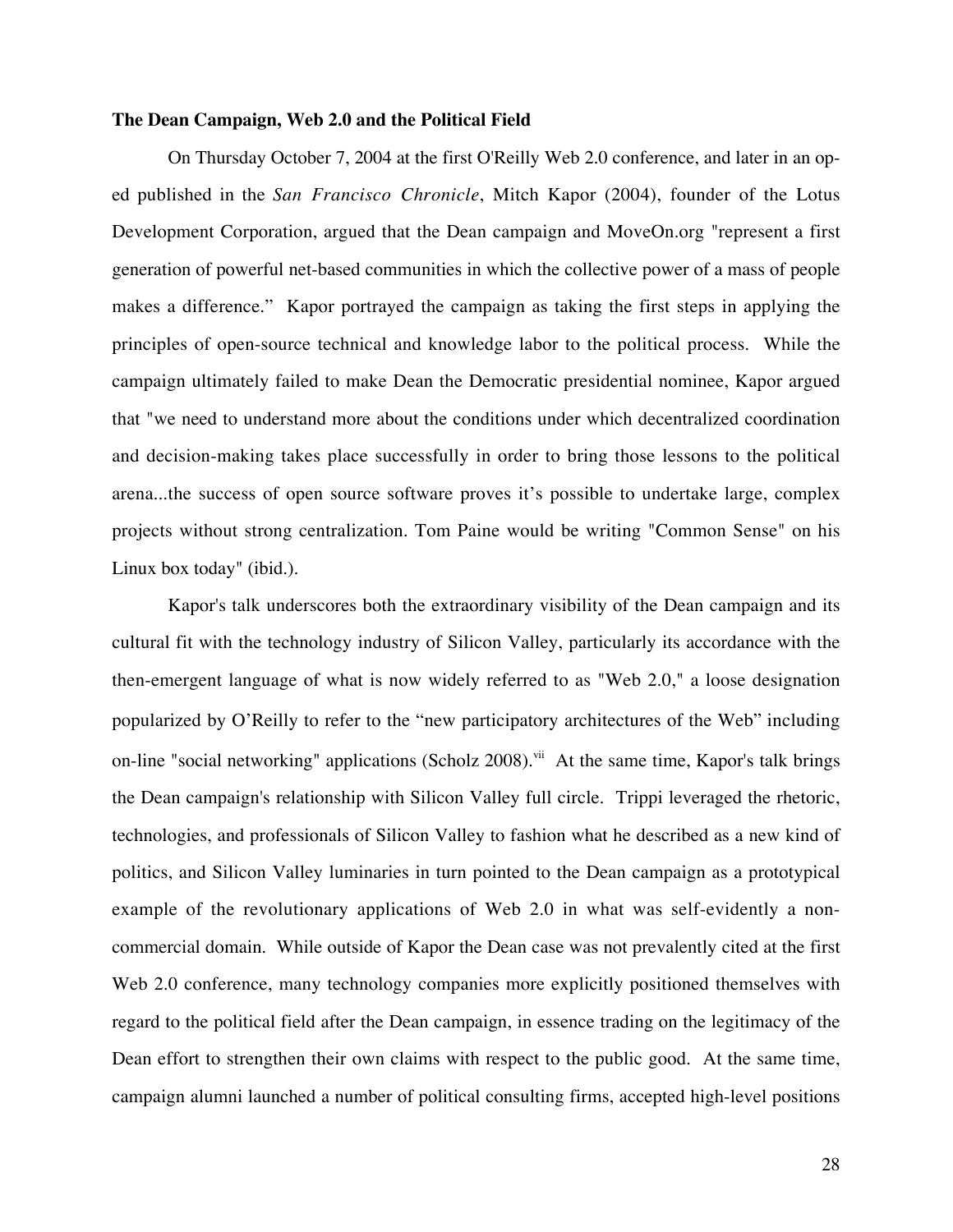in extant organizations, worked on new campaigns, and joined a speaking circuit that included a number of new conferences, all ventures with an emphasis on the application of networked technology to electoral politics. These professional activities in turn helped to create a "cultural circuit" (2001) that spread the rhetoric, technologies and organizational innovations of the campaign across the political field as well as institutionalized many of its practices.

The Dean campaign had a lasting effect on the political field through its cultural legitimation of a group of professional actors that were and are creating a new generation of technologies and organizations to mediate the relationship between citizens and the state. The campaign's utilization of new technologies and framing as a radical break with past political practice not only eased the entry of technologists into the political field, but rhetorically swept aside the established professional community that Howard (2006) documents, allowing Dean's principle actors to supplant these individuals professionally on the basis of their experience with the new socially networked forms of on-line democratic practice that were adopted from commercial Internet ventures. This is evident in the number of Dean alumni who after the Democratic primary became prominent campaign consultants and leading figures in organizations that are developing new technologies for use in the political process, often for progressive political ends. Jascha Franklin Hodge, Clay Johnson, Ben Self and Joe Rospars, all former members of Dean's Internet staff and, with the exception of Rospars, all of whom came from the commercial technology industry, went on to found Blue State Digital, a leading Internet consulting firm for progressive causes. Rospars also served as Barack Obama's New Media Director during the 2008 presidential cycle. Matthew Gross, the campaign's founding blogger whose previous experience was blogging at MYDD.com went on to work as a technology consultant and later for the Edwards campaign. Nicco Mele, Howard Dean's Webmaster with prior experience in information technology work for a variety of progressive organizations, cofounded and became CEO of the political Web consulting firm EchoDitto after the primary and worked for John McCain's campaign during the 2007-2008 electoral cycle. Mele's colleague Michael Silberman, Dean's National MeetUp Director, served as co-founder and president of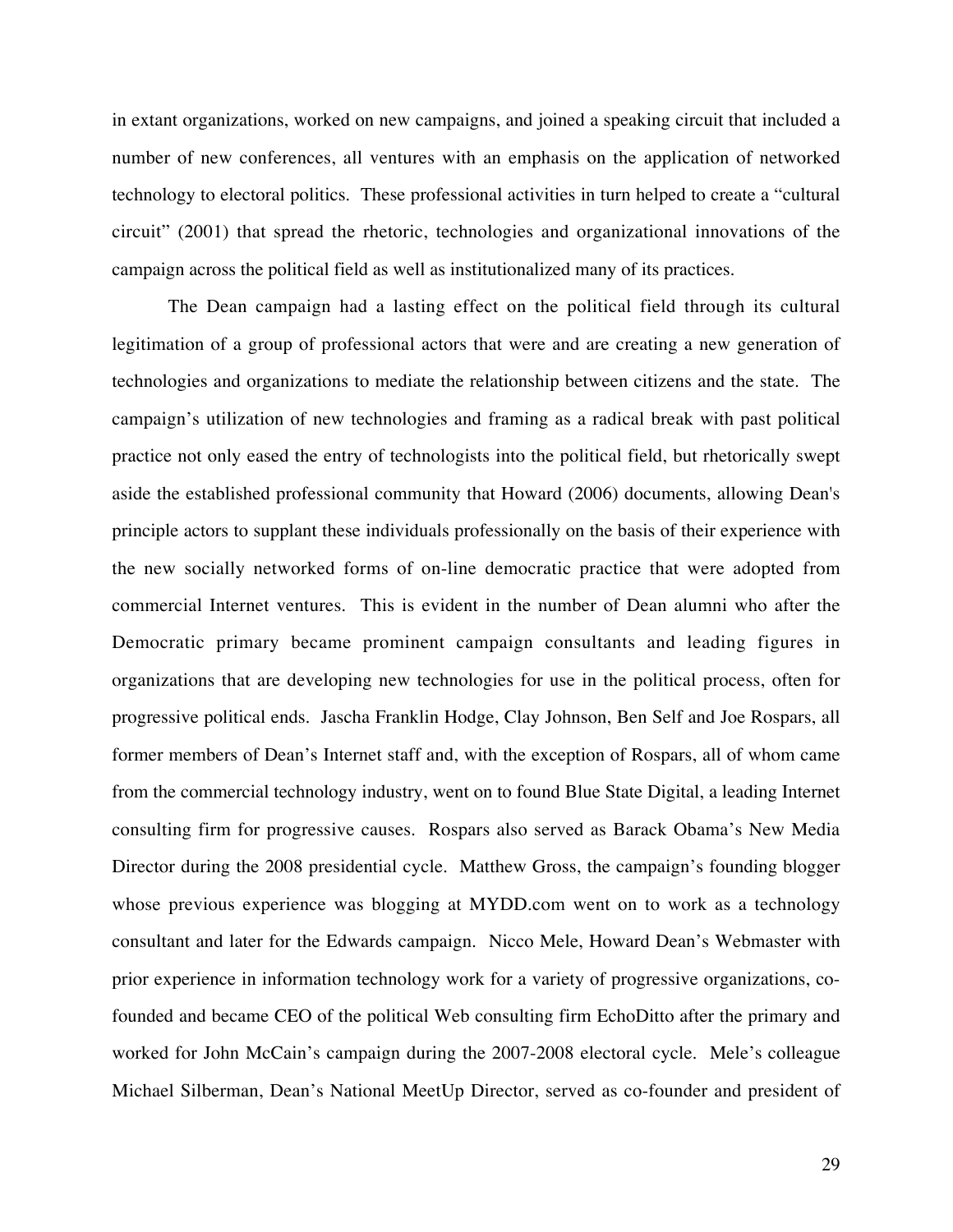EchoDitto. Zachary Rosen, who dropped out of college and co-founded Deanspace, the toolkit for Dean supporters to set up their own Websites based on the open source program Drupal, after the campaign launched CivicSpace, a Web-based organizing non-profit organization based on the content management technology he developed for Dean.<sup>viii</sup> Along with Dean alum Josh Koening, Rosen later founded Chapter Three, a web-development and political organizing firm. David Salie, Director of House Party Fundraising for the Dean campaign, later became the cofounder of Party2Win.com, an online event management program for political campaigns, advocacy groups, and firms interested in viral marketing. Aaron Welch, a Web-designer for arts organizations who designed the Web-site for Dean's Iowa Campaign, later went on to found Advomatic (Advocacy Automated), a web-design firm for progressive organizations and served as the Internet Technology Director for the Dodd campaign.

Lower-level staff and those outside of the formal campaign organization also spread throughout the political field after the primary. Bill Mauk and Daniel Lopez worked on constituency outreach for the Dean campaign and afterward founded VivaDemocracy.com, an online platform for voter outreach and mobilization. In addition, the unofficial Dean Nation blog served as a "farm team" (Armstrong 2007, 44) for a host of bloggers who are now among the most prominent voices in progressive on-line politics including Matt Yglesias, who currently writes for the *Atlantic Monthly*'s Web-site, and Ezra Klein, who is a writing fellow for *The American Prospect*. After the election, Howard Dean brought staff and relationships from the campaign with him to the Democratic National Committee (DNC), where he was elected chairman in 2005. For example, he contracted with Blue State Digital to revamp the DNC's Web-site, a collaboration that produced "PartyBuilder," a social-networking suite "of peoplepowered tools for civic action" that allows individuals to blog, host events, and fundraise on behalf of the DNC (Democratic Party 2008).

Some explicitly commercial ventures were transformed into tools of democracy through their association with the Dean campaign, both reflecting and made possible by a decades-long cultural process whereby entrepreneurship, especially in relation to the Internet, came to be seen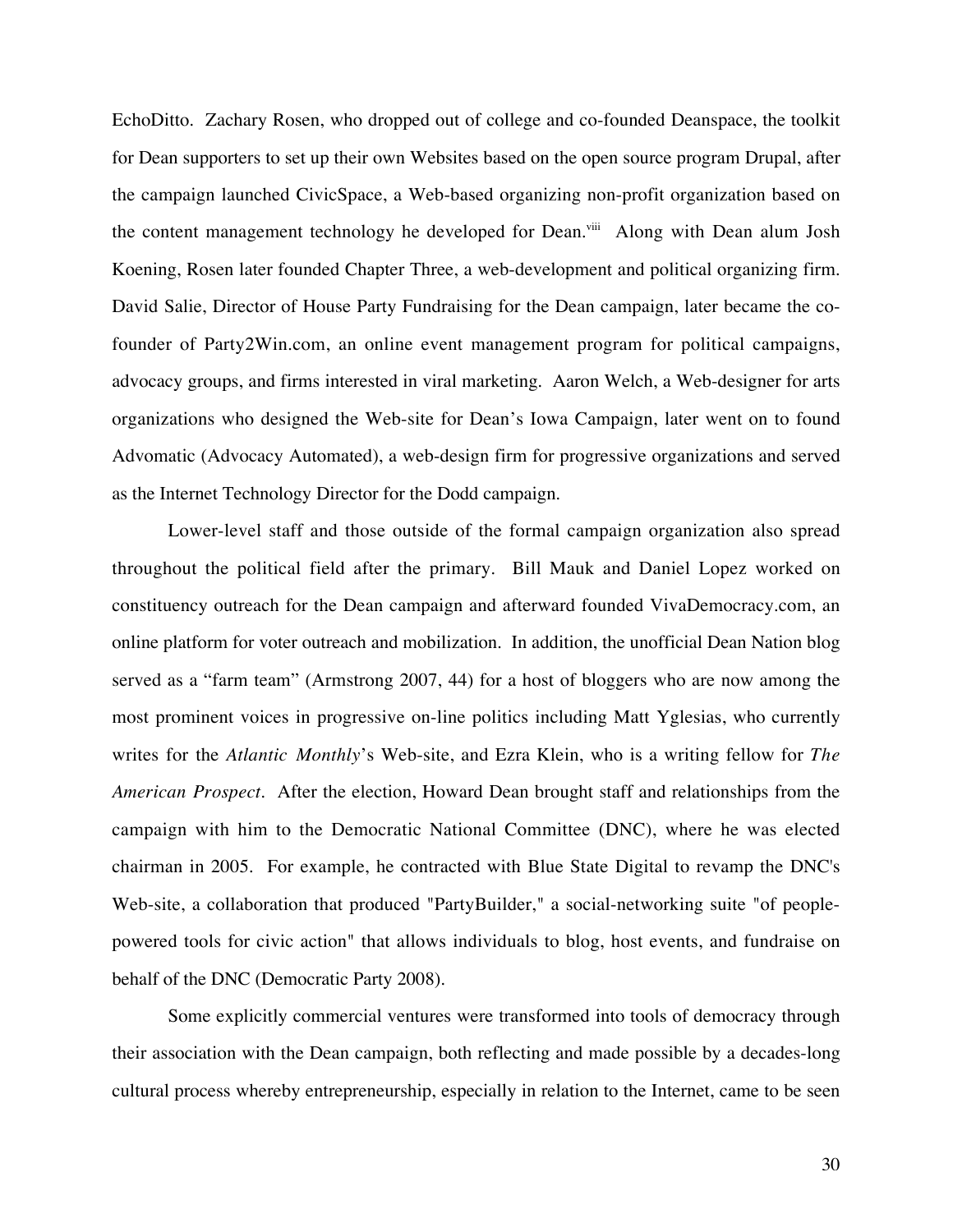as an alternative way of practicing politics (Turner 2006). For example, Meetup.com went from being a site that facilitated "a local gathering of a group of people brought together by a common interest" (Salisbury and Hanstad 2003) to both a model and a tool for bringing about a new society in the rhetoric of Trippi and its CEO Scott Heiferman. An essential part of Dean's fundraising and mobilization efforts, in his book and in his statements to the press Meetup.com served as Trippi's primary evidence for the open source, decentralized campaign and polity that the Internet made possible, in the process eliding the fact that there were tensions within the campaign between this "structurally independent" (Silberman 2007, 125) volunteer program and the formal campaign field offices. Heiferman both actively sought out and embraced this legitimation in the political register and, based on his company's close association with the campaign, became a credible spokesperson for how on-line democratic politics was and should be practiced. During his keynote address at the 2004 Personal Democracy Forum (PDF), an organization for which he also served as an advisory board member, Heiferman argued that in the future politics would be practiced along the lines of Rheingold's (2002) "smart mobs" in what he called the "Napsterization of organization" (Sifry 2004). Micah Sifry, co-founder of PDF and an editor and writer for *The Nation* whose brother, Dave Sifry, was the founder of one of the most prominent blog search engines, Technorati.com, provides an account of Heiferman's speech, which echoes both Trippi's rhetoric regarding the campaign and 1960s oppositional political movements' embrace of participatory forms of democracy:

> We need a "Constitution-wizard," he said, in other words tools that help people create such new kinds of powerful federations.…This is about not just changing the world, he said, but saving the world – from big business, big government, big money, etc. People are watching Big Brother, too…"Net-based collective action and group power has hardly begun," he admitted, but predicted huge and subtle changes around the corner. "Bet on that which gives citizens control," he added, quoting Jeff Jarvis.

Personal Democracy Forum, sponsored in 2004 and subsequent years by Google, is one example of the conferences that were spawned in the wake of the Dean campaign and, similar to earlier e-politics conferences (Howard 2006), that served to bring together sets of actors from heterogeneous fields to institutionalize the meanings of mediated democracy as well as how new technologies should be applied and for what ends in the electoral and policy-making process.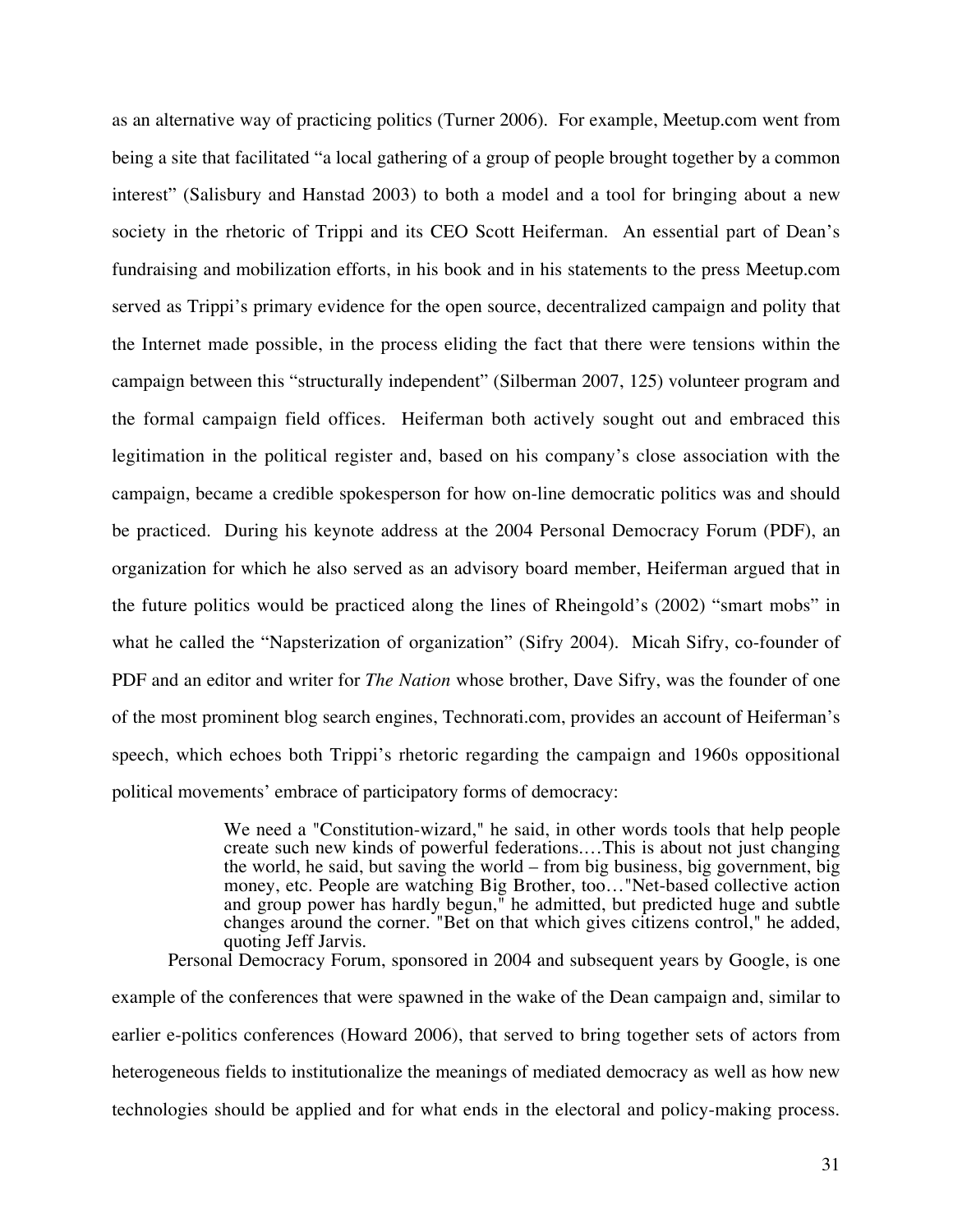PDF held its inaugural conference at the end of May 2004, less than four months after Dean's highly publicized disappointing third place finish in Iowa, which effectively ended his hopes of becoming the Democratic nominee for president. Co-founded by Andrew Raisej, a nightlife and technology entrepreneur who was involved in New York state politics (Scheier 2000) and served as the Chairman of the Howard Dean Technology Advisory Council, PDF brought together many of the key players from the Dean campaign along with elected officials, professional political consultants, journalists, non-profit representatives and technology entrepreneurs to assess how "the Internet is becoming a force to reckon with in politics" (PDF 2004). Among the speakers in 2004 were Trippi, Nicco Mele, Ralph Reed, the Southeast Regional Chairman for Bush-Cheney '04, Ron Wyden, Democratic Senator from Oregon, Eric Alterman, columnist for *The Nation* and blogger at MSNBC.com, Mark Halperin, then political director of ABC News, Scott Heiferman, Jeff Jarvis, media commentator and prominent blogger at Buzzmachine.com, Joe Klein, columnist for *Time Magazine*, Eli Pariser, National Campaigns Director of Moveon.org, Simon Rosenberg, President and Founder of New Democrat Network, New York Congressman Anthony Weiner, and David Weinberger. PDF served as a site for these speakers to collaboratively become the interpreters of an emergent new world of mediated, sociallynetworked democracy and in the process lay the symbolic and material groundwork necessary to further bring it into being. The Web-site of the conference reflects this dual role, simultaneously casting technology in terms of an autonomous force spreading throughout the polity while celebrating these individuals as ushering in its widespread application to politics:

> Watch as the world of politics meets the world of information technology and listen to how individuals are defining their involvement in the political life of their country on their own terms. Find out what other forms of democracy will develop as technology takes root in society. Meet the politicians, the technologists, and the movers and shakers of the personal democracy movement.  $(PDF 2004a)$

As the phrase "personal democracy" suggests, a dominant theme running throughout PDF is the personalization of politics, a broad concept encompassing the socially-networked publics based on affinity that are selected by individual choice. As noted above, the Dean campaign introduced social networking theory to the field through the information technology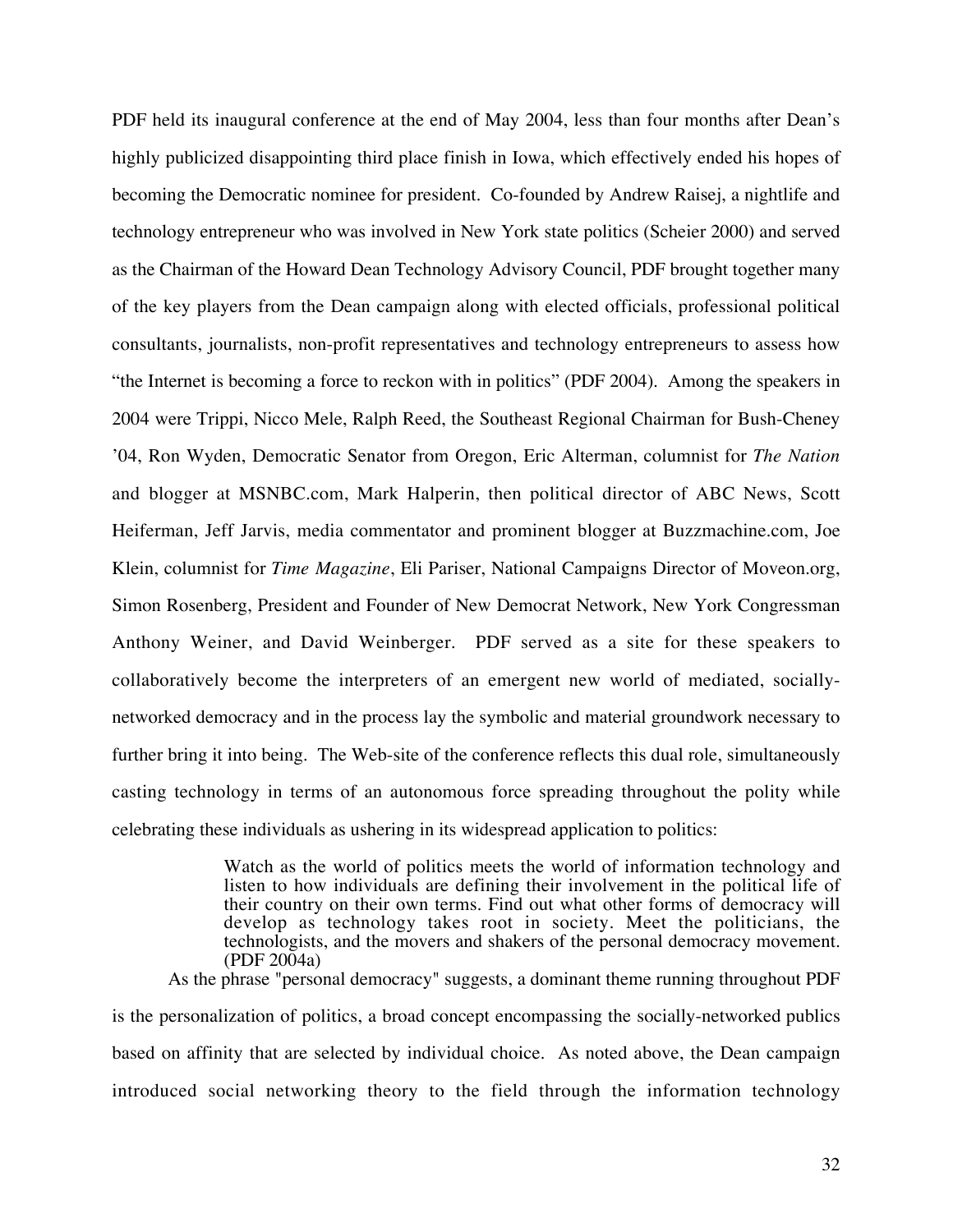professionals on staff and popular network theorists that served as advisors to the campaign, along with the uptake of commercial tools and homegrown innovations including DeanTV and DeanSpace. In the years since the inaugural conference, PDF reflected the changing commercial tools that were being incorporated into the political field, featuring workshops on video-sharing technologies including YouTube and social networking sites such as FaceBook and MySpace. Together these social networking tools are rhetorically a part of Web 2.0, the social and participatory applications that in turn give rise to what Benkler (2006, 10) describes as the "networked public sphere." Benkler himself presented on this topic at the 2007 PDF in New York City, describing how the Internet constitutes a multiplicity of publics built around networks of individual affiliation. Extrapolating to the theme of the conference, a "personal" democracy is constituted through voluntary social associations. At the same time, "personal democracy" is about the participatory, interactive technologies that empower individuals to creatively engage in politics. The technologies utilized by Dean and those developed since the campaign are personalized in the sense that individuals have access to information and content on demand, and they in turn are able to become the unique creators of political information. As Jenkins (2004) argues, the new, on-line citizen engages in "photoshop for democracy."

As scholars (Allen 2008) have noted, Web 2.0 was framed in explicitly democratic terms in relation to participatory production and consumption, a discourse made possible by cultural understandings of the countercultural and oppositional nature of the Internet. Scholars such as Jenkins (2006) argue through analogy that cases as diverse as "Survivor" chat groups and the Dean campaign are all a part of the same phenomenon of individual empowerment and creative expression made possible by the participatory and democratizing nature of networked technology; Jenkins goes so far as to argue that participation in these commercial contexts are the training grounds for democratic citizenship. Indeed, after the Dean campaign, many companies including Google, Ebay, and Yahoo sought to position themselves more explicitly with respect to the institutionalized political field, including sponsoring and sending speakers to conferences like PDF. In the process this strengthened the public understandings of these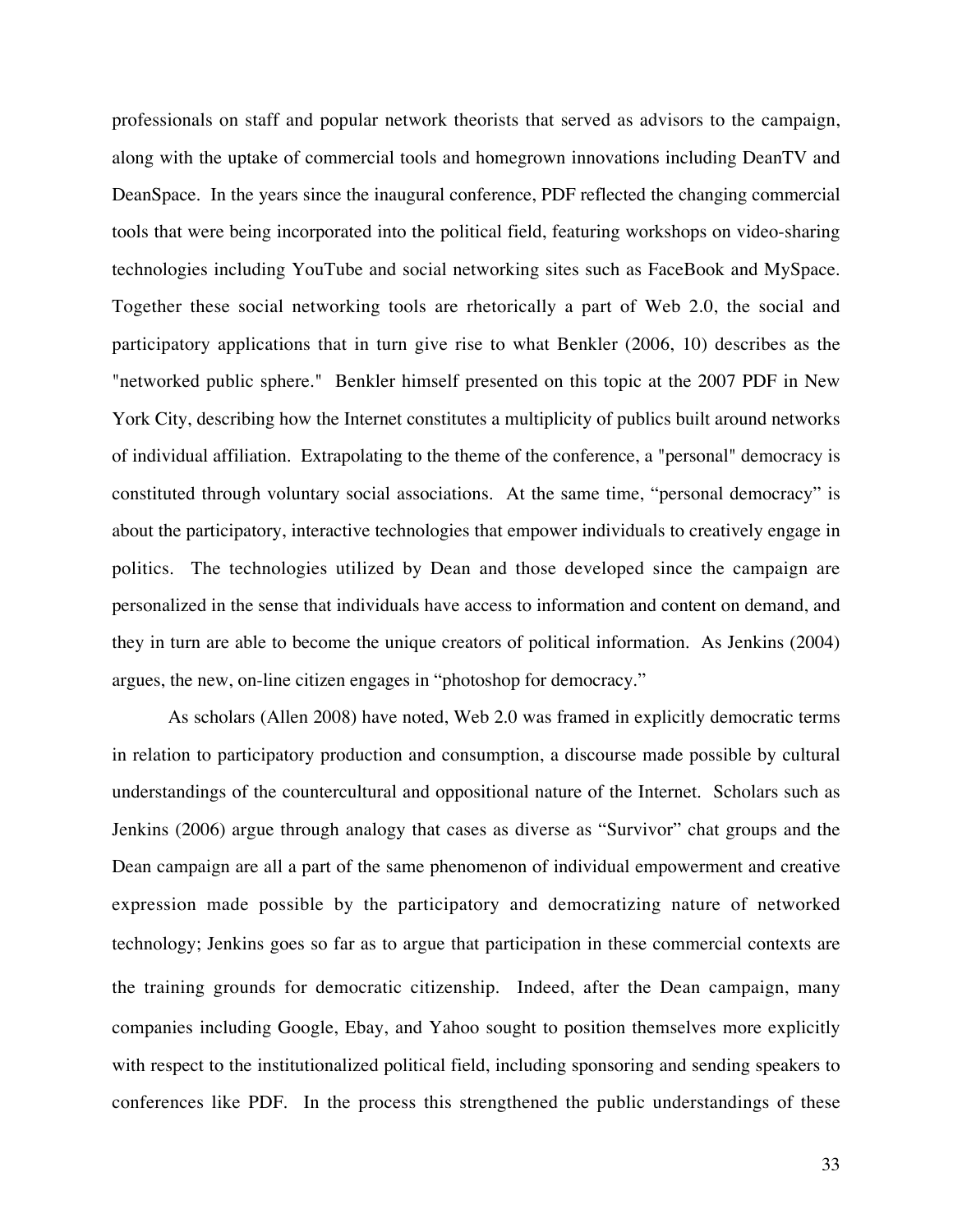companies as the facilitators of a new kind of participatory and creative politics in much the same way that Meetup.com was cast into this role during the Dean campaign. This in turn led to the increased prominence of these companies with respect to the political field. For example, during the 2007-2008 presidential election cycle, Google's YouTube sponsored a Democratic and Republican debate, where through Web-video ordinary citizens had the opportunity to ask questions directly of the candidates in a manner that was "creative" (Seelye 2007) in the words of host Anderson Cooper. Google now also runs CitizenTube, a video-sharing Web-site for election related materials. Also during the 2007-2008 election cycle, Facebook co-hosted a debate with ABC News as part of a broader partnership that brought journalists and content to the social networking site. Innovations like these are tracked by the influential TechPresident.com group blog that was spun off from PDF and founded by Raisej and Sifry in 2007 to chronicle the Internet activities of the campaigns.

As noted above, these notions of "personal democracy" and participatory, creative politics more generally echo a 1960s turn towards "personal liberation" among the social movements that posited cultural and life choices as deeply political and that carried through the 1970s on to the present day in the form of what scholars (Laraña et al. 2004) have described as "new social movements," those identity-based organizations that connect to and mobilize around life-style issues. At times, the rhetorical and cultural links to the 1960s were more explicit. For example, in February of 2004 the "O'Reilly Emerging Technology Conference," one of the consummate industry gatherings, sponsored a co-located "O'Reilly Digital Democracy Teach-In," adopting the protest language of 1960s student movements to symbolize the revolutionary nature of the new, social-networking technologies that were being developed commercially and could be implemented in the domain of politics. The conference brought together many of the key players from the Dean campaign and other enthusiasts to discuss how "Internet technologies are putting power back into the hands of people," including Trippi, Wes Boyd, the founder of MoveOn, Britt Blaser, senior advisor for Internet strategy for the Dean campaign, Scott Heiferman, Joi Ito, and Doc Searls, Weinberger's collaborator on *The Cluetrain Manifesto,*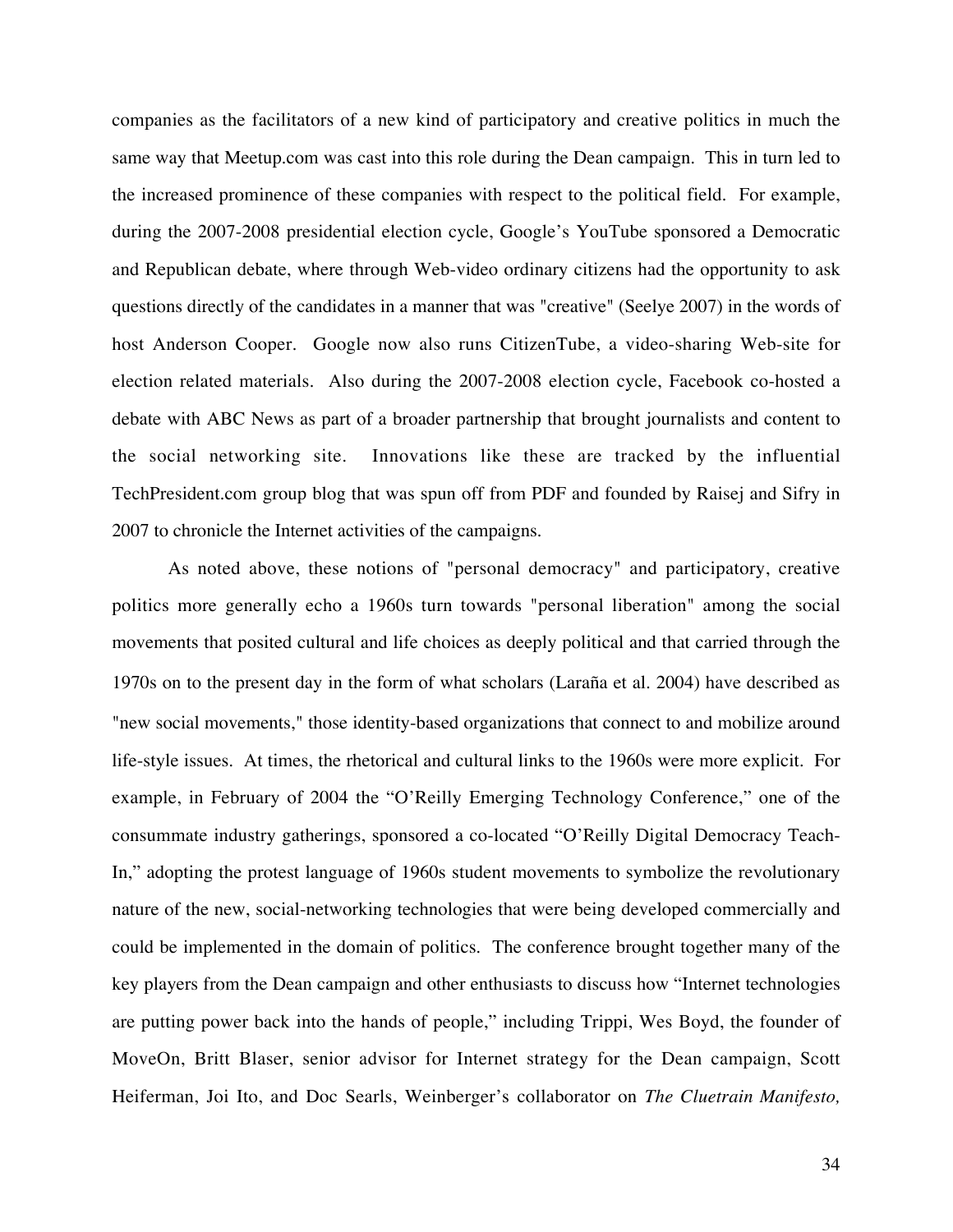*Wired* author during the late 1990s and early 2000s, and senior editor of *Linux Journal*. The O'Reilly conference, which received extensive coverage in the professional press and blogosphere, included sessions on the Dean campaign, citizen involvement, effective blogging, and "emergent democracy worldwide," which was focused on how to bridge material and cultural divides while "building great new tools to build communities." The "O'Reilly Digital Democracy Teach-In" clearly posited the democratic possibilities of the new, commercial technologies that were being built by individuals next door at the emerging technology conference, framing these tools in the terms marked out forty years prior within the various social movements of the 1960s. The Dean campaign offered a powerful site for the reinvigoration of the democratic dreams of the 1960s, a promise that was threaded through narratives around the rise of social media and Web 2.0.

# **Conclusion**

While the specific technologies used during the 2007-2008 primary and general election campaigns changed, their orientation towards social networking and the claims for their impact mark the legacy of the Dean campaign. Indeed, this is due to the networks of Dean alumni who contributed to a discourse of Web 2.0 as they spread across the political field and carried with them enduring promises of new technologies revitalizing the democratic process along with a set of attendant practices. Trippi went on to become a senior campaign advisor for John Edwards's campaign, joining his former colleague Matt Gross. After Edwards dropped out, Trippi became the consummate source on what journalists heralded as Obama's revolutionary use of new technologies to run a "bottom-up campaign," situating Obama's efforts in the context of Dean (Dickinson 2008). As noted above, the link was not simply rhetorical. Joe Rospars, a Dean alum, served as Obama's Director of New Media, just as other high-profile Dean campaign members joined the new media staffs of other candidates including McCain and Dodd.

At the same time, a new group of private, for-profit companies stepped to the fore during the 2007-2008 cycle and situated their businesses as extending the practices of the Dean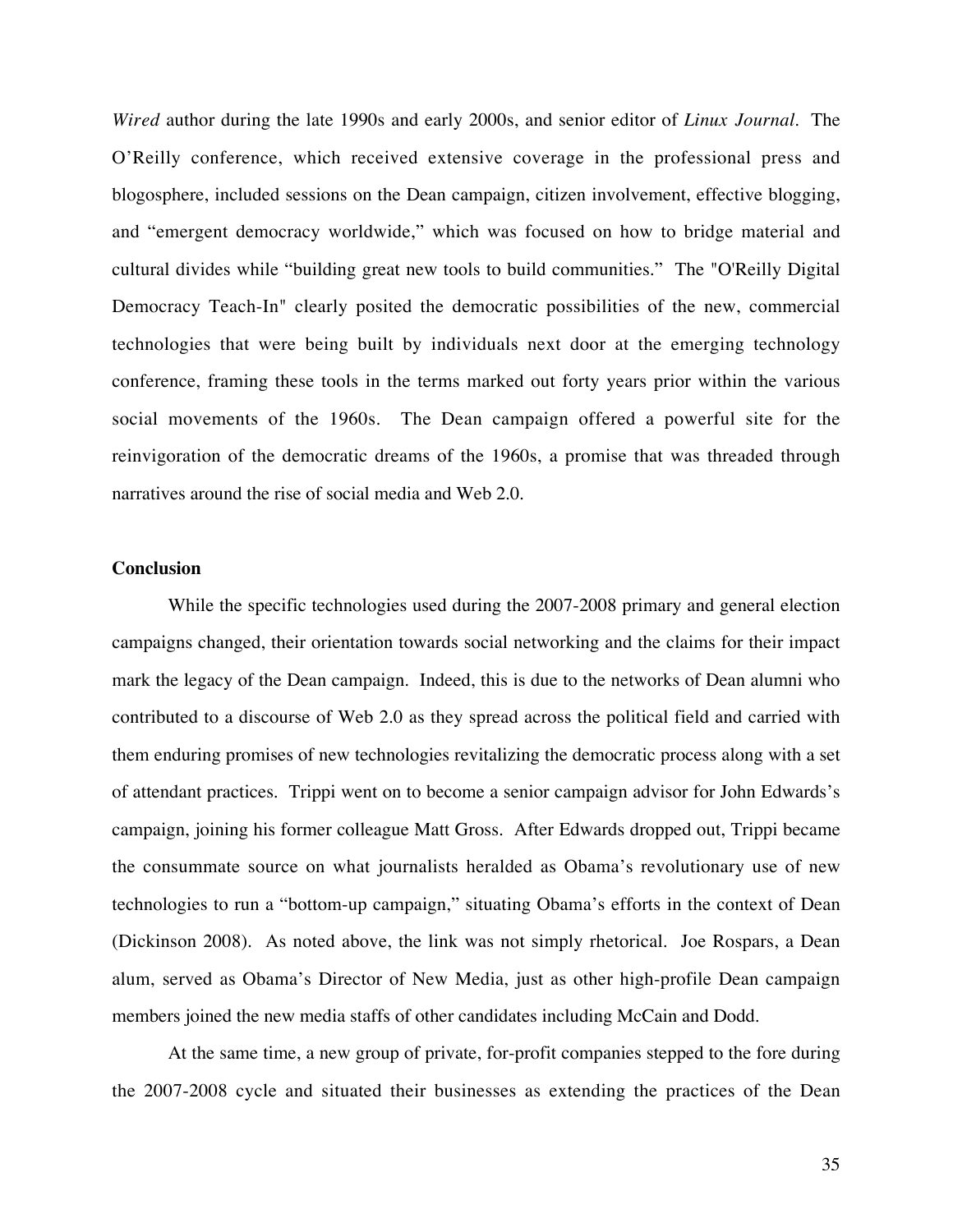campaign. For example, Isaac Garcia (2008), co-founder of Central Desktop, a "Complete Business Collaboration platform" technology employed by the Obama campaign, argues that "in similar ways that Howard Dean leveraged Meetup.com to grow his grassroots efforts, the Barack Obama campaign leveraged Central Desktop to organize and collaborate with more than 6,000 precincts in California." Garcia goes on to state that Obama's campaign is evidence of the "long tail," a marketing term coined in 2004 by Chris Anderson at *Wired*, of average voters that through technology have the opportunity to get involved with political campaigns at low cost to themselves. This ostensibly public good dimension to commercial technologies is echoed in Rospars's comments about MyBarackObama.com, a social networking tool developed for the campaign by one of the founders of FaceBook: "We put these tools online as a public utility…We said to our supporters, 'Have at it'" (Dickinson 2008).

Garcia's article, similar to Trippi and Kapor's public discursive work before him, continues to intertwine the language of the Silicon Valley technology industry with that of the realm of politics, in the process equating the two. Companies like Central Desktop provide the tools that from the perspective of network theorists realize on-line participatory democracy in the distinctive cast of Web 2.0. At the same time, the expressivist vein of political practice is alive and well in the creative citizenship practices that spread ideas through "viral networks," a concept that was originally developed in the domain of Internet marketing (Rayport 1996). As Micah Sifry (2008) argued comparing the Obama campaign to Clinton's, "they know how to use the medium to spread messages….One campaign benefits from voter-generated organic online support...and one hires professionals to make online videos that, at least in this case, reek of inauthenticity." The rhetoric of "authenticity" and "organic" self-expression hearkens back to the Diggers' credo of just "do your thing" along with Hoffman and Rubin's performances of the late 1960s. Expressing an authentic, inner self is a central component of the creative citizenship practices realized through networked technologies.

The cultural work that Trippi and other members of the Dean campaign performed in 2003-2004 traded off of the rhetoric and practices of the New Communalists and the technology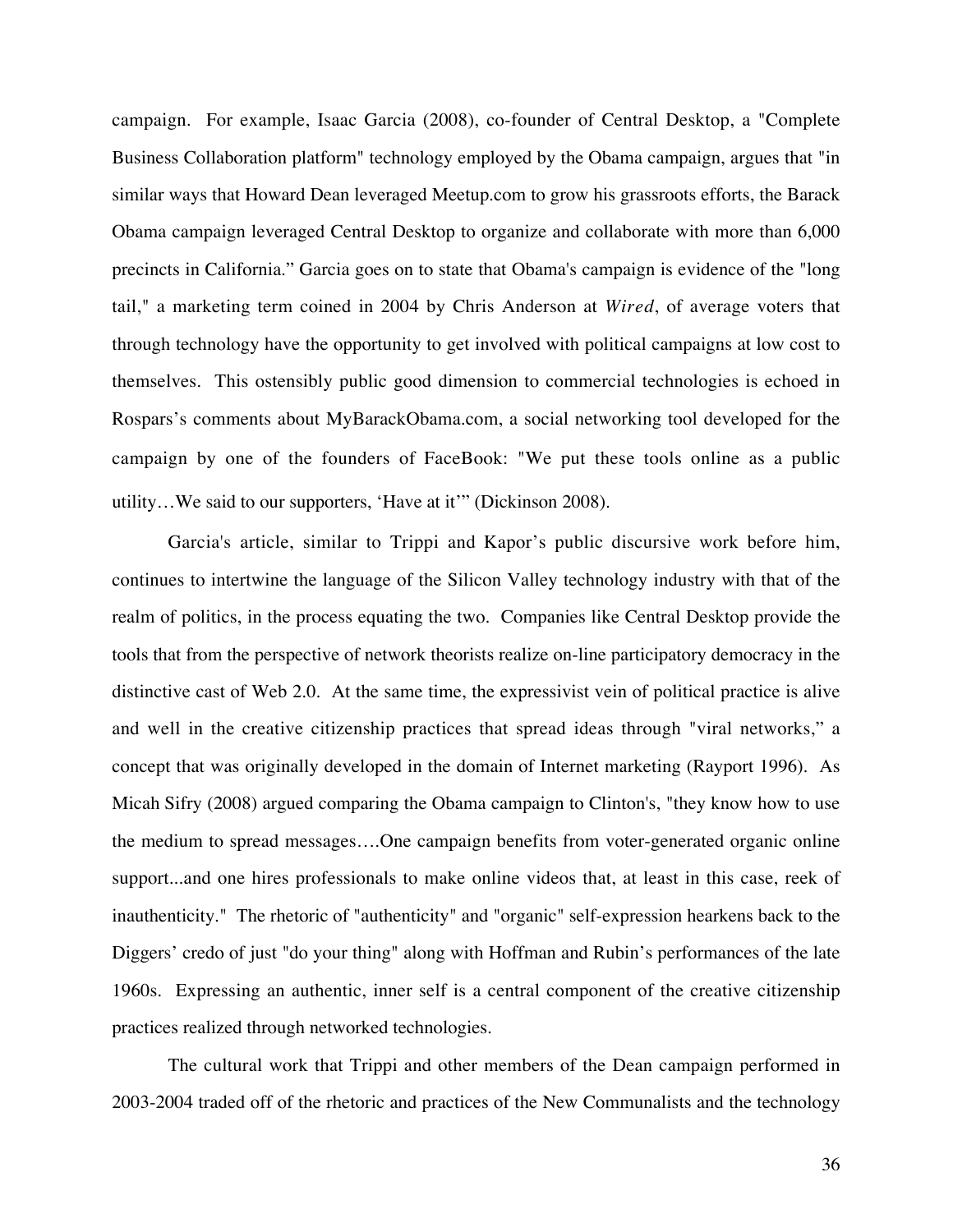industry to frame a new kind of political practice, one that also had a marked cultural fit with the activities of the disparate social movements during 1960s. While SDS activists believed that "super-technology" in the hands of bureaucratic elites created "mass" society, one way to revitalize democracy was through communicative dialogue using "the media for their common participation" (Port Huron Statement). Meanwhile, for the Yippies communications media supported new ways of practicing politics that was based on changing consciousness as the television became the stage for a revolution in the psyches of Americans. Forty years later, Dean's run for the presidency posited a "people-powered Howard" movement on-line against the broadcast model of American politics, marking similar hopes for a renewal of democracy through new communications technology. Trippi's (2004) autobiographical account of the campaign is dedicated "To the six hundred thousand people of Dean for America who relit the flame of participatory democracy." Through the participation that the Internet made possible, and that was even inevitable in social, economic, and political life, citizens could discover themselves and enter into new forms of fellowship, utilizing communication technologies to draw together into small-scale, networked units based on affinity and interest, while at the same time allowing for the fuller expression of the authentic self. It was a democratic vision that the SDS and the Yippies would have recognized and applauded, although the language was adopted from technologists and entrepreneurs in Silicon Valley. Yet, we are also brought full circle. Just as Trippi borrowed the cultural understandings and commercial practices of the technology industry and ported them into them into the political field to revitalize democracy, the theorists and commercial interests of Web 2.0 turned to Dean to legitimate the participatory Web.

### *Bibliography*

Allen, Matthew. 2008. "Web 2.0: An Argument Against Convergence". *First Monday*. 13.3.

Abbott, Kenneth. 2006, November 28. "Kenneth Abbott's Account for Brautigan's Participation in the Digger's Invisible Circus." Available on-line at: http://brautigan.cyberneticmeadows.net/tiki-index.php?page=abbott%20invisible%20circus (accessed March 11, 2008).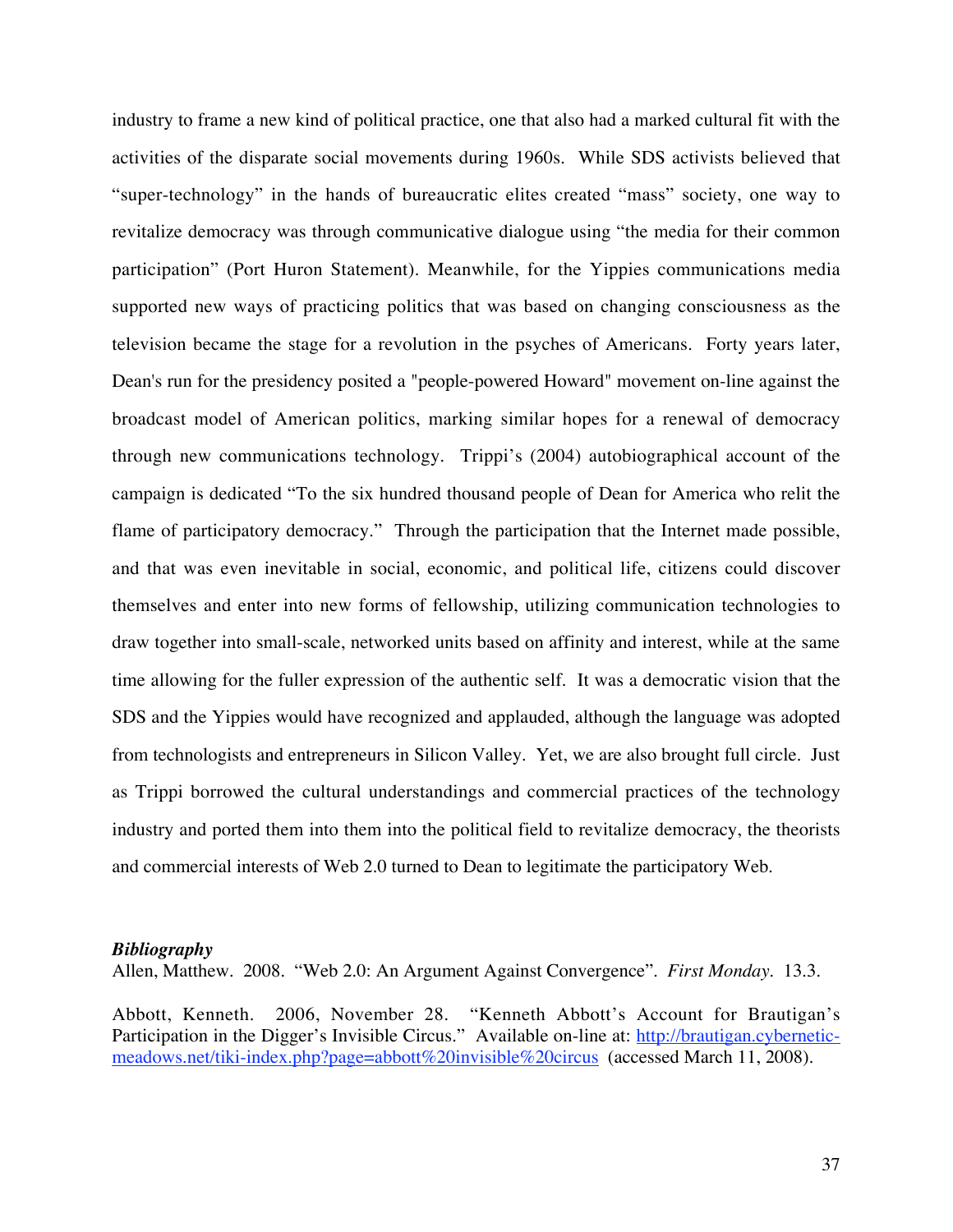Adkins, Randall E. and Andrews J. Dowdle. 2002. "The Money Primary: What Influences the Outcome of Pre-Primary Presidential Nomination Fundraising?" *Presidential Studies Quarterly.* 32.2: 256-275.

Anderson, Chris. 2004, October. "The Long Tail." *Wired* 12.10. Available on-line at: http://www.wired.com/wired/archive/12.10/tail.html?pg=1&topic=tail&topic\_set= (accessed March 10, 2008.)

Antonin Artaud. [1938] 1970. *The Theatre and Its Double.* New York: Riverrun Press.

Armstrong, Jerome. 2007. "How a Blogger and the Dean Campaign Discovered Each Other." pp: 38-54, in Streeter and Teachout, eds., *Mousepads, Shoe Leather, and Hope: Lessons from the Howard Dean Campaign for the Future of Internet Politics*. Boulder, CO: Paradigm Publishers.

Ayres, J.M. 1999. "From the Streets to the Internet. The Cyber-diffusion of Contention. *Annals of the American Academy of Political and Social Science*, 566: 132-143.

Auyero, Javier. 2004. "When Everyday Life, Routine Politics, and Protest Meet." *Theory and Society* 33.3: 417-441.

Barber, Benjamin. 1984. *Strong Democracy: Participatory Politics for a New Age*. Berkeley: University of California Press.

Barbrook, Richard. 1998. "The Hi-Tech Gift Economy." *First Monday* 3(12).

Barbrook, Richard and Andy Cameron. 1998, September 18. "The Californian Ideology (Extended Mix)." Available on-line at: http://www.hrc.wmin.ac.uk/hrc/theory/californianideo/main/t.4.2.html (last accessed April 7, 2008.)

Benford, Robert D. and David A. Snow. 2000. "Framing Processes and Social Movements: An Overview and Assessment." *Annual Review of Sociology*. 26: 611-39.

Benkler, Yochai. 2006. *The Wealth of Networks: How Production Networks Transform Markets and Freedom*. New Haven, C.T.: Yale University Press.

Benkler, Yochai, and Helen Nissenbaum. 2006. "Commons-Based Peer Production and Virtue." *The Journal of Political Philosophy*14(1): 394-419.

Bennett, Lance. 2004. "Branded Political Communication: Lifestyle Politics, Logo Campaigns, and the Rise of Global Citizenship." pp 101-125, in Michele Micheletti, Andreas Follesdal, and Dietlind Stolle, eds., *Politics, Products, and Markets: Exploring Political Consumerism Past and Present.* New York: Transaction Books.

Biddle, Larry. 2007. "Hitting Home Runs on and off the Internet." pp 166-178, in Streeter and Teachout, eds., *Mousepads, Shoe Leather, and Hope: Lessons from the Howard Dean Campaign for the Future of Internet Politics*. Boulder, CO: Paradigm Publishers.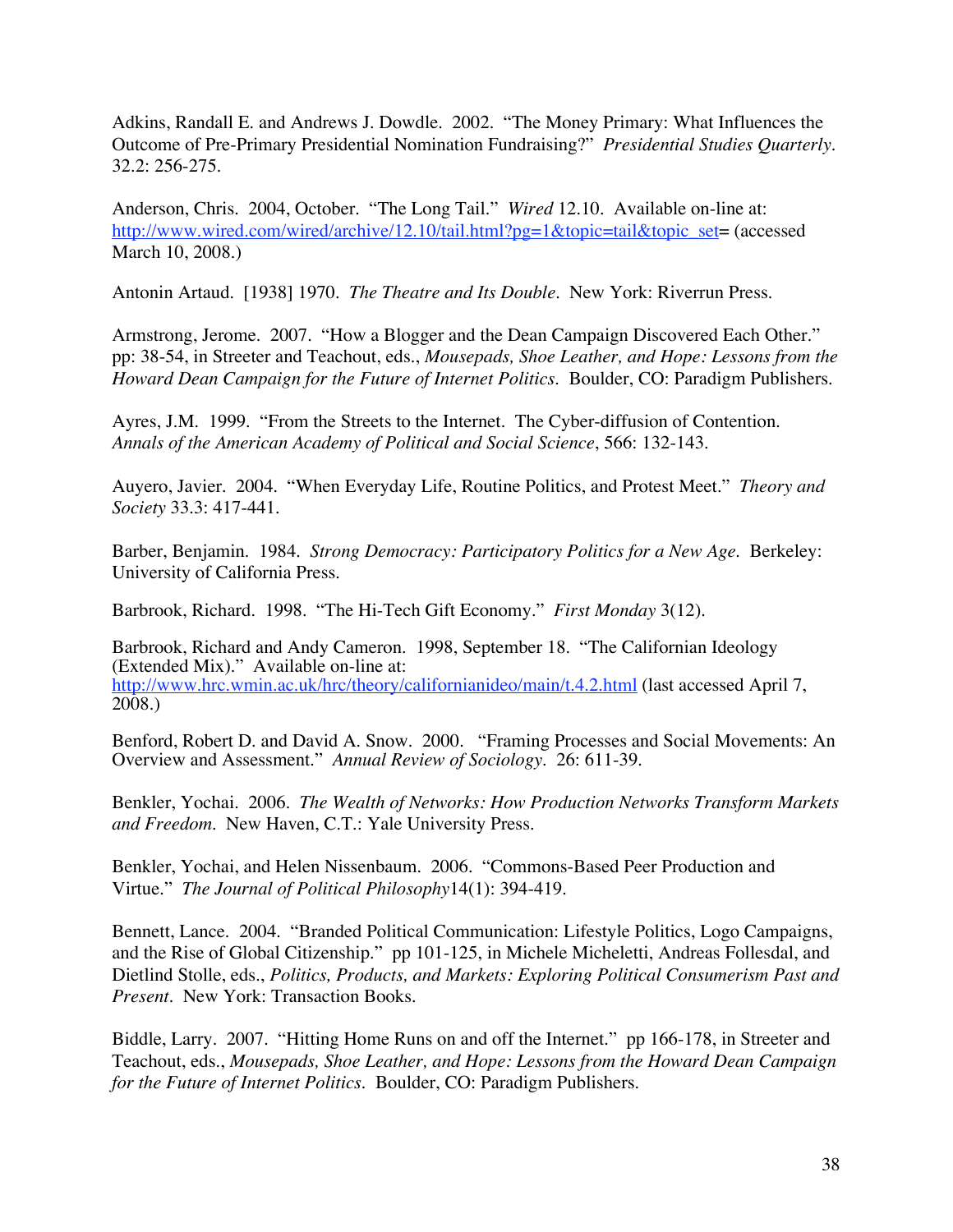Bijker, Wiebe E. 1997. *Of Bicycles, Bakelites and Bulbs: Toward a Theory of Sociotechnical Change.* Cambridge, MA: The MIT Press.

Bimber, Bruce. 2003. *Information and American Democracy*. New York: Cambridge University Press.

Bodroghkozy, Aniko. 2001. *Groove Tube: Sixties Television and Youth Rebellion*. Durham, N.C.: Duke University Press.

Bunnell, David. 1987, December. "The Participatory PC." *PC World* (December).

Carty, Victoria. 2002. "Technology and Counter-Hegemonic Movements: The Case of Nike Corporation." *Social Movement Studies* 1.2: 29-46.

Chadwick, Andrew. 2005. "The Internet, Political Mobilization and Organizational Hybridity: 'Deanspace', MoveOn.org and the 2004 US Presidential Campaign*."* Paper prepared for presentation to the Political Studies Association of the United Kingdom Annual Conference, University of Leeds, April 5-7, 2005.

Clark, Bobby. 2007. "Swept Up in "The Perfect Storm." pp 74-85 in Streeter and Teachout, eds., *Mousepads, Shoe Leather, and Hope: Lessons from the Howard Dean Campaign for the Future of Internet Politics*. Boulder, CO: Paradigm Publishers.

Clemens, Elisabeth S. and Debra C. Minkoff. 2004. "Beyond the Iron Law: Rethinking the Place of Organizations in Social Movement Research." pp 155-170 In David A. Snow, Sarah Anne Soule, and Hanspeter Kriesi, eds., *The Blackwell Companion to Social Movements*. Oxford, U.K.: Blackwell Publishers.

Coleman, Stephen. 2007. "Mediated Politics and Everyday Life." *International Journal of Communication*. 1: 49-60.

Community Memory Project. 1974, April. "At last…A Community Memory!" *Resource One Newsletter*. Available on-line at: http://www.well.com/~szpak/cm/ (accessed March 12, 2008).

Cohn, David. 2007. *Drupal Nation: Software to Power the Left.* Unpublished Masters Thesis.

Cone, Edward. 2003, December 1. "The Marketing of the President 2004; in 1960, television revolutionized national politics. Now, the internet promises to do the same." *Ziff Davis Media*.

Dahlberg, Lincoln. 2001. "Democracy via Cyberspace." *New Media & Society*, 3.2: 157-177.

D'Emilio, John. 1983. *Sexual Politics, Sexual Communities: The Making of a Homosexual Minority in the United States, 1940-1970.* Chicago: The University of Chicago Press.

The Democratic Party. 2008. "PartyBuilder." Available on-line at: http://www.democrats.org/page/content/partybuilder/ (accessed March 14, 2008).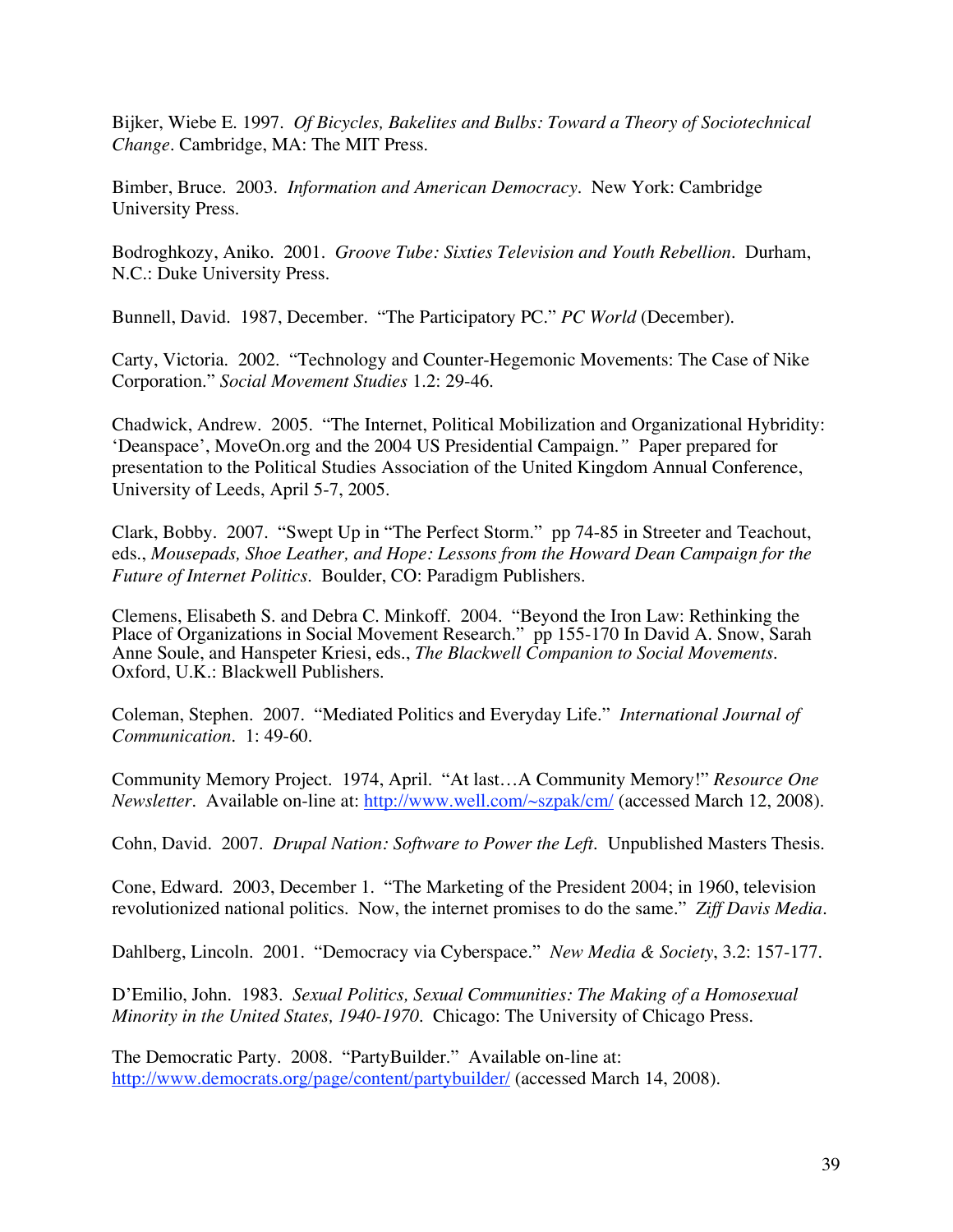Denning, Michael. 1996. *The Cultural Front: The Laboring of American Culture in the 20th Century*. London: Verso.

Denning, Michael. 2004. *Culture in the Age of Three Worlds.* London: Verso.

Dewey, John. 1916. *Democracy and Education*. New York: The Macmillan Company. Available on-line at: http://www.ilt.columbia.edu/Publications/dewey.html (accessed March 9, 2008).

Dewey, John. 1927. *The Public and Its Problems*. New York: Henry Holt and Company.

de Tocqueville, Alexis. 2003. *Democracy in America: And Two Essays on America.* New York: Penguin Classics.

Deibert, Ronald J. 2000. "International Plug n' Play? Citizen Activism, the Internet, and Global Public Policy," *International Studies Perspectives.* 1: 255-272.

Dickinson, Tim. 2008, March 20. "The Machinery of Hope: Inside the grass-roots field operation of Barack Obama, who is transforming the way political campaigns are run." *Rolling Stone.*

DiMaggio, Paul J. and Walter W. Powell. 1983. "The Iron Cage Revisited: Institutional Isomorphism and Collective Rationality in Organizational Fields." *American Sociological Review* 48: 147-160.

Doyle, Michael William. 2002. "Staging the Revolution: Guerrilla Theater as a Countercultural Practice 1965-1968." pp 71-97 in Peter Braunstein and Michael William Doyle, eds., *Imagine Nation: The American Counterculture of the 1960s and '70s.* New York: Routledge.

Estabrooks, Maurice. 1995. *Electronic Technology, Corporate Strategy, and World Transformation.* Westport C.T.: Quorum Books.

Etzioni, Amatai. 1972. "MINERVA: An Electronic Town Hall." *Policy Sciences* 3: 457-74.

Farber, David. 1988. *Chicago '68*. Chicago: The University of Chicago Press.

Farrell, David M., Robin Kolodny, and Stephen Medvic. 2001. "Parties and Campaign Professionals in a Digital Age." *The Harvard International Journal of Press/Politics*. 6.4: 11- 30.

Ferree, Myra Marx. 1987. "Equality and Autonomy: Feminist Politics in the United States and West Germany. In *The Women's Movements of the United States and Western Europe.* M. F. Katzenstein and C. Mueller, eds., Philadelphia, P.A.: Temple University Press.

Feigelson, Naomi. 1970. *The Underground Revolution: Hippies, Yippies, and Others*. New York: Funk & Wagnalls.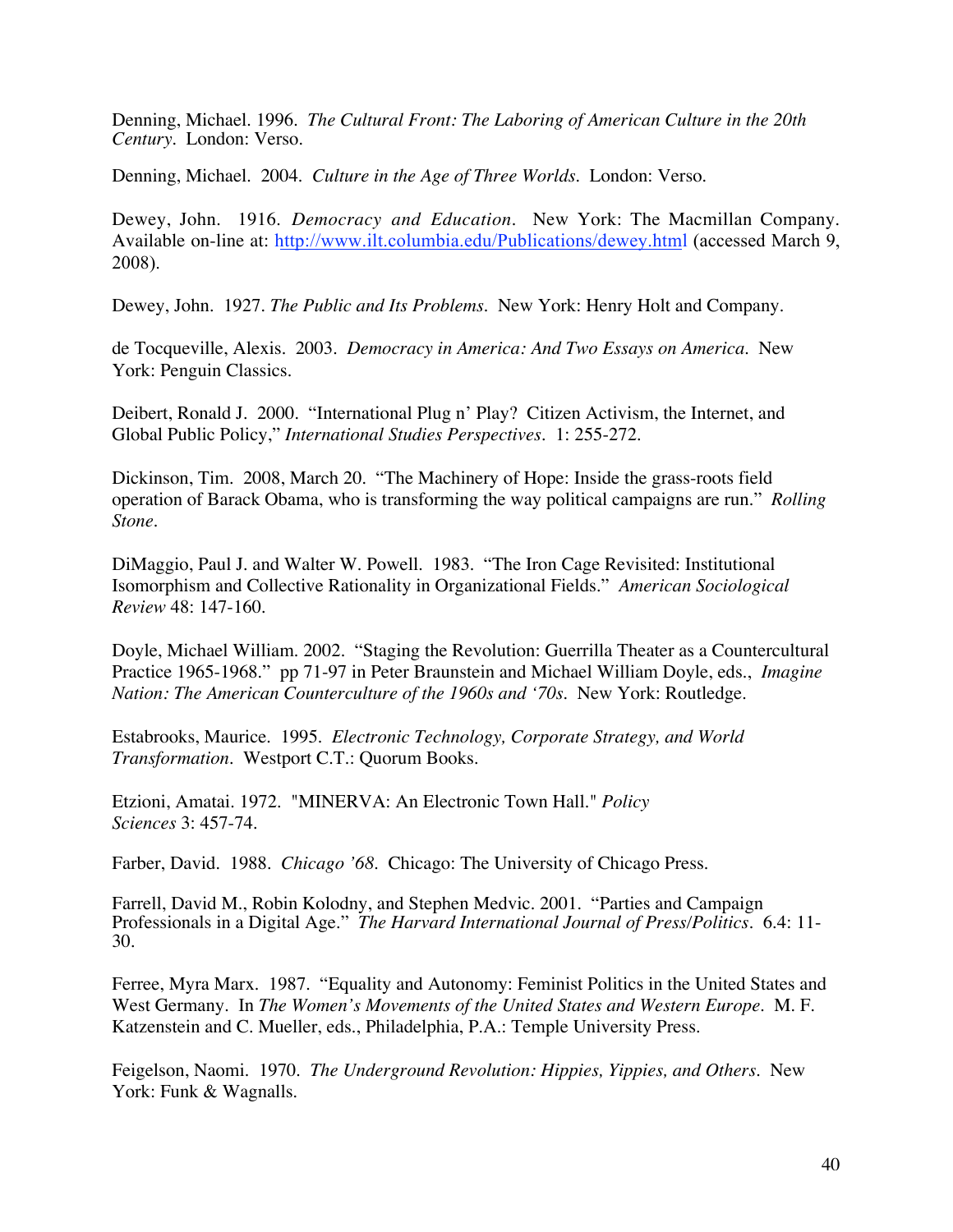Ferree, Myra Marx and Beth Hess. 1985. *Controversy and Coalition: The New Feminist Movement.* Boston: G.K. Hall.

Flacks, Richard W. 1967. "The Liberated Generation: An Exploration of the Roots of Student Protest." Journal of Social Issues 23 (July): 52-75.

Foot, Kirsten A. and Steven M. Schneider. 2002. "Online Action in Campaign 2000: An Exploratory Analysis of the U.S. Political Web Sphere." *Journal of Broadcasting and Electronic Media* 42.2: 222-244.

Franke-Ruta, Garance. 2003, October. "Virtual Politics; How the Internet is transforming democracy." *The American Prospect.*

Fromm, Erich. 1955. *The Sane Society.* New York: Holt, Rinehart and Winston.

Froomkin, Michael. 2003, September 30. "The Dean Campaign Does Something REAL Smart." Blog post available on-line at: http://www.discourse.net/archives/2003/09/the\_dean\_campaign\_does\_something\_real\_smart.ht ml (accessed March 5, 2008).

Gamson, Joshua. 1989. "Silence, Death, and the Invisible Enemy: AIDS Activism and Social Movement Newness." *Social Problems* 36: 351-367.

Garcia, Isaac. 2006, February 16. "Barack Obama and the Long Tail of Politics." *TechPresident.com*. Available on-line at http://www.techpresident.com/blog/entry/21792/barack\_obama\_and\_the\_long\_tail\_of\_politics (accessed March 14, 2008).

Gitlin, Todd. 1987. *The Sixties: Years of Hope, Days of Rage*. New York: Bantam Books.

Gitlin, Todd. 1980. *The Whole World is Watching: Mass Media and the Making and Unmaking of the New Left.* Berkeley: University of California Press.

Gross, Matt. 2007. "Blogging for America." pp 100-109, in Streeter and Teachout, eds., *Mousepads, Shoe Leather, and Hope: Lessons from the Howard Dean Campaign for the Future of Internet Politics*. Boulder, CO: Paradigm Publishers.

Gusfield, Joseph R. 1994. "The Reflexivity of Social Movements: Collective Behavior and Mass Society Theory Revisited." pp 58-78 in Enrique Laraña, Hank Johnson, and

Gusfield, Joseph R. 1981. "Social Movements and Social Change: Perspectives of Linearity and Fluidity." pp 317-39 in *Research in Social Movements, Conflict and Change.* Vol. 4, edited by Louis Kriesberg. Greenwich, CT: JAI Press.

Haas, Gretchen. 2006. "Subject to the System: The Rhetorical Constitution of Good Internet Citizenship in the 2004 U.S. Presidential Campaign". Unpublished Dissertation.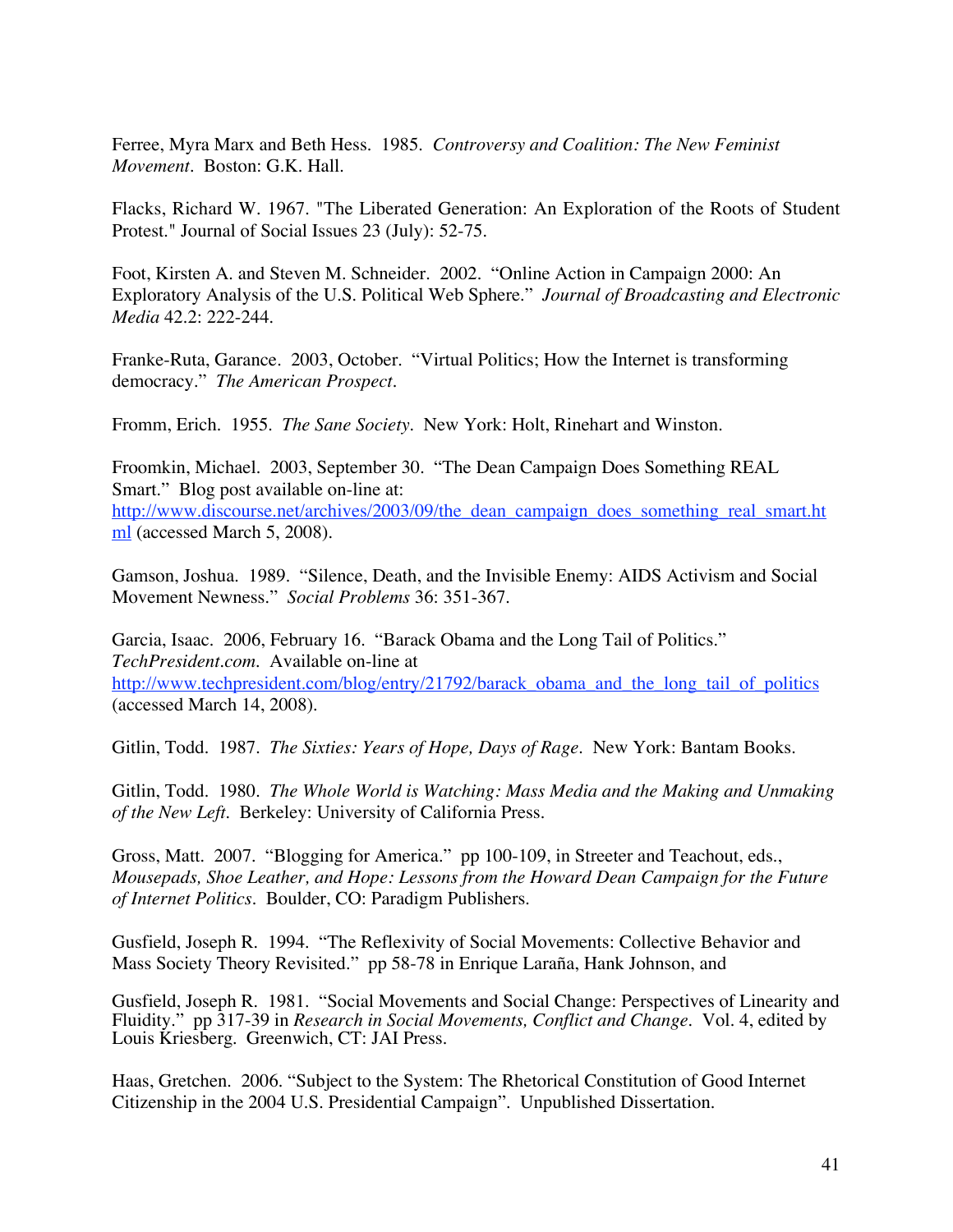Haynes, Aldon. 2007. "A Coder Becomes a Political Activist." pp 86-99, in Streeter and Teachout, eds., *Mousepads, Shoe Leather, and Hope: Lessons from the Howard Dean Campaign for the Future of Internet Politics*. Boulder, CO: Paradigm Publishers.

Howard Dean for America. 2003. "Principles for an Internet Policy." Available on-line at: http://www.quicktopic.com/24/D/DMMVTdtdG9Jq.html (accessed March 9, 2008).

Howard, Philip. 2006. *New Media Campaigns and the Managed Citizen.* Cambridge, U.K.: Cambridge University Press.

Howard, Philip. 2005. "Deep Democracy, Thin Citizenship: The Impact of Digital Media in Political Campaign Strategy," *Annals of the American Academy of Political and Social Science* 597: 1-18.

Iacono, Suzanne and Rob Kling. 2001. "Computerization Movements: The Rise of the Internet and Distant Forms of Work" PP 93-136 in Joanne Yates and Jon Van Maanen (eds). *Information Technology and Organizational Transformation: history, rhetoric, and practice.* Thousand Oaks, C.A.: Sage Publications.

Isserman, Maurice. 1987. *If I Had a Hammer: The Death of the Old Left and the Birth of the New Left.* New York: Basic Books.

Jasper, James M. 1997. *The Art of Moral Protest: Culture, Biography, and Creativity in Social Movements.* Chicago: The University of Chicago Press.

Jenkins, Henry. 2006. *Convergence Culture*. New York: New York University Press.

Jenkins, Henry. 2004, June 4. "Photoshop for Democracy." *Technology Review*.

Jett, Quintus R. and Lisa Valikangas. 2004. Unpublished paper; "The Gamble of Open Organizing," available on-line at: http://mba.tuck.dartmouth.edu/digital/Research/AcademicPublications/OpenOrganizing.pdf (accessed February 16, 2008).

Johnpoll, Bernard and Mark Yerburgh, eds. 1980. *The League for Industrial Democracy*. Westport, C.T.: Greenwood Press.

Johnson, Dennis W. 2007. *No Place for Amateurs: How Political Consultants are Reshaping American Democracy*. New York: Routledge.

Johnson, Victoria. 2007. "What is Organizational Imprinting? Cultural Entrepreneurship in the Founding of the Paris Opera." *American Journal of Sociology* 113.1: 97-127.

Kapor, Mitch. 2004, October 17. "Power to the (wired) people." *San Francisco Chronicle.* Available on-line at: http://www.sfgate.com/cgi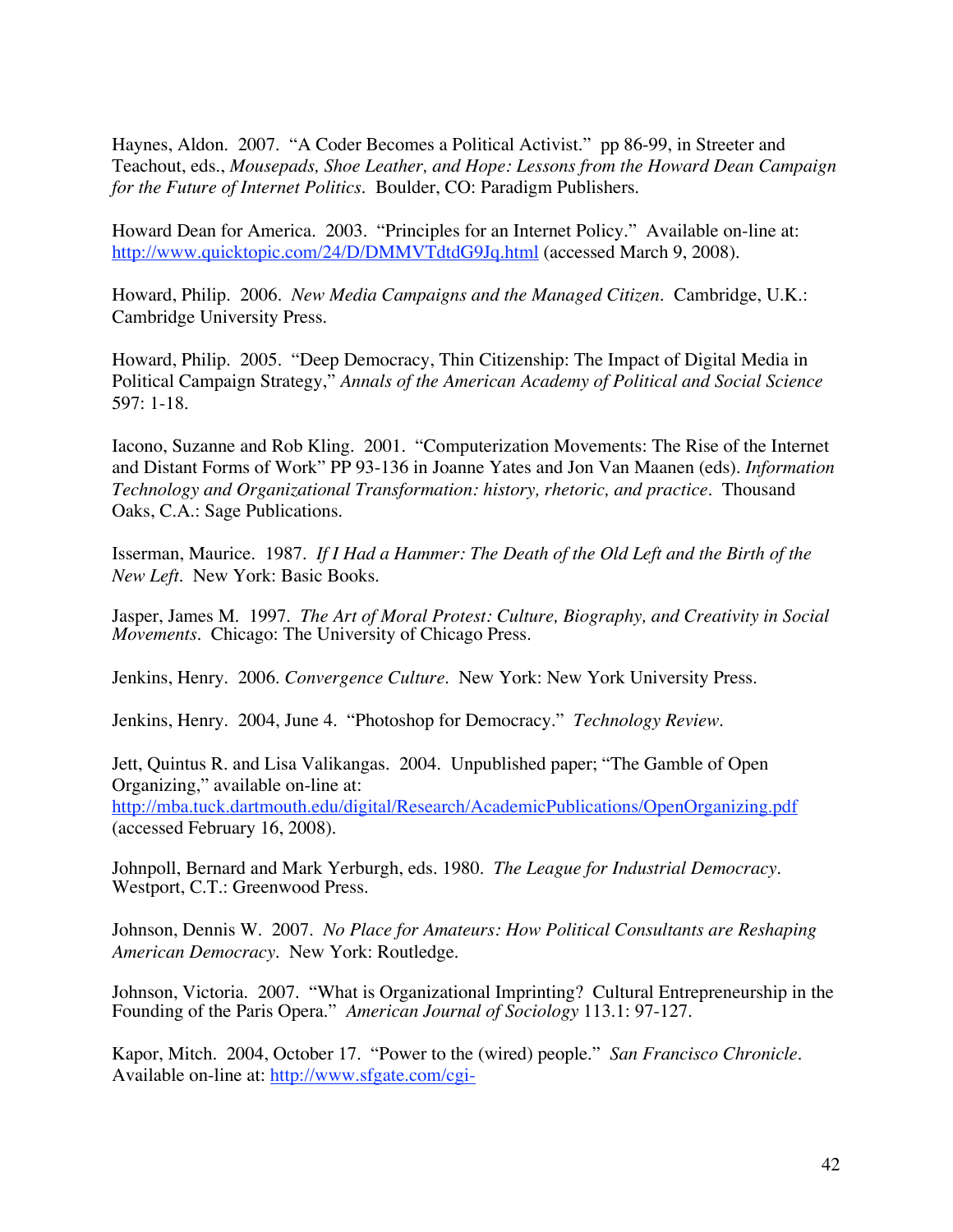bin/article.cgi?file=/chronicle/archive/2004/10/17/EDG8O98IQ01.DTL (accessed March 14, 2008).

Kaufman, Arnold S. 1960. "Human Nature and Participatory Democracy." pp 266-289, in C.J. Friedrich, ed., *Responsibility: NOMOS III.* New York: Liberal Arts Press.

Kreiss, Daniel. 2008. "Appropriating the Master's Tools: Sun Ra, The Black Panthers, and Black Consciousness, 1952-1973." *Black Music Research Journal* 28.1: 57-81.

Laraña, Enrique, Hank Johnston, and Joseph. R. Gusfield. 1994. *New Social Movements: From Ideology to Identity.* Philadelphia, P.A.: Temple University Press.

Lessig, Lawrence. 2003, November. "The New Road to the White House: How grassroots blogs are transforming presidential politics." *Wired* 11.11.

Lessig, Lawrence. 2004, January 19. "Cato'\$ Late\$t." blog-post available on-line at http://lessig.org/blog/2004/01/cato\_latet.html (accessed March 9, 2008).

Light, Jennifer S. 2003. *From Warfare to Welfare: Defense Intellectuals and Urban Problems in Cold War America*. Baltimore: The Johns Hopkins University Press.

Lizza, Ryan. 2004, February 16. "Howard's End". *The New Republic.* Available on-line at: http://www.tnr.com/doc.mhtml?i=20040216&s=lizza021604 (accessed February 16, 2008).

Locke, Christopher, Rick Levine, Doc Searls, and David Weinberger. 2001. *The ClueTrain Manifesto*. New York: Perseus Book Group.

*Logos*. 2004, Fall. A Conversation with Benjamin Barber", *Logo*s 3.4. Available on-line at: http://www.logosjournal.com/barber\_election.htm (accessed March 9, 2008).

Lounsbury, Michael and Mary Ann Glynn. 2001. "Cultural Entrepreneurship: Stories, Legitimacy, and the Acquisition of Resources." *Strategic Management Journal* 22:545-564.

Mancini, Paolo. 1999. "New Frontiers in Political Professionalism." *Political Communication* 16: 231-245.

Mansbridge, Jane. 1983. *Beyond Adversary Democracy*. Chicago: The University of Chicago Press.

Mansbridge, Jane. 1999. "On the Idea That Participation Makes Better Citizens." pp 291-325 in S. Elkin and K. Soltan, eds., *Citizens Competence and Democratic Institutions.* University Park, P.A.: Pennsylvania State University Press.

Mansbridge, Jane. 2001. "The Making of Oppositional Consciousness." pp 1-19 in Jane Mansbridge and Aldon Morris, eds., *Oppositional Consciousness; The Subjective Roots of Social Protest.* Chicago: The University of Chicago Press.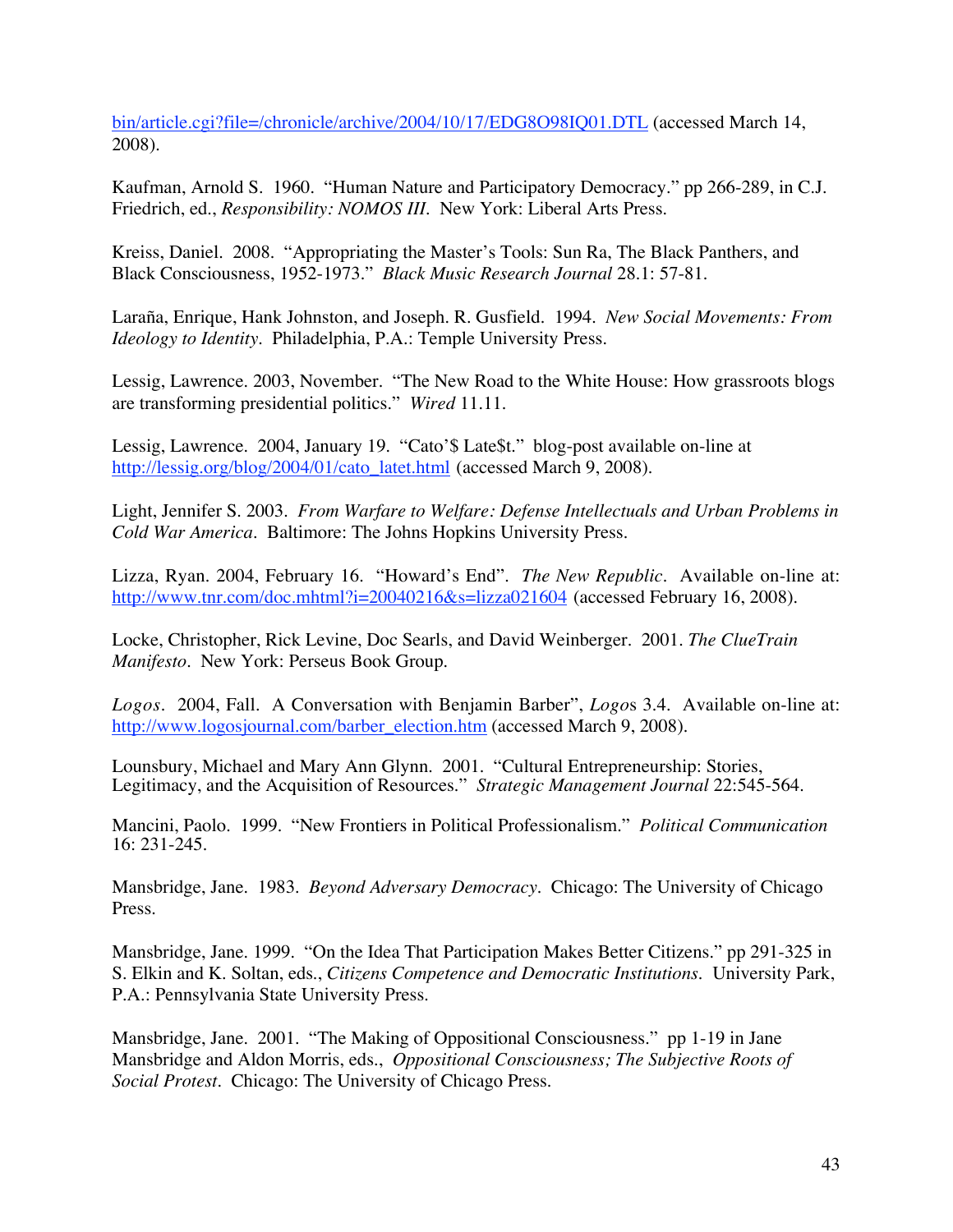Margolis, Michael and David Resnick. 2000. *Politics as Usual: The Cyberspace "Revolution".* London: Sage Publications, Inc.

Martin, Bradford D. 2004. *The Theater is in the Street: Politics and Performance in Sixties America.* Amherst, M.A.: University of Massachusetts Press.

Martin, Patricia Yancey. 1990. "Rethinking Feminist Organizations." *Gender and Society*, 4.2: 182-206.

McAdam, Doug. 1994. "Culture and Social Movements." pp 36-57 in Enrique Laraña, Hank Johnson, and Joseph R. Gusfield, eds., *New Social Movements: From Ideology to Identity*. Philadelphia, P.A.: Temple University Press.

McAdam, Doug. 1988. *Freedom Summer.* New York: Oxford University Press.

McAdam, Doug. 1999. *Political Process and the Development of Black Insurgency, 1930-1970*. Chicago: University of Chicago Press.

McCarthy, John D. and Mayer N. Zald. 1973. *The Trend of Social Movements in America: Professionalization and Resource Mobilization.* Morristown, N.J.: General Learning Press.

McCarthy, John D. and Mayer N. Zald. 1976. "Resource Mobilization and Social Movements: A Partial Theory." *American Journal of Sociology* 82: 1212-1241.

McCombs, Maxwell, Lucig Danielian, and Wayne Wanta. 1995. "Issues in the News and the Public Agenda: The Agenda-Setting Tradition." pp 281-300 In Theodore L. Glasser and Charles T. Salmon, eds., *Public Opinion and the Communication of Consent*. New York: The Guilford Press.

Mele, Nico. 2007. "A Web Activist Finds Dean." pp 179-191 in Streeter and Teachout, eds., *Mousepads, Shoe Leather, and Hope*: *Lessons from the Howard Dean Campaign for the Future of Internet Politics*. Boulder, CO: Paradigm Publishers.

Michel, Amanda. "The Lessons of Generation Dean." pp 147-165, in Streeter and Teachout, eds., *Mousepads, Shoe Leather, and Hope: Lessons from the Howard Dean Campaign for the Future of Internet Politics*. Boulder, CO: Paradigm Publishers.

Mill, J.S. 2004. *Considerations on Representative Government.* Available on-line at: http://etext.library.adelaide.edu.au/m/mill/john\_stuart/m645r/ (accessed March 6, 2008).

Miller, James. 1987. *Democracy is in the Streets*. New York: Simon and Schuster.

Mosco, Vincent. 2004. *The Digital Sublime: Myth, Power, Cyberspace*. Cambridge, M.A.: MIT Press.

Nimmo, Dan D. 1970. *Political Persuaders: The Techniques of Modern Election Campaigns.* New York: Prentice Hall.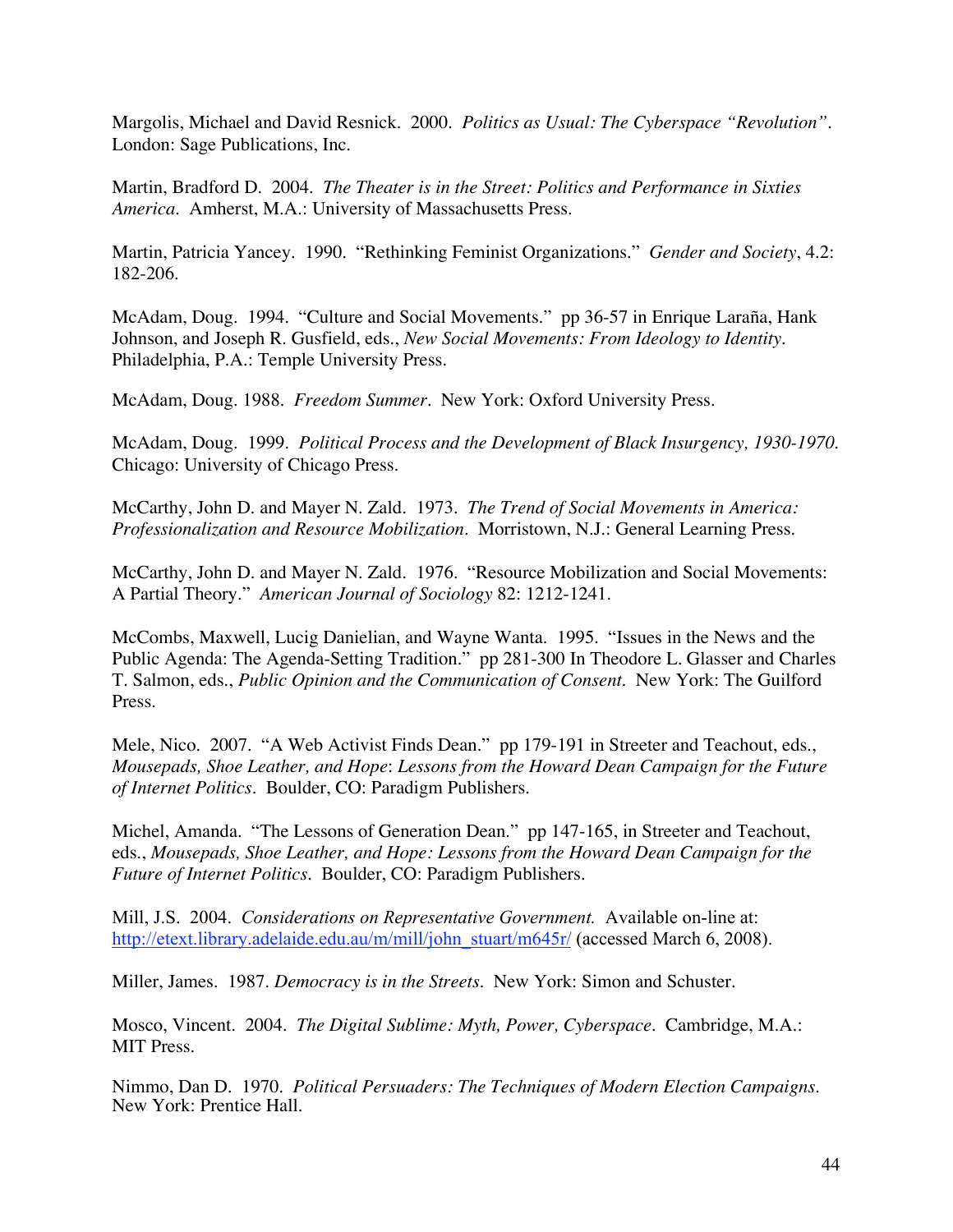O'Reilly, Tim. 2005. "What is Web 2.0: Design patterns and business models for the next generation of software." O'Reilly Group, at

http://www.oreilly.com/pub/a/oreilly/tim/news/2005/09/30/what-is-web-20.html (accessed March 6, 2008).

Pateman, Carole. 1970. *Participation and Democratic Theory*. Cambridge: Cambridge University Press.

Personal Democracy Forum. 2004, April 14. Home page. Available on-line through the Internet archive at: http://web.archive.org/web/20040414165455/http://personaldemocracy.com/ (accessed March 4, 2008).

Personal Democracy Forum. 2004b, May 24. Home page. Available on-line through the Internet archive at: http://web.archive.org/web/20040524073911/http://personaldemocracy.com/ (accessed March 7, 2008).

Pfaffenberger, Brian. 1988. "The Social Meaning of the Personal Computer: Or, Why the Personal Computer Revolution Was No Revolution. *Anthropological Quarterly* 61(1): 39-47.

Piven, Frances Fox and Richard A. Cloward. 1979. *Poor People's Movements: Why They Succeed, How They Fail*. New York: Vintage.

Port Huron Statement of the Students for a Democratic Society, 1962. Available on-line at: http://coursesa.matrix.msu.edu/~hst306/documents/huron.html (accessed March 9, 2008).

Putnam, Robert D. 2000. Bowling Alone: The Collapse and Revival of American Community. New York: Simon & Schuster.

Raskin, Jonah. 1998. *For the Hell of It: The Life and Times of Abbie Hoffman*. Berkeley, C.A.: University of California Press.

Rayport, Jeffrey. 1996. "The Virus of Marketing." *Fast Company.* Available on-line at: http://www.fastcompany.com/magazine/06/virus.html (accessed March 8, 2008).

Rein, Lisa. 2003, September 29. "Howard Dean Launches New Technology Committee". Available on-line at: http://www.onlisareinsradar.com/archives/001803.php (accessed March 9, 2008).

Rheingold, Howard. 2002. *Smart Mobs: The Next Social Revolution.* Cambridge, M.A.: Perseus Publishing.

Rothschild, Joyce and Allen Whitt. 1986. *Work without bosses: Conditions and dilemmas of organizational democracy in grassroots cooperatives.* Cambridge: Cambridge University Press.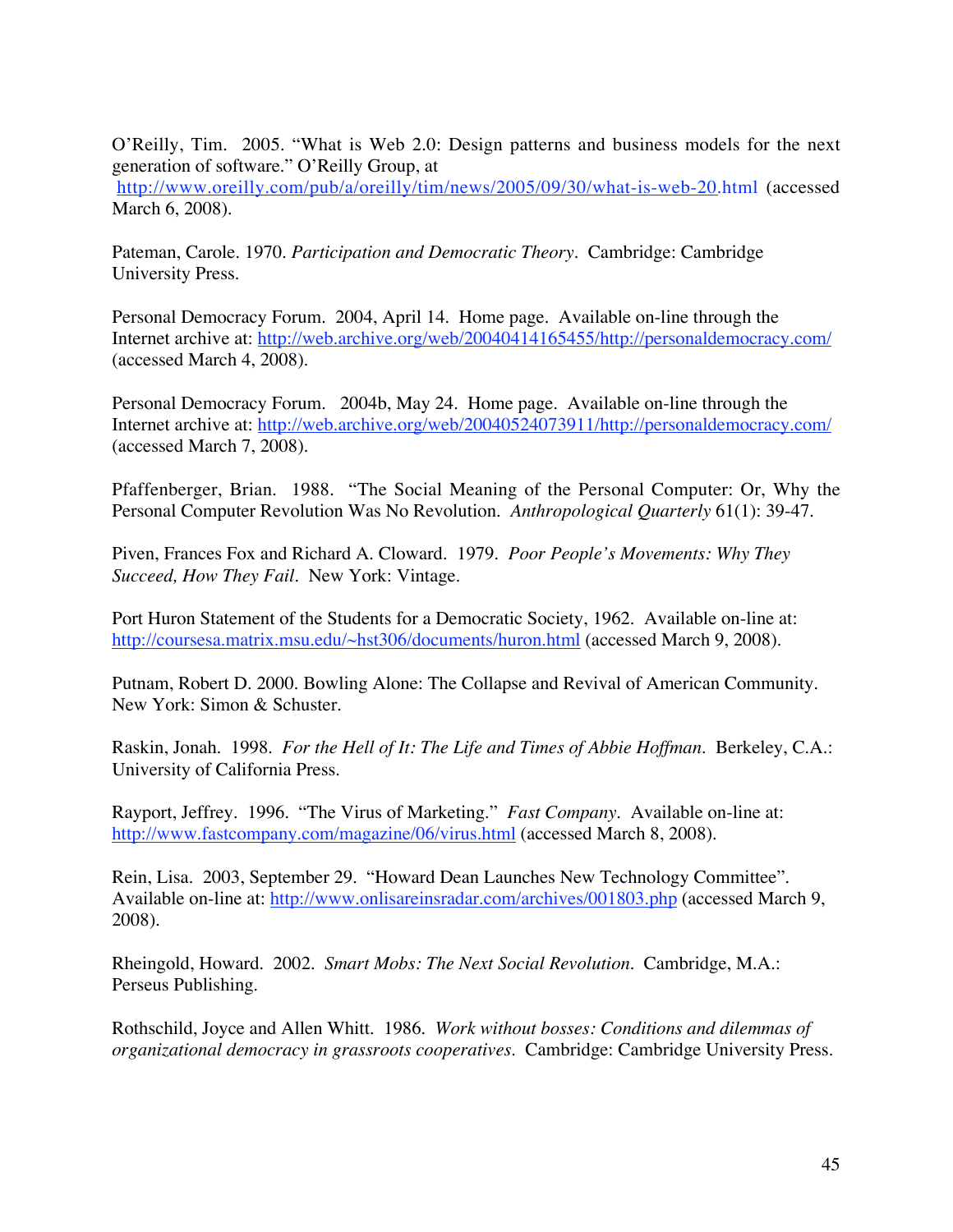Rothschild-Whitt, Joyce. 1979. "Conditions for democracy: Making participatory organizations work." In J. Case and R.C.R. Taylor, eds., *Co-ops, communes, and collectives*. New York: Pantheon.

*The Realist*. August 1968. Volume 81. Part of the Diggers archive on-line at: http://www.diggers.org/digpaps68/dp\_memo.html (accessed March 10, 2008).

Rousseau, Jean Jacques. 1968. *The Social Contract.* New York: Penguin Books.

Rubin, Jerry. 1970. *Do It! Scenarios of the Revolution.* New York: Simon & Schuster.

Rubin, Jerry. 1971. *We Are Everywhere.* San Francisco, C.A.: Harper & Row.

Ryan, Paul. 1971. "Cybernetic Guerilla Warfare." *Radical Software* 1(3).

Ryan, Paul. 1975. *Cybernetics of the Sacred*. New York: Anchor Doubleday.

Sabato, Larry J. 1981. *The Rise of Political Consultants: New Ways of Winning Elections*. New York: Basic Books, Inc.

Sale, Kirkpatrick. 1973. *SDS.* New York: Random House.

Salisbury, Bill and Chelsie Hanstad. 2003, September 29. "Web site reels in political newbies." *Pioneer Press.*

Sandler, Irving. 1998. *Art of the Post-Modern Era: From the Late 1960s to the Early 1990s.* Boulder, C.O.: Westview Press.

Scheier, Rachel. 2000, October 30. "Dem Candidates' Friend Enthusiastic Connection to Execs of Silicon Alley." *New York Daily News*.

Scholz, Trebor. 2008. "Market Ideology and the Myths of Web 2.0." *First Monday* 13.3.

Schudson, Michael. 2001. "Politics as Cultural Practice." *Political Communication* 18:421-431.

Schudson, Michael. 1998. *The Good Citizen*. New York: The Free Press

Sears, David O. and Jack Citrin. 1982. *Tax Revolt: Something for Nothing in California.* Cambridge, M.A.: Harvard University Press.

Seelye, Katharine Q. 2007, June 14. "YouTube Passes Debates to a New Generation." *The New York Times.* Available on-line at: http://www.nytimes.com/2007/06/14/us/politics/14youtube.html (accessed March 14, 2008).

Shamberg, Michael. 1971. *Guerilla Television*. New York: Holt, Rinehart and Winston.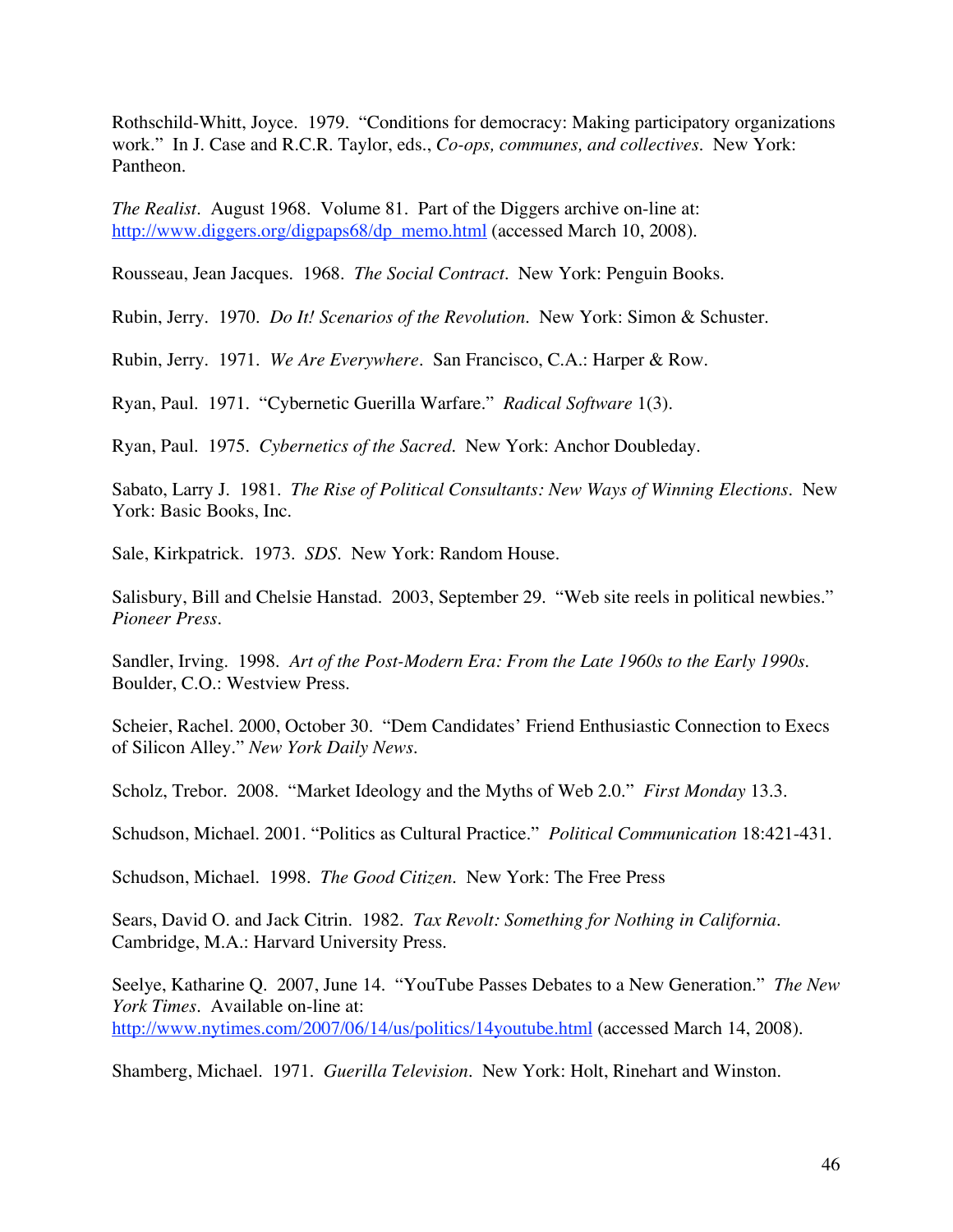Sifry, Micah L. 2004, December 10. "VBB Lunch Keynote (The Meetup Grand Vision). Available on-line at: http://www.personaldemocracyforum.com/node/194 (accessed March 14, 2008).

Sifry, Micah. L. 2008, February 6. "Obama, the Internet and the Decline of Big Money." *TechPresident.com*. Available on-line at: http://www.techpresident.com/blog/entry/21320/obama the internet and the decline of big m oney\_and\_big\_media (accessed March 14, 2008).

Silberman, Michael. 2007. "The Meetup Story." Pp 110-129 in Streeter and Teachout, eds., *Mousepads, Shoe Leather and Hope: Lessons from the Howard Dean Campaign for the Future of Internet Politics*. Boulder, CO: Paradigm Publishers.

Skinner, David. 2004, January 19. "Howard's Web: The Dean Camp's Internet Impresario". *The Weekly Standard.*

Skocpol, Theda. 1999. "Advocates without Members." pp 461-510 in Theda Skocpol and Morris Fiorina, eds., *Civic Engagement in American Democracy*. Washington, D.C.: Brookings Institution Press.

Skocpol, Theda. 2004. *Diminished Democracy*. Norman, O.K.: University of Oklahoma Press.

Smith, Daniel. 1998. *Tax Crusaders and the Politics of Direct Democracy*. New York: Routledge.

Snow, David A., E. Burke Rochford, Jr., Steven K. Worden, and Robert D. Benford. 1986. "Frame Alignment Processes, Micromobilization, and Movement Participation." *American Sociological Review* 51: 464-481.

Snow, David A. and Robert D. Benford. 1988**.** "Ideology, Frame Resonance, and Participant Mobilization." pp 197-217 in Bert Klandermans, Hanspeter Kriesi, and Sidney Tarrow, eds., *From Structure to Action: Comparing Social Movement Research Across Cultures*. Vol. 1. of *International Social Movement Research.* Greenwich, C.T.: JAI Press.

Staggenborg, Suzanne. 1988. "Consequences of Professionalization and Formalization in the Pro-Choice Movement." *American Sociological Review* 53:585-606.

Stolle, Dietland and Michele Micheletti. 2005. "The Expansion of Political Action Repertoires: Theoretical Reflections on Results from the *Nike Email Exchange* Internet Campaign." Paper prepared for Presentation at the 101st Annual Meeting of the American Political Science Association. Washington, D.C., September 1-4, 2005.

Streeter, Thomas and Zephyr Teachout. 2007. "Theories: Technology, the Grassroots, and Network Generativity." pp 23-37, in Streeter and Teachout, eds., *Mousepads, Shoe Leather, and Hope: Lessons from the Howard Dean Campaign for the Future of Internet Politics*. Boulder, CO: Paradigm Publishers.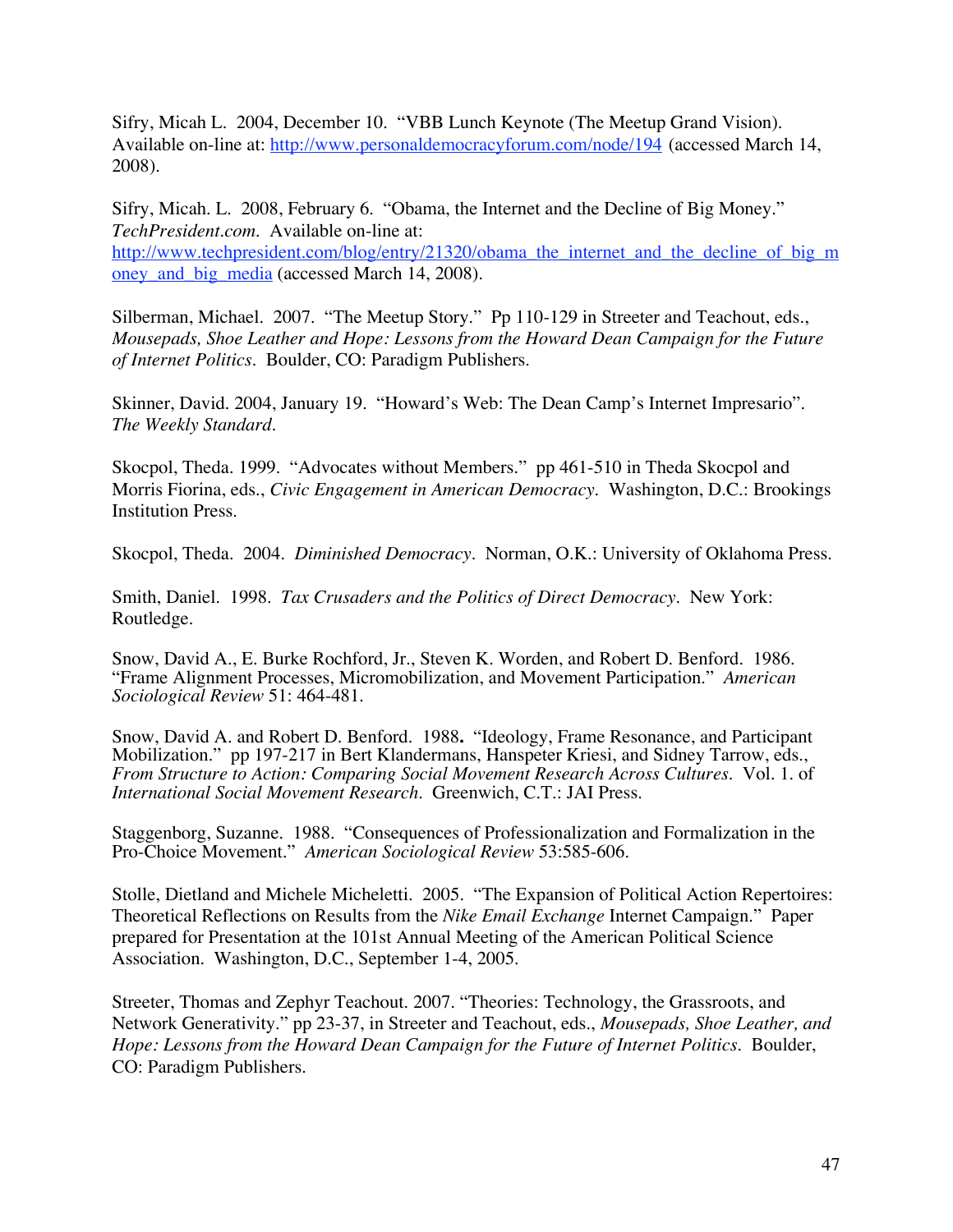Stromer-Galley and Baker. 2006. ""Joy and Sorrow of Interactivity" on the Campaign Trail: Blogs in the Primary Campaign of Howard Dean," in John C. Tedesco, ed., *The Internet Election: Perspectives on the Web in Campaign 2004*. New York: Rowan and Littlefield, Inc.

Tarrow, Sidney G. 1998. *Power in Movement: Social Movements and Contentious Politics*. Cambridge: Cambridge University Press.

Taylor, Verta. 1989. "The Future of Feminism: A Social Movement Analysis." pp. 474-490, Laurel Richardson and Verta Taylor, eds., *Feminist Frontiers II*. New York: Random House.

Teachout, Zephyr. 2007. "Something Much Bigger Than a Candidate." pp 55-73, in Streeter and Teachout, eds., *Mousepads, Shoe Leather, and Hope: Lessons from the Howard Dean Campaign for the Future of Internet Politics*. Boulder, CO: Paradigm Publishers.

Torres, Sasha. 2003. *Black, white, and in color: television and black civil rights*. Princeton, N.J.: Princeton University Press.

Thrall, Donald F. 2001. *The Virtual McLuhan.* Quebec: McGill-Queen's Press.

Thrift, Nifel. 2001. "'It's the Romance Not the Finance that Makes Business Worth Pursuing': Disclosing a New Market Culture." *Economy and Society* 30(4): 412-432.

Thurber, James A. and Candice J. Nelson, eds. 2000. *Campaign Warriors: Political Consultants in Elections.* Washington, D.C.: Brookings Institution Press.

Tilly, Charles. 1978. *From Mobilization to Revolution*. London: Addison Wesley.

Tischler, Linda. 2003, October. "Joe Trippi's Killer App". *Fast Company.*

Toffler, Alvin. 1970. *Future Shock*. New York: Random House.

Townsend, Charles. 1978. "Changing Paradigms and the Computer." *The Third West Coast Computer Faire.*

Trippi, Joe. 2003, May 17. "The Perfect Storm." Available on-line at: http://joetrippi.com/?page\_id=1378 (accessed March 6, 2004).

Trippi, Joe. 2004. *The Revolution Will Not be Televised: Democracy, The Internet, and The Overthrow of Everything*. New York: Harper Collins. Turner, Fred. 2006. *From Counterculture to Cyberculture.* Chicago: The University of Chicago Press.

Tytell, John. 1995. *The Living Theatre: Art, Exile, Outrage*. New York: Grove Press.

Van Deburg, William. 1992. *New Day in Babylon: The Black Power Movement and American Culture, 1965–1975*. Chicago: University of Chicago Press.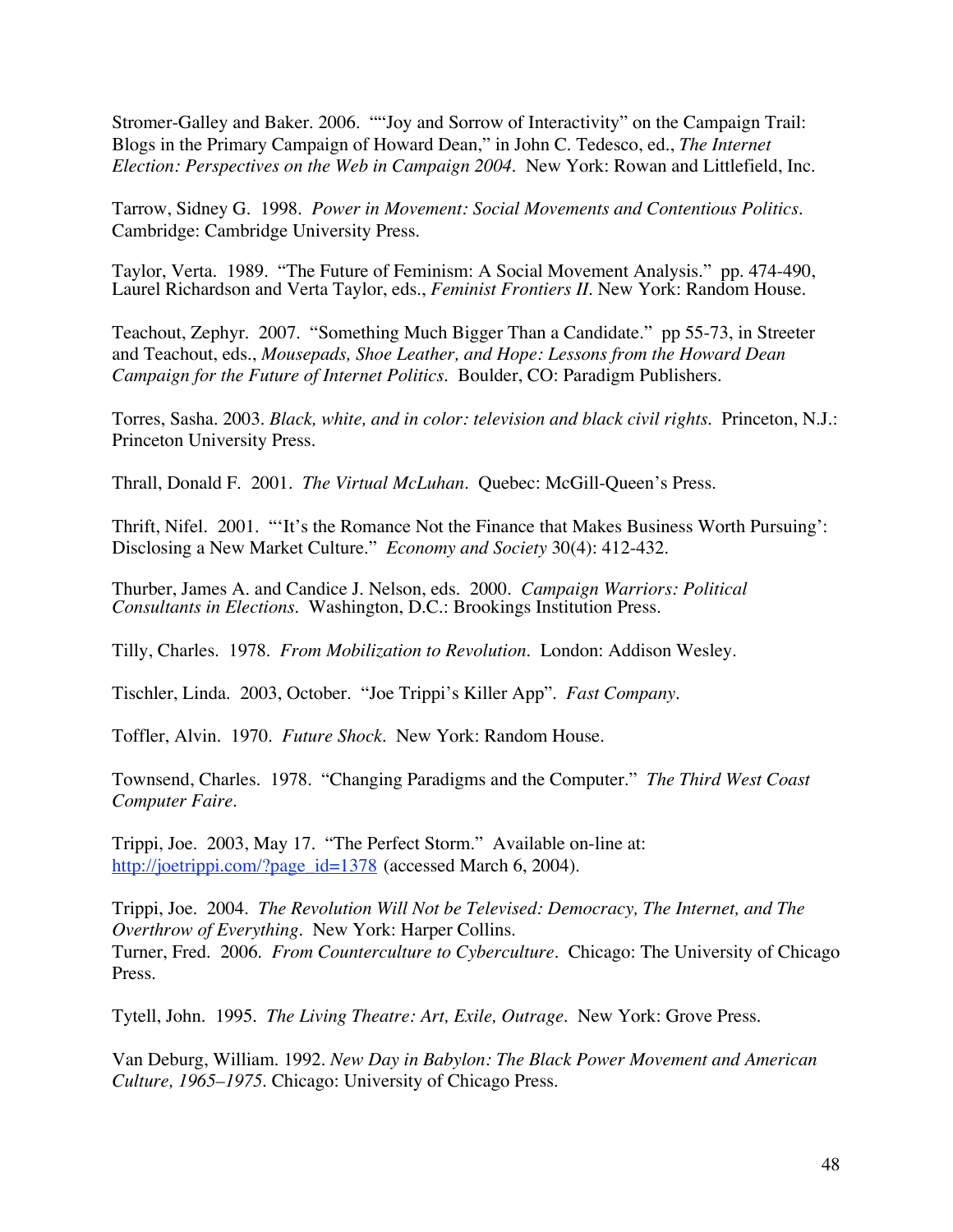Weinberger, David. 2002. *Small Pieces Loosely Joined: A Unified Theory of the Web.* Cambridge, M.A.: Perseus Publishing.

Westby, D.L. 1976. *The Clouded Vision: The Student Movement in the United States in the 1960s.* Lewisburg, P.A.: Bucknell.

Whyte, William H. 2002 [1956]. *The Organization Man*. Philadelphia, P.A.: University of Pennsylvania Press.

Wiese, Danielle R. and Bruce E. Gronbeck. 2005. "Campaign 2004 Developments in Cyberpolitics". pp. 217-240 in Robert E. Denton, Jr., ed., *The 2004 Presidential Campaign: A Communication Perspective*. New York: Rowan and Littlefield.

Wolf, Gary. 2004, January. "How the Internet Invented Howard Dean." *Wired* 12.01.

<sup>|&</sup>lt;br>i  $\mathrm{F}$  For a list of participants and biographies see Rein (2003)

<sup>&</sup>lt;sup>ii</sup> For the individuals staffing the formal Dean For America campaign organization see "Howard" Dean-Campaign Organization" available on-line at: http://www.gwu.edu/~action/2004/dean/deanorg.html. This chain of command was ultimately responsible for Trippi's ouster after Dean's loss in New Hampshire (Lizza 2004).

<sup>&</sup>lt;sup>iii</sup> Alan Haber, the first President of SDS, argued "the challenge ahead is to appraise and evolve radical alternatives to the inadequate society of today, and to develop an institutionalized communication system that will give perspective to our immediate actions" (Sale 1973, 25). Indeed, as an organization SDS was conceived by Haber and Hayden to be "a national communications network" for the decentralized activists of the student movement (Miller 1987, 72).

iv This critique of "mass society" suggests the "reflexivity" (Gusfield 1994) of the activists constituting the SDS. Contemporary scholars of social movements (McAdam 1999) note that during this time and until the late 1970s the paradigmatic theories of social unrest posited psychological strain and alienation brought on by rapid social and economic change as the causal agent for collective action. Born of studies of fascism, Nazism, and McCarthyism, social movements were seen under the rubric of abnormal psychology, an expression of fundamental coping mechanisms in response to social processes that atomized and alienated individuals from their communities. In addition, theories of underlying psychological alienation were not confined to any one specific field or even to the academy, but had wide purchase in popular books such as "The Organization Man" (Whyte 2002 [1956]), and later, texts including Alvin Toffler's (1970) *Future Shock*. While this psychological perspective in the study of social movements was supplanted by a new research paradigm espoused by a younger group of scholars sympathetic to and often involved in 1960s and 1970s movements, this shift is often treated as a matter of intellectual history detailing the passage from one dominant analytical and theoretical perspective to another. Thus, few students of social movements have noted how theories of "mass society" and its psychological effects shaped the beliefs, rhetoric, and action of some social movements in the post-World War II era, although for different underlying reasons than the psychological paradigm postulated. With instrumental strategic and political aims, leaders of the SDS including Hayden during the early 1960s developed critiques of the psychological